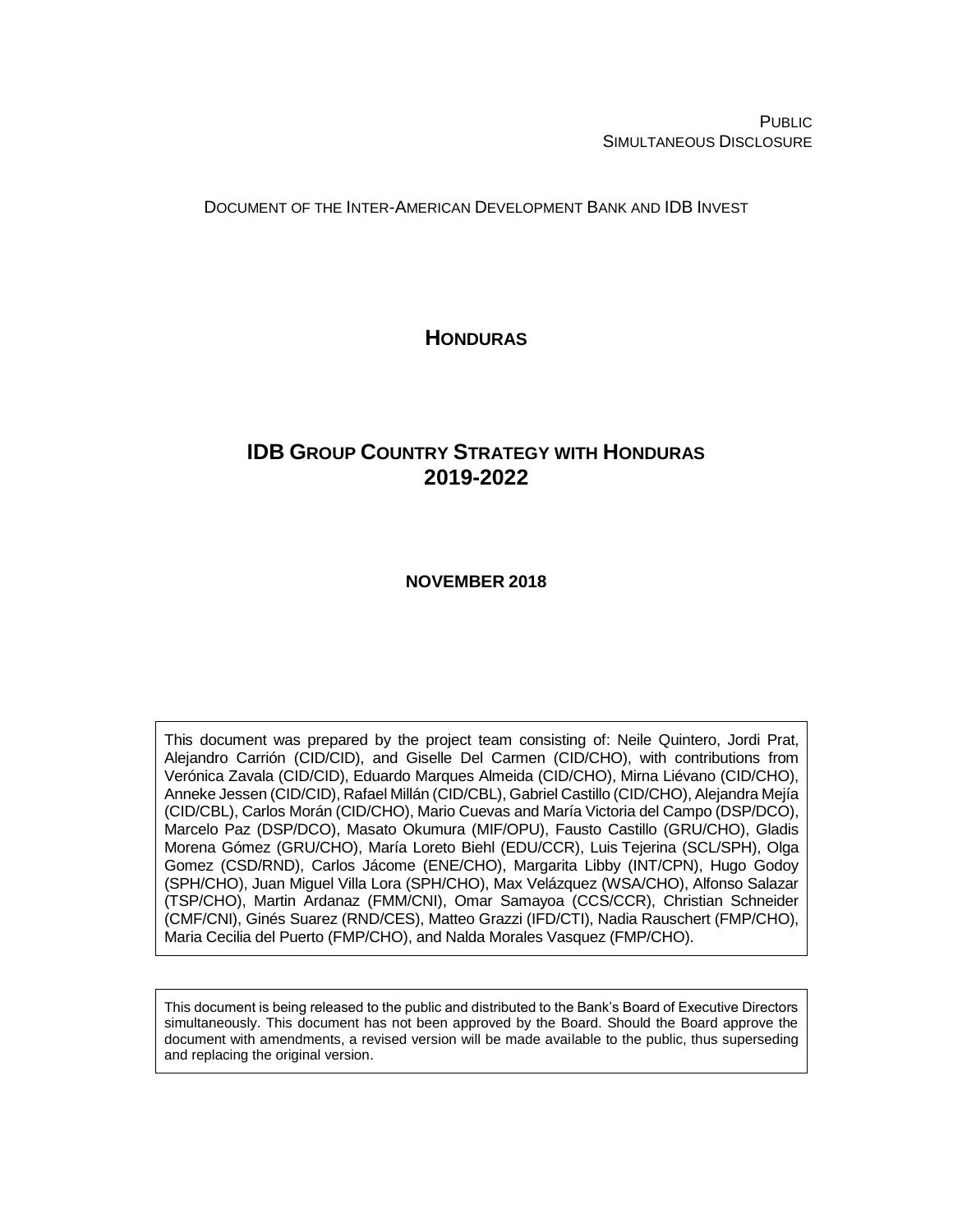## **CONTENTS**

# EXECUTIVE SUMMARY

### **ANNEXES**

| ANNEX I: | <b>STRATEGY RESULTS MATRIX</b> |
|----------|--------------------------------|
|----------|--------------------------------|

- ANNEX II: MAIN ECONOMIC AND SOCIAL INDICATORS
- ANNEX III: ESTIMATED SOVEREIGN DEBT SCENARIO 2019 2022
- ANNEX IV: DEVELOPMENT EFFECTIVENESS MATRIX
- ANNEX V: MANAGEMENT'S RESPONSE TO THE COUNTRY PROGRAM EVALUATION: HONDURAS 2019 2022

#### **LINKS**

[Honduras: Country Development Challenges \(CDC\). 2018](http://idbdocs.iadb.org/wsdocs/getDocument.aspx?DOCNUM=EZSHARE-1305851907-4)

[Republic of Honduras: Country Vision 2010 –](http://idbdocs.iadb.org/wsdocs/getDocument.aspx?DOCNUM=EZSHARE-1305851907-11) 2038 and National Plan 2010-2022

[Plan of the Alliance for Prosperity in the Northern Triangle](http://idbdocs.iadb.org/wsdocs/getDocument.aspx?DOCNUM=EZSHARE-1305851907-12)

**[Fiduciary technical note](http://idbdocs.iadb.org/wsdocs/getDocument.aspx?DOCNUM=EZSHARE-1305851907-8)** 

[Consultation with civil society](http://idbdocs.iadb.org/wsdocs/getDocument.aspx?DOCNUM=EZSHARE-1305851907-15)

[Portfolio report](http://idbdocs.iadb.org/wsdocs/getDocument.aspx?DOCNUM=EZSHARE-1305851907-14)

**[Donor coordination](http://idbdocs.iadb.org/wsdocs/getDocument.aspx?DOCNUM=EZSHARE-1305851907-13)**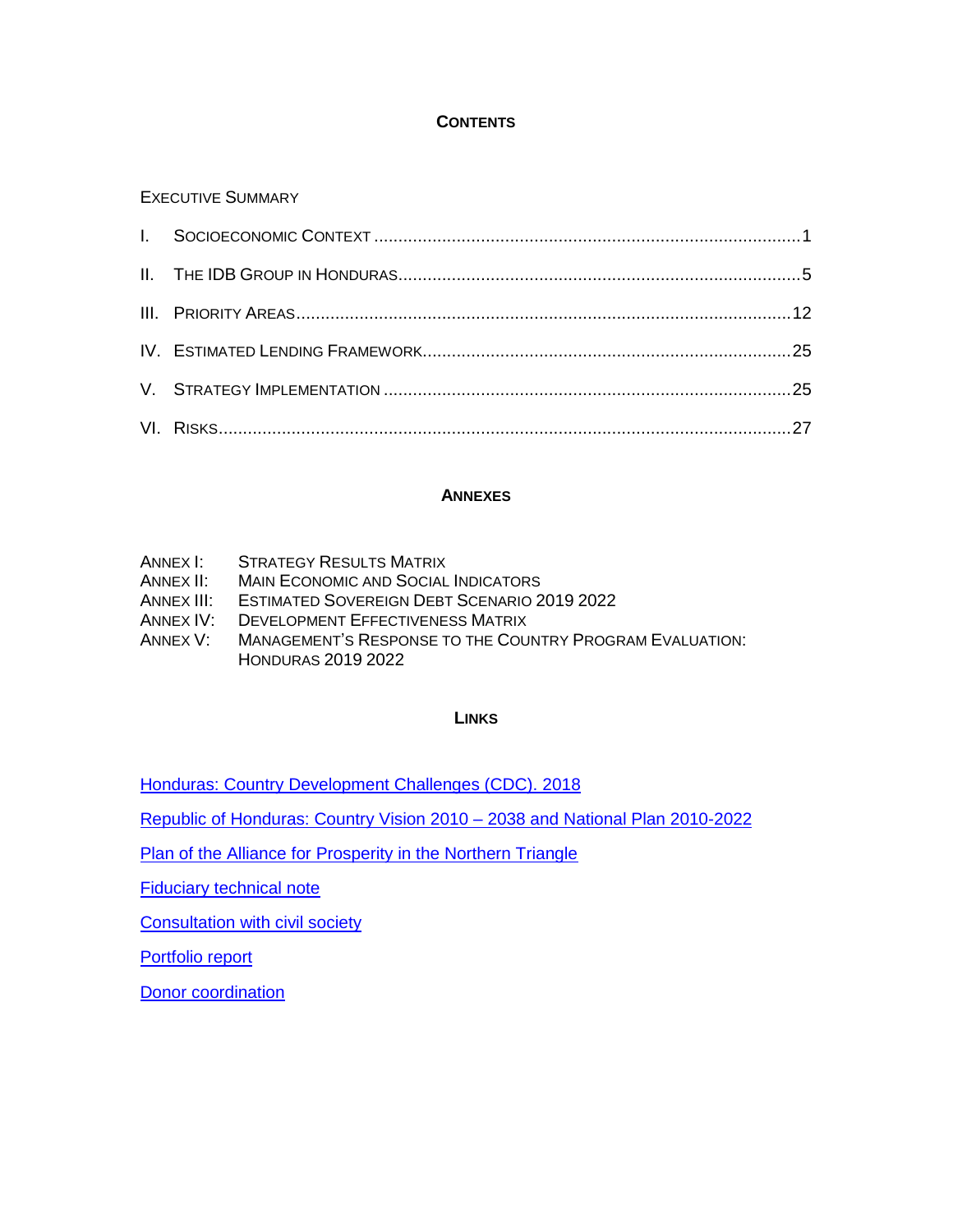### **ABBREVIATIONS**

| <b>BANHPROVI</b> | Banco Hondureño para la Producción y la Vivienda [Honduran Bank for<br><b>Production and Housingl</b> |
|------------------|-------------------------------------------------------------------------------------------------------|
| <b>BCH</b>       | Banco Central de Honduras [Central Bank of Honduras]                                                  |
| <b>BVM</b>       | Bono Vida Mejor ["Better Life Voucher"]                                                               |
| <b>CABEI</b>     | Central American Bank for Economic Integration                                                        |
| <b>COPECO</b>    | Comisión Permanente de Contingencias [Permanent Contingency                                           |
|                  | Commission]                                                                                           |
| <b>DARA</b>      | Dirección Adjunta de Rentas Aduaneras [Deputy Directorate for                                         |
|                  | Customs Revenue]                                                                                      |
| <b>ECI</b>       | Externally caused injury                                                                              |
| <b>ENDESA</b>    | Encuesta Nacional de Demografía y Salud [National Demographic and<br>Health Survey]                   |
| <b>ENEE</b>      | Empresa Nacional de Energía Eléctrica [National Electric Power                                        |
|                  | Company]                                                                                              |
| <b>EPHPM</b>     | Encuesta Permanente de Hogares de Propósitos Múltiples [Permanent<br>Multipurpose Household Survey]   |
| <b>FRP</b>       | Fondo de Solidaridad y Protección Social para la Reducción de la                                      |
|                  | Pobreza [Solidarity and Social Protection Fund for Poverty Reduction]                                 |
| <b>GDP</b>       | Gross domestic product                                                                                |
| <b>IDB Lab</b>   | Multilateral Investment Fund                                                                          |
| <b>IIC</b>       | Inter-American Investment Corporation                                                                 |
| <b>IMF</b>       | <b>International Monetary Fund</b>                                                                    |
| <b>INE</b>       | Instituto Nacional de Estadísticas [National Statistics Institute]                                    |
| <b>IPSAS</b>     | <b>International Public Sector Accounting Standards</b>                                               |
| <b>MER</b>       | Mercado Eléctrico Regional [Regional Electricity Market]                                              |
| <b>MGD</b>       | Modelo de Gestion Descentralizada [Decentralized Management Model]                                    |
| <b>MSMEs</b>     | Micro, small, and medium-sized enterprises                                                            |
| <b>NFPS</b>      | Nonfinancial public sector                                                                            |
| <b>ONADICI</b>   | Oficina Nacional de Desarrollo Integral del Control Interno [National                                 |
|                  | Integrated Internal Control Development Office]                                                       |
| <b>ONCAE</b>     | Oficina Normativa de Contratación y Adquisiciones del Estado                                          |
|                  | [Regulatory Office of State Contracting and Procurement]                                              |
| <b>PAPTN</b>     | Plan de la Alianza para la Prosperidad del Triángulo Norte [Plan of the                               |
|                  | Alliance for Prosperity in the Northern Triangle]                                                     |
| <b>PBL</b>       | Policy-based loan                                                                                     |
| <b>PNLOG</b>     | National Freight Logistics Plan                                                                       |
| RMI              | <b>Risk Management Index</b>                                                                          |
| <b>SAR</b>       | Servicio de Administración de Rentas [Revenue Administration Service]                                 |
| <b>SEDUC</b>     | Ministry of Education                                                                                 |
| <b>SEFIN</b>     | Ministry of Finance                                                                                   |
| <b>SESAL</b>     | Ministry of Health                                                                                    |
| <b>SICA</b>      | Sistema de Integración Centroamericano [Central American Integration<br>System]                       |
| <b>SIEPAC</b>    | Sistema de Interconexión Eléctrica de los Países de América Central                                   |
|                  | [Central American Electric Interconnection System]                                                    |
| <b>SINAGER</b>   | Sistema Nacional de Gestion de Riesgos [National Risk Management<br>System]                           |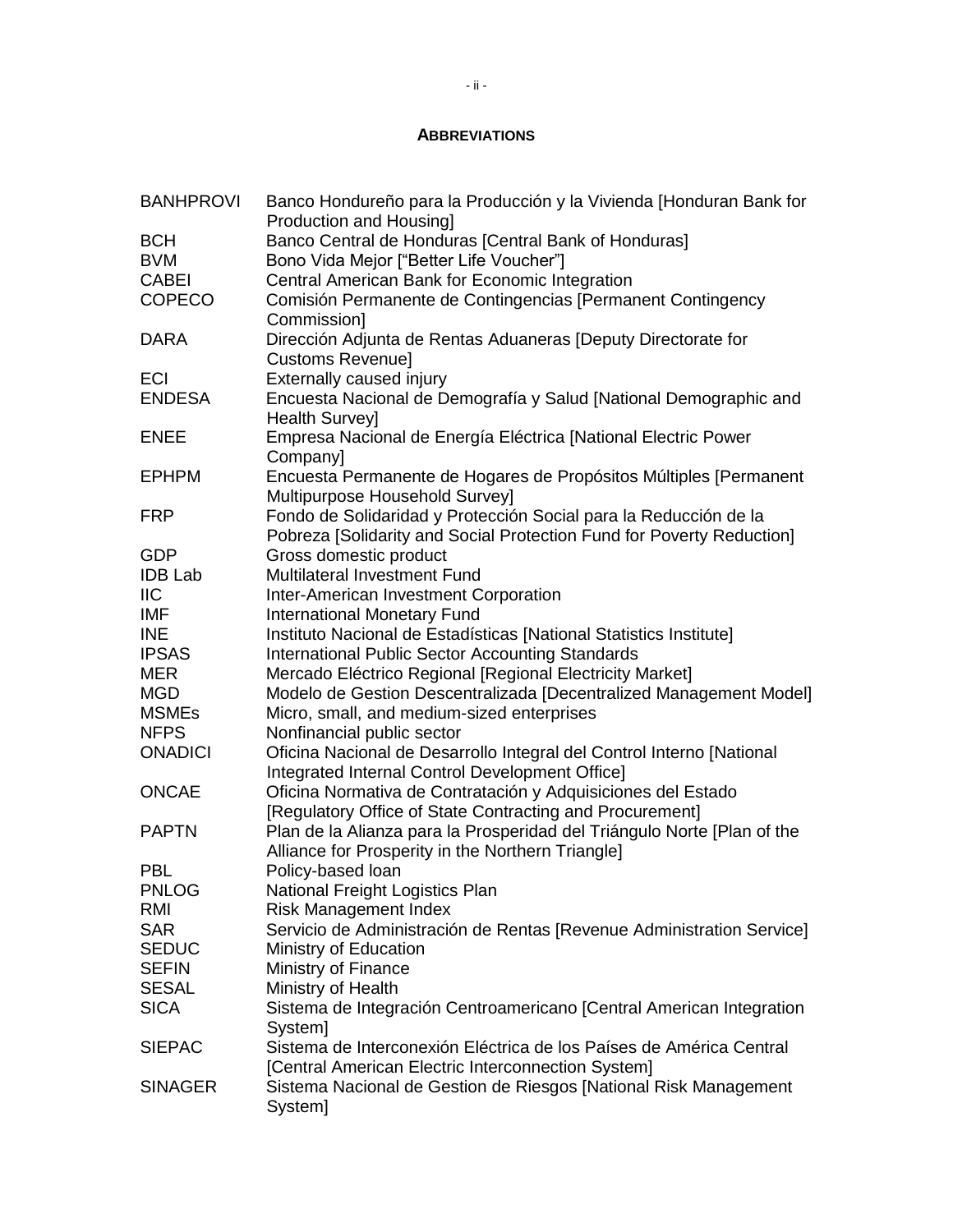| <b>SME<sub>s</sub></b> | Small and medium-sized enterprises                                                        |
|------------------------|-------------------------------------------------------------------------------------------|
| <b>SNIPH</b>           | Sistema Nacional de Inversión Pública de Honduras [Honduran                               |
|                        | National Public Investment System]                                                        |
| <b>TFFP</b>            | <b>Trade Finance Facilitation Program</b>                                                 |
| <b>TSC</b>             | <b>Tribunal Superior de Cuentas [National Audit Office]</b>                               |
| <b>UNAH</b>            | Universidad Nacional Autónoma de Honduras [National Autonomous<br>University of Honduras] |
| <b>USAID</b>           | United States Agency for International Development                                        |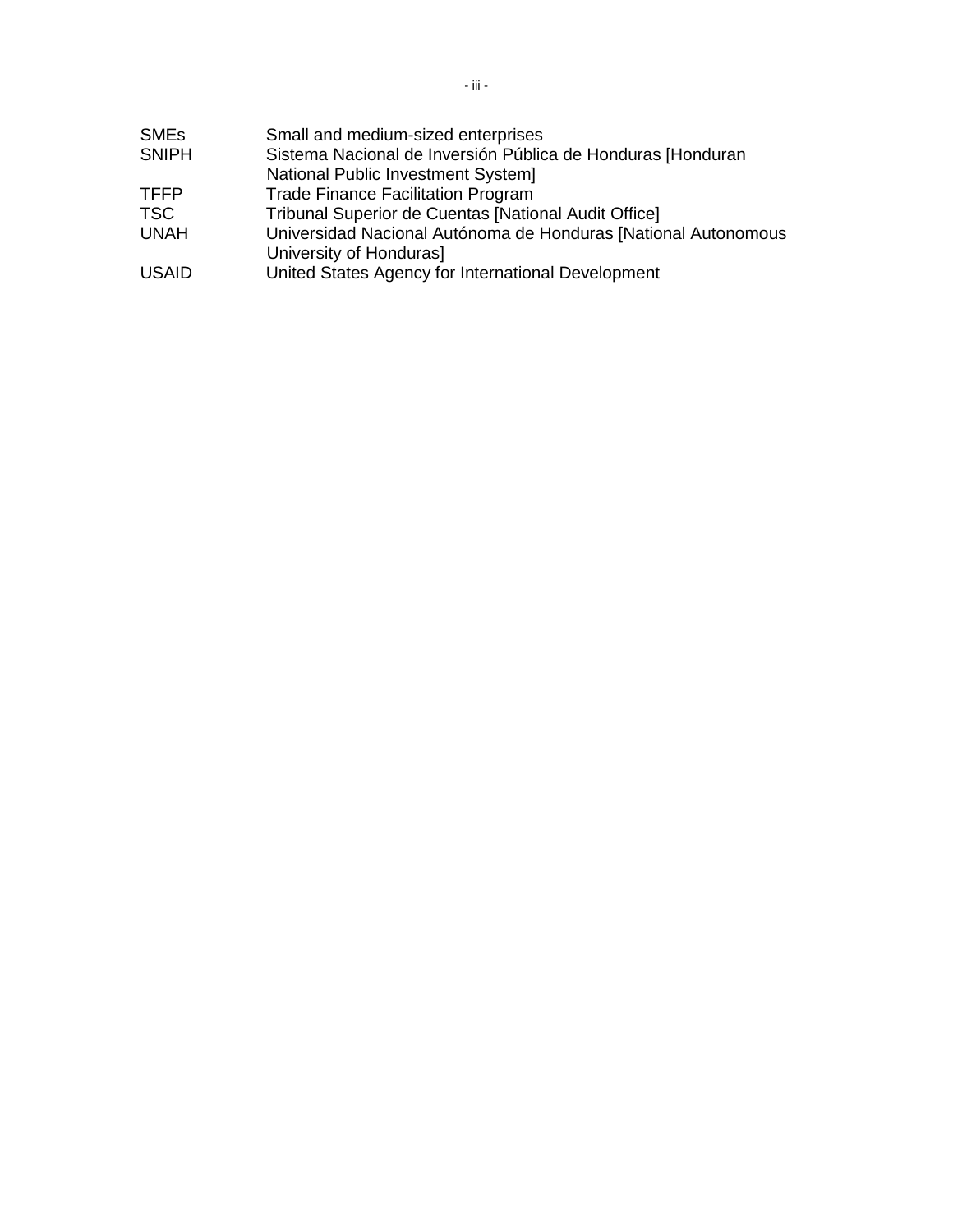#### **EXECUTIVE SUMMARY<sup>1</sup>**

- **Social and economic context** Between 2010 and 2017, the country grew at an average annual rate of 3.7%, surpassing the rest of Latin America and the Caribbean (2%). However, the positive performance of the Honduran economy, driven by a sounder macroeconomic framework, a major effort at integration, and a favorable external context, has not led to an increase in the potential growth rate, a significant reduction in poverty, or a process of change in the country's production and employment structure. Economic activity continues to be tied to the production of primary goods and low-valueadded manufactures, while factor productivity has stayed relatively stagnant. In addition, poverty and inequality levels remain high with respect to the rest of the region, with marked urban-rural gaps. The challenge for Honduras is to boost productivity and shore up economic growth and inclusiveness.
- **The IDB Group in Honduras** During the 2015-2018 country strategy period, the Bank's strategy focused on five pillars: (i) fiscal consolidation; (ii) sustainability and competitiveness in the energy sector; (iii) road infrastructure for regional integration; (iv) social inclusion with a geographic focus on western Honduras; and (v) sustainable development of the Central District. Seventeen sovereign guaranteed loan operations were approved for a total of US\$1.0578 billion, of which US\$718 million was in investment loans and US\$339 million in policy-based loans (PBLs). IDB Invest approved 42 non-sovereign guaranteed operations for US\$246.7 million, while IDB Lab approved 17 operations for a total of US\$39.9 million.
- **Priority areas** The central objective of the country strategy for the 2019-2022 period is to promote stronger and more inclusive growth. To this end, the Bank will organize its interventions around three pillars: (i) strengthening of fiscal institutions and expenditure efficiency; (ii) human capital accumulation; and (iii) expansion of sustainable production opportunities. The strategy will incorporate actions that promote women's empowerment and diversity, climate change adaptation, and the use of new technologies to achieve greater impact from interventions. Institutional strengthening and the targeting and coordination of interventions for the benefit of low-income groups and territories will be key aspects of implementation. The country strategy is aligned with the Update to the Institutional Strategy 2016-2019 and with IDB Invest's Business Plan 2017-2019, as updated (document CII/GA-77-4).

<sup>1</sup> This strategy is valid from its approval date until 31 December 2022.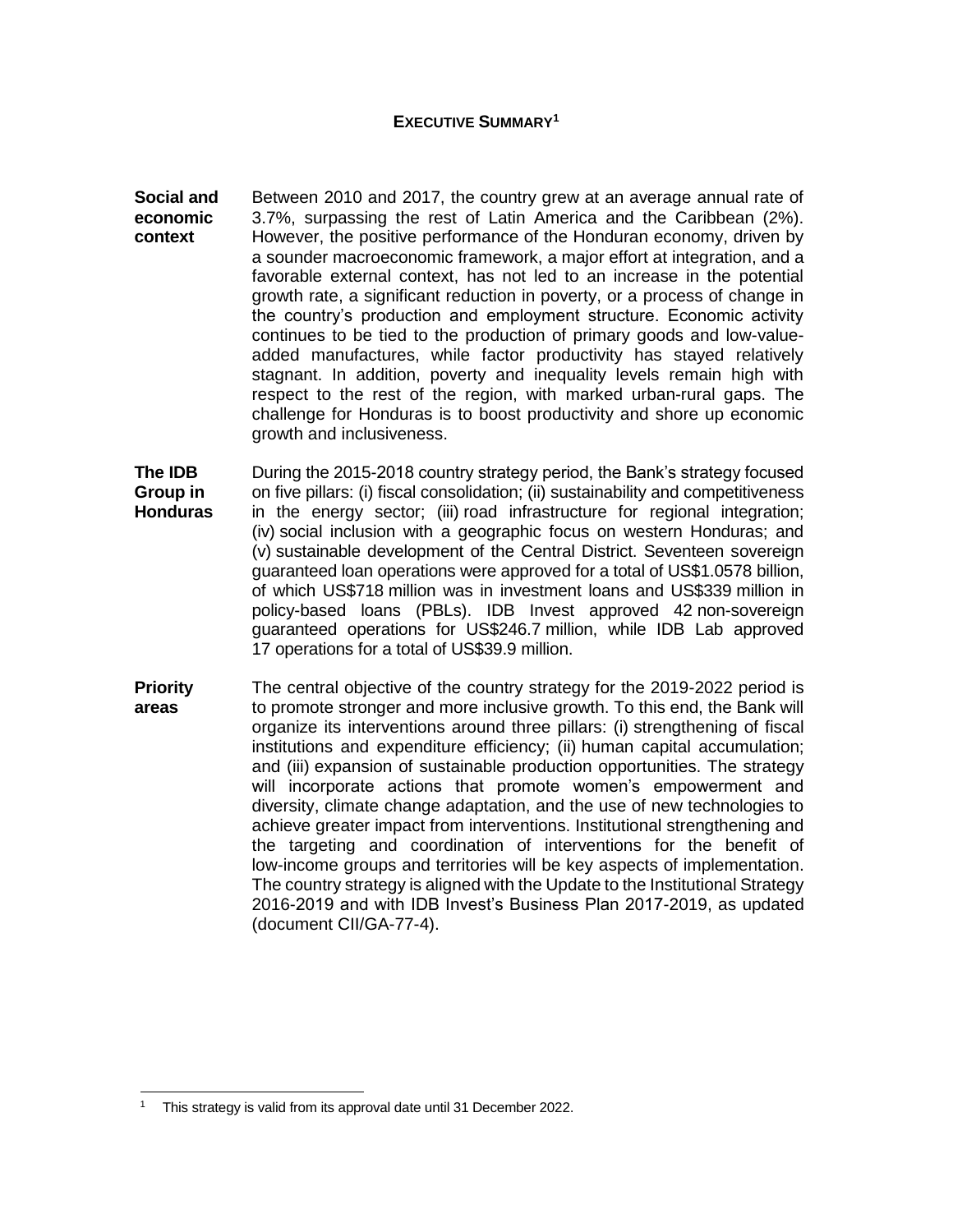- **Lending framework** Subject to the allocation of the Bank's concessional Ordinary Capital resources, annual approvals are projected at around US\$168 million, and average annual disbursements at US\$225 million.<sup>2</sup> IDB lending for the 2019-2022 period is projected at US\$671 million in new sovereign guaranteed approvals and US\$901 million in total disbursements.
- **Risks** The main risks to implementation of this strategy are: (i) macroeconomic, associated with a potential deterioration of the external context and with the fiscal consolidation process; (ii) weakening of the country's capacity to execute Bank resources; and (iii) the country's vulnerability to natural disasters. Mitigation and monitoring actions are envisaged.

 $\overline{2}$ <sup>2</sup> The estimate of IDB lending for the 2019-2022 period is based on the allocation of the Bank's Ordinary Capital resources for the period 2019-2020, which currently amounts to US\$167.8 million per year, and is subject to future adjustments related to the biannual allocation for the 2019-2020 and 2021-2022 periods. The financial scenario considers the country's absorption limitations and the quotas arising from the explicit mandates of the Fiscal Responsibility Law.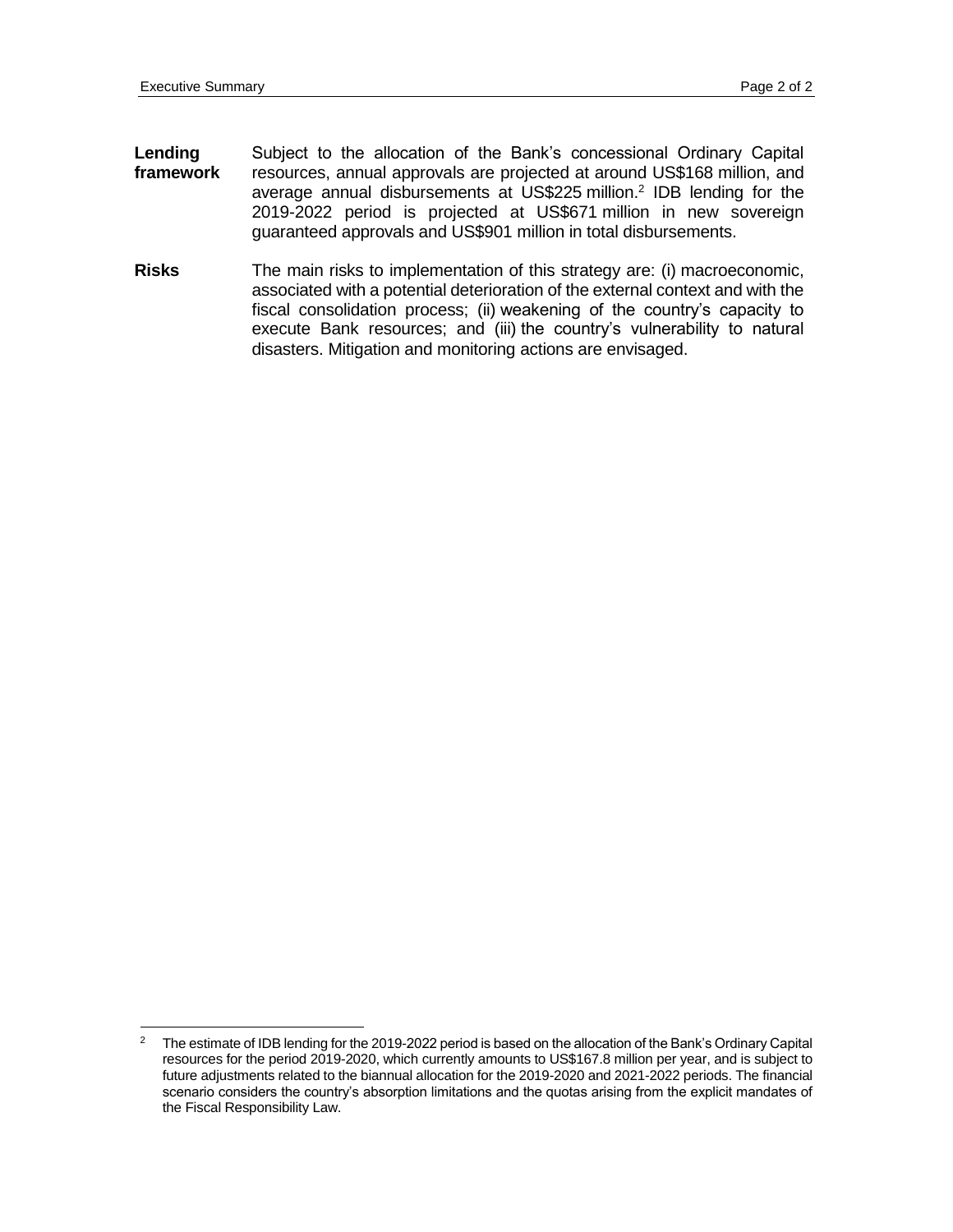# **I. SOCIOECONOMIC CONTEXT**

- 1.1 Honduras is a small, open, lower-middle-income economy. In 2017, the gross domestic product (GDP) per capita at current prices was US\$2,594, the third lowest in Latin America and the Caribbean, surpassing only Haiti's and Nicaragua's. From 2010 to 2017, annual growth averaged 3.7%, on a par with the rest of Central America and outpacing the rest of Latin America and the Caribbean (2%). Over the same period, annual growth per capita was 1.51%, well below the 2.48% rate of Central America and the Dominican Republic.<sup>3</sup>
- 1.2 In the last four years, the country took important steps to strengthen macroeconomic stability in the context of a Stand-by Arrangement with the International Monetary Fund (IMF).<sup>4</sup> As a result, the nonfinancial public sector (NFPS) deficit fell from 7.5% of GDP in 2013 to 0.8% of GDP in 2017. In addition, the public debt stopped growing,<sup>5</sup> tax pressure increased from 14.8% to 17.9% of GDP, and public expenditure declined from 24.9% to 23.2% of GDP, primarily due to a reduction in payroll from 8.7% to 7.0% of GDP.<sup>6</sup> The country's risk rating improved, coming into line with its Central American peers and second only to Panama's.<sup>7</sup> In sector terms, Honduras reformed the regulatory framework for energy and succeeded in reducing the losses of the National Electric Power Company (ENEE),<sup>8</sup> and it supported institutional strengthening of the Bono Vida Mejor (BVM) program,<sup>9</sup> which also helped to improve public finance.
- 1.3 However, the positive performance of the Honduran economy, underpinned by a solid macroeconomic framework, a major effort at integration,<sup>10</sup> and a favorable external context of low hydrocarbon prices, low interest rates, and dynamic performance by its main trade partner, the United States, has failed to produce a jump in the potential growth rate or trigger a process of change in the country's production and employment structure. Economic activity remains closely linked to the production of primary and manufactured goods with low value added, and factor productivity has remained relatively stagnant, accounting for only 5% of the

 $\overline{a}$ 3 International Monetary Fund. 2018. World Economic Outlook*.*

<sup>&</sup>lt;sup>4</sup> The Stand-by Arrangement signed in December 2014 for a term of 36 months established fiscal, monetary, and exchange rate policy objectives as well as adjustments to the National Electric Power Company (ENEE) and strengthening of the financial regulatory framework.

<sup>5</sup> NFPS debt went from 25% of GDP in 2010 to 39.4% of GDP in 2014. As of year-end 2017, NFPS debt was 40.3% of GDP. Source: Central Bank of Honduras (BCH) and the International Monetary Fund (IMF).

<sup>&</sup>lt;sup>6</sup> Capital expenditure rose from 2013 to 2017. Source: BCH.

 $7$  From 2015 to 2017, Standard & Poor's upgraded Honduras' rating from B to BB-, placing the country on a par with Costa Rica, Guatemala, and the Dominican Republic and above El Salvador and Belize.

<sup>&</sup>lt;sup>8</sup> Management improvements in the electricity sector reduced the sector's government-financed losses from 1.8% of GDP in 2014 to 0.7% of GDP in December 2017. This loss reduction was also partly due to a decline in international hydrocarbon prices.

<sup>9</sup> Bono Vida Mejor (BVM) is a conditional cash transfer program aimed at fostering a better quality of life for families living in extreme poverty.

<sup>&</sup>lt;sup>10</sup> As part of its development and global integration strategy, Honduras has made strides in its regional integration process. The country is a member of the Central American Integration System (SICA), which is the largest market for Honduran exports after the United States. In addition, steps have been taken with Guatemala to implement a deep integration process, with a view to achieving free movement of goods and people between the two nations.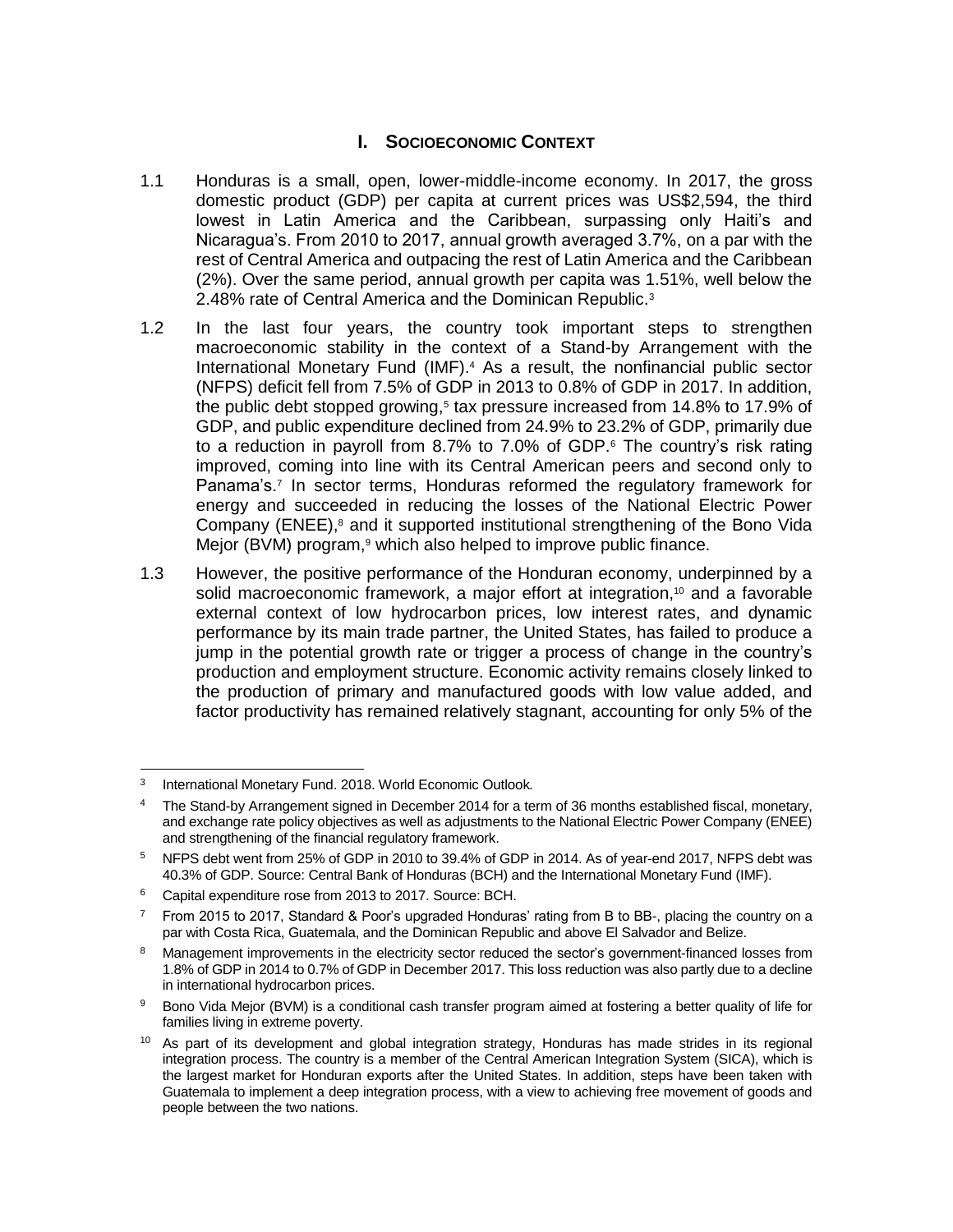growth of the past 20 years, compared with the 50% that can be attributed to physical capital accumulation and the 45% that can be attributed to labor.<sup>11</sup>

- 1.4 Beginning in 2012, poverty trended downwards, but this trend reversed course in 2017 and the rate is now higher than the level prior to the 2009 crisis. The economic boom that preceded the international crisis of 2009 reduced poverty from 64.8% of households in 2002 to 59% of households in 2008. The crisis, coupled with internal political conflicts that destabilized the economy, pushed poverty back up to 67% of households by 2012. Stabilization efforts, economic recovery, and social programs,<sup>12</sup> in turn, brought about a decline in moderate and extreme poverty to 61% and 38.4%, respectively, by 2016. However, poverty rose again in 2017, to 64.3%, with a particularly sharp increase (from 62.9% to 69.3%) in rural areas. These fluctuations indicate that many Hondurans live on the edge of the poverty line and are vulnerable even to moderate changes in their environment. In addition, the rural-urban gap remains high,<sup>13</sup> with poverty rates that are similar across gender lines.<sup>14</sup> Despite an improvement in income distribution (the Gini having gone from  $0.56$  in 2002 to  $0.52$  in 2017),<sup>15</sup> the country remains one of the most unequal in Latin America and the Caribbean (0.50).<sup>16</sup>
- 1.5 In terms of citizen security, Honduras has witnessed a significant decline in violence levels since 2013. From 2013 to 2017, the homicide rate went from 79 to 43.6 per 100,000 inhabitants,<sup>17</sup> partly due to an ambitious institutional reform of the police force which, combined with improvements in training, has led to a greater response to reports of crime and strengthened the force's investigative capacity. Despite these results, Honduras continues to be one of the most violent countries in the world.<sup>18</sup>
- 1.6 Honduras is one of the countries in the hemisphere with the largest proportions of youth in the population, and its working-age segment is poised to experience a long period of growth.<sup>19</sup> This is taking place in an economy that continues to be heavily rural,<sup>20</sup> with low productivity and limited capacity to create quality jobs. Although the unemployment level in 2017 was 4% (compared with 7% in Latin

<sup>15</sup> National Statistics Institute (INE), Permanent Multipurpose Household Survey (EPHPM) 2017.

 <sup>11</sup> Calculations developed by the Bank's Country Department Central America, Panama, Haiti, Mexico, and Dominican Republic (CID/IDB) with data from the Central Bank of Honduras (BCH) and the International Monetary Fund (WEO, April 2017).

<sup>&</sup>lt;sup>12</sup> The Solidarity and Social Protection Fund for the Reduction of Extreme Poverty (FRP) was created in 2013 to address the challenges of poverty and inequality. Its principal program is Bono Vida Mejor (BVM).

<sup>&</sup>lt;sup>13</sup> In 2017, the gap between rural and urban poverty was 8.8 percentage points, compared with 3.4 percentage points in 2016.

<sup>&</sup>lt;sup>14</sup> Female-headed households report poverty levels similar to those of male-headed households (64.2% and 64.3%, respectively).

<sup>16</sup> World Bank. LAC Equity Lab. Available at: [http://www.bancomundial.org/es/topic/poverty/lac-equity](http://www.bancomundial.org/es/topic/poverty/lac-equity-lab1/overview)[lab1/overview.](http://www.bancomundial.org/es/topic/poverty/lac-equity-lab1/overview)

<sup>&</sup>lt;sup>17</sup> Data from the National Violence Observatory of the National Autonomous University of Honduras (UNAH).

<sup>&</sup>lt;sup>18</sup> United Nations Office on Drugs and Crime. Available at[: https://dataunodc.un.org/crime/intentional-homicide](https://dataunodc.un.org/crime/intentional-homicide-victims)[victims.](https://dataunodc.un.org/crime/intentional-homicide-victims)

<sup>&</sup>lt;sup>19</sup> It is estimated that the working-age population will grow to a year-on-year average of 5% until it reaches its peak in 2040 (IDB, 2017).

 $20$  According to 2017 INE data, 46% of the Honduran population lives in rural areas.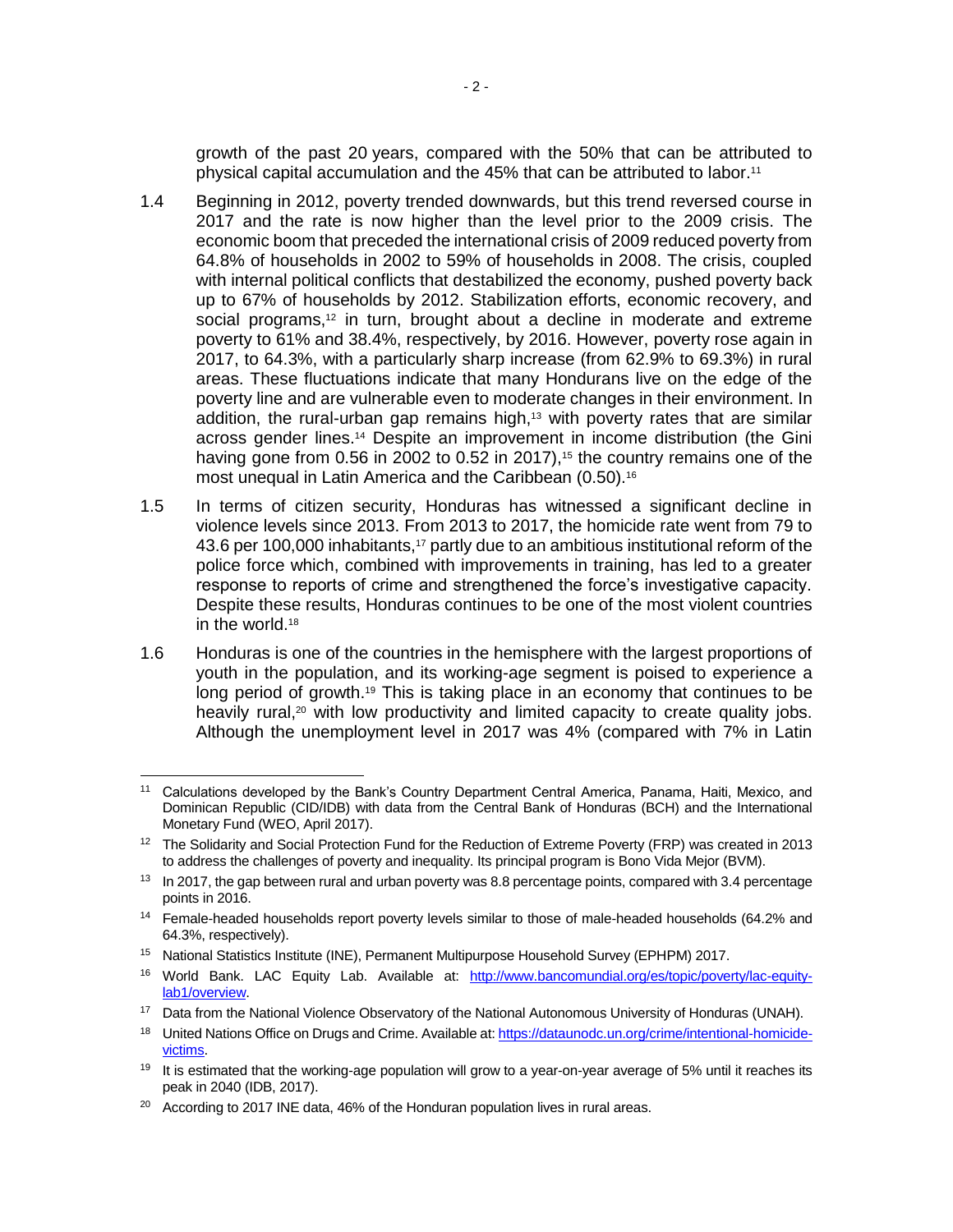America and the Caribbean), underemployment is  $44.4\%$  and the informal sector<sup>21</sup> accounts for more than 80% of the workforce. Notably, informal employment is more prevalent in the population with less than a primary school education (98.2% versus 30% for postgraduate education) and in the rural sector (94.3% versus 73.1% of urban employment).<sup>22</sup> Women's participation in the workforce is low (48% compared with 58% in Latin America and the Caribbean), and young people who neither study nor work account for 26% of the 15-to-24 age group, a higher percentage than in Latin America and the Caribbean (15.5%). The agricultural sector, which is the largest source of employment, has seen productivity declines and has limited export diversification.<sup>23</sup> Other sectors with growth and job creation potential, such as tourism, have not succeeded in attracting the investments needed for their proper development. Anemic productivity growth and limited investment to support productive diversification and foster job creation reflect a weak institutional context and weak regulatory frameworks,<sup>24</sup> inadequate financing, $25$  low human capital levels, $26$  deficient infrastructure and connectivity, high rates of violence, and insufficient investment in innovation.<sup>27</sup><sup>28</sup>

1.7 In addition, Honduras is highly vulnerable to climate change. The various challenges listed above could become exacerbated by the country's susceptibility to natural disasters and the adverse impacts of climate change,<sup>29</sup> posing a future risk to the country's productive structure, poverty reduction efforts, and fiscal accounts. Agricultural sector losses associated with climate-related phenomena up to 2100 could range from 4% to 19% of GDP,<sup>30</sup> depending on the severity of climatological

 <sup>21</sup> The informal sector refers to those who work and earn income outside the control of the State's taxation system (individuals between the ages of 18 and 65 who do not contribute to any social security institution, pension fund, trade union, or workers' association). Source: CID/IDB with data from the EPHPM 2017.

<sup>&</sup>lt;sup>22</sup> In 2017, the informal employment rate for women was 80.6%, compared with 83.2% for men. Source: CID/IDB with data from the EPHPM 2017.

<sup>&</sup>lt;sup>23</sup> Since 2010, bananas, coffee, and palm oil have accounted for 40% to 52% of the country's total exports. Source: BCH.

<sup>&</sup>lt;sup>24</sup> According to the World Bank governance indicators, Honduras performs far below the average for Latin America and the Caribbean on issues such as protection of property rights, effectiveness and transparency of public administration, judicial independence, physical security, business ethics, and corporate governance.

 $25$  In 2018, more than 400 million lempiras were disbursed in SME loans through the Honduran Bank for Production and Housing (BANHPROVI) and the government program Crédito Solidario as a way of facilitating credit for small businesses.

<sup>&</sup>lt;sup>26</sup> As shown by Prat and Lopez (2018), the Honduran population has an average of less than seven years of schooling. The results of Pisa 2013 place the country among the four worst performers in Latin America and the Caribbean.

<sup>&</sup>lt;sup>27</sup> For a more detailed analysis, see the IDB document: Honduras: Country Development Challenges 2018 [\(Annex I\).](http://idbdocs.iadb.org/wsdocs/getDocument.aspx?DOCNUM=EZSHARE-1305851907-4)

<sup>&</sup>lt;sup>28</sup> At the company level, the capacities for technological innovation and adaptation are insufficient and only 7.4% of businesses allocate resources to research and development activities, compared with 21.5% for the Latin America and Caribbean region as a whole. Inadequate access to financing, prevalence of the informal sector, and an unskilled labor force are cited as the main constraints on business performance. Enterprise [Surveys, World Bank.](http://www.enterprisesurveys.org/data/exploreeconomies/2016/honduras#innovation-and-technology) 2016.

<sup>&</sup>lt;sup>29</sup> According to the Germanwatch Global Climate Risk Index 2018, from 1997 to 2016 Honduras was one of the world's three countries most affected by extreme climate events.

 $30$  Estimates based on an assessment of the projected cumulative economic impacts of climate change on the agricultural sector by 2100. Source: J. L. Ordaz, J. Mora, A. Acosta, B. Serna Hidalgo, and D. Ramírez (2010). *Honduras: efectos del cambio climático sobre la agricultura*. ECLAC.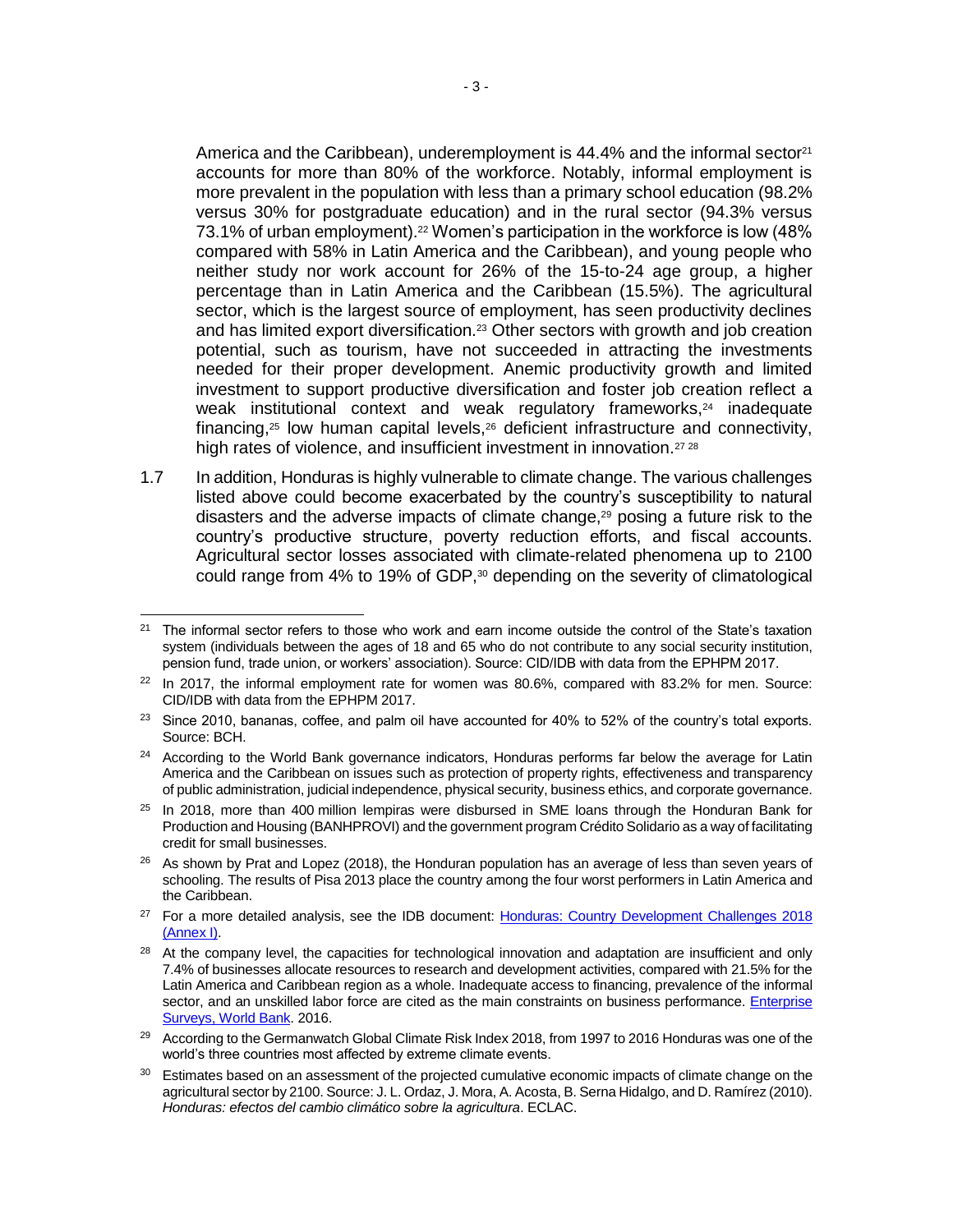variations. Economic fragility, coupled with an expanding working-age population, high informal employment levels, violence, and poverty, has spurred Hondurans to emigrate, primarily to the United States.<sup>31</sup> Under the Plan of the Alliance for Prosperity in the Northern Triangle (PAPTN),<sup>32</sup> developing human capital and stimulating the productive sector to discourage irregular migration, generate a sense of belonging, and reduce poverty are identified as strategic pillars.

- 1.8 In order to embark on a path of stronger growth and poverty reduction, Honduras will need to adopt and sustain measures to raise productivity and create quality jobs, particularly in rural and urban fringe areas, which have the highest poverty levels. This will require consolidating the country's fiscal, institutional, and sector achievements and designing and implementing structural policies to hasten human capital accumulation, address shortcomings in productive and logistic infrastructure, improve access to financing, and boost resilience to climate change.
- 1.9 The Honduran government's policies, reflected in the National Plan and Country Vision 2010-2038, $33$  the Honduras 2020 plan, $34$  and the PAPTN are aimed at overcoming the aforementioned challenges.<sup>35</sup> The new IDB Group country strategy will be implemented in an environment marked by significant advances in the macroeconomic and fiscal areas and in the institutional framework and management capacity of the social protection, electricity, transportation, and security sectors, as well as by a strategic government vision that prioritizes consolidation of these achievements. The international context, while remaining favorable, will pose risks for the country arising from oil price movements and uncertainty regarding the undocumented migrant population in the United States.<sup>36</sup>

 $\overline{a}$ <sup>31</sup> Approximately 630,000 Hondurans lived in the United States in 2016. Of these, close to 378,000, or 60%, were undocumented. Forty percent of these migrants are in the 15-to-29 age bracket, and 58% have migrated to the United States in the last 15 years (American Community Survey 2016).

<sup>&</sup>lt;sup>32</sup> In 2014, the governments of El Salvador, Guatemala, and Honduras formulated the PAPTN to address the causes of irregular migration to the United States and Mexico, focusing on fostering rootedness and productive opportunities. The countries have agreed on coordinated actions based on four strategic pillars: (i) stimulate the productive sector; (ii) foster human capital accumulation, with a focus on education, health, and social protection; (iii) improve citizen security and access to the justice system; and (iv) strengthen institutions and enhance transparency. From 2016 to 2018, Honduras allocated US\$2.883 billion in budget resources for the implementation of the PAPTN.

<sup>&</sup>lt;sup>33</sup> The plan establishes 11 priority pillars: (i) sustainable development of the population; (ii) democracy, citizenship, and governance; (iii) poverty reduction and creation of assets and equality of opportunities; (iv) education and culture as a means of social emancipation; (v) health as a basis for improvement in living conditions; (vi) security as a prerequisite for development; (vii) regional development, natural resources, and environment; (viii) productive infrastructure as a driver of economic activity; (ix) macroeconomic stability as a basis for domestic savings; (x) competitiveness, country image, and development of productive sectors; and (xi) climate change adaptation and mitigation. [http://www.sefin.gob.hn/?p=284.](http://www.sefin.gob.hn/?p=284)

 $34$  Honduras 2020 is a production development plan that arose as a private-sector initiative, supplemented by the public sector, to foster the country's socioeconomic development. It prioritizes tourism, textile manufacturing, intermediate manufacturing, outsourced business services, low-income housing, and agroindustry.

<sup>35</sup> A more detailed analysis of these challenges may be found in the IDB document "Honduras. Country Development Challenges. 2018."

<sup>&</sup>lt;sup>36</sup> This refers to migrants who reside in the United States without a legal residence or work permit. Recent changes in United States immigration policy, such as removal of the Temporary Protection Status (TPS), may result in a flow of returned migrants and a fall in remittances. Remittance flows account for 28% of household income (source: EPHPM 2017) and 18.7% of GDP (US\$4.438 billion, 2017). Source: BCH.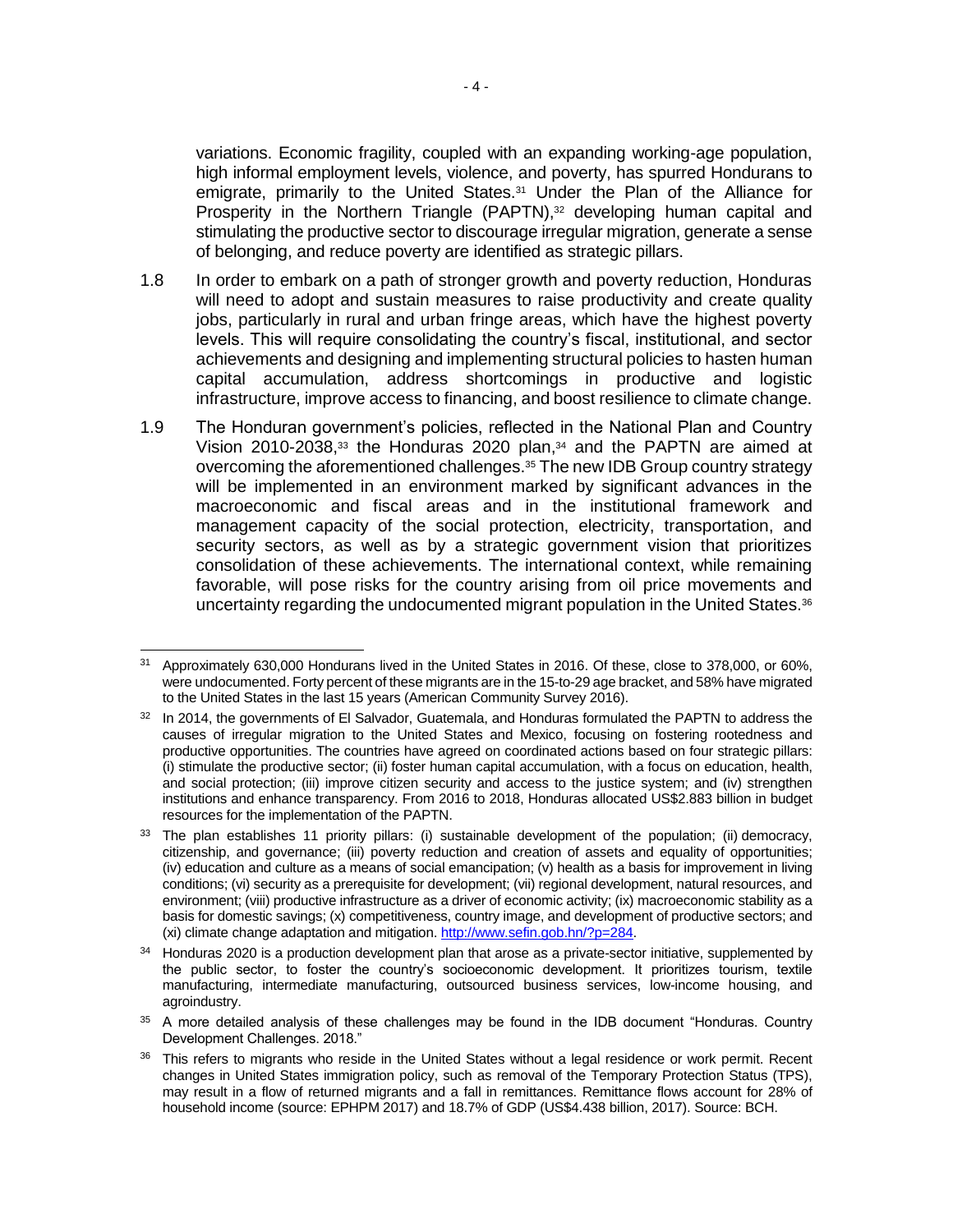# **II. THE IDB GROUP IN HONDURAS**

## **A. Implementation of the strategy**

- 2.1 The primary objective of the Bank's country strategy for 2015-2018 was to support the government's efforts to boost stagnant production and low growth; reduce gaps in the generation and accumulation of human capital, particularly in rural areas, and achieve real social inclusion; and improve the quality of life and standard of living in urban areas. The strategy set five key priority areas: (i) fiscal consolidation; (ii) sustainability and competitiveness in the energy sector; (iii) road infrastructure for regional integration; (iv) social inclusion with a geographic focus on western Honduras; and (v) sustainable development in the Central District. It also worked on the crosscutting issues of climate change and disaster risk management, and gender and identity development. To implement the strategy, the Bank used a combination of loan instruments, technical cooperation operations, and dialogue to support advances on all pillars of action. This in turn solidified the Bank's position as the country's leading strategic partner and primary source of multilateral funding.
- 2.2 During the 2015-2018 country strategy period, **the Bank approved 17 sovereign guaranteed loan operations for a total of US\$1.0578 billion**, of which US\$718 million was in investment loans<sup>37</sup> and US\$339.8 million in policy-based loans (PBLs). In the area of fiscal consolidation, the Bank approved US\$87 million in loans to support strengthening of tax collection, public expenditure efficiency, and transparency mechanisms, as well as to improve budget management. In the area of energy sector sustainability and competitiveness, the Bank approved US\$268 million to support financial sustainability and strengthening of the ENEE's operational capacity while improving its regulatory framework. In the area of road infrastructure for regional integration, the Bank approved US\$319 million for national and regional corridors and to lower operating and transportation costs in the country. In the area of social inclusion, the Bank approved US\$278 million to narrow the gaps in human capital creation and accumulation, particularly in rural areas, and attain effective social inclusion through a cross-sector territorial approach based on interventions complementary to and consistent with the Vida Mejor Social Protection Strategy. In the area of sustainable development of the Central District, the Bank approved US\$105 million to address the basic infrastructure deficit and promote citizen security and civic harmonys in the poorest neighborhoods.<sup>38</sup> Disbursements totaled US\$587.2 million,<sup>39</sup> with a positive net cash flow to the Bank of US\$486 million.
- 2.3 **IDB Invest approved 42 non-sovereign guaranteed operations for US\$246.7 million**<sup>40</sup> in the areas of financial markets and services, energy,

<sup>&</sup>lt;sup>37</sup> Of this US\$718 million, US\$579 million is the amount approved as of 30 October 2018 under the allocation of concessional funds for the 2015-2018 period; US\$134 million is for the reformulation of loan operation HO-L1037, Puerto Cortés Expansion and Modernization Program, originally approved in 2010; and US\$5 million is for the Scaling up Renewable Energy Program (SREP).

<sup>38</sup> Amounts from the approval date of the country strategy to 31 October 2018.

<sup>&</sup>lt;sup>39</sup> Includes disbursements from the legacy portfolio at the time of approval of the 2015-2018 country strategy. This portfolio included 21 loan operations for US\$900 million and an available balance of US\$466.2 million as of December 2014.

<sup>40</sup> This amount includes 38 approvals of loans and guarantees under TFFP lines for US\$220.7 million (as of 31 August 2018).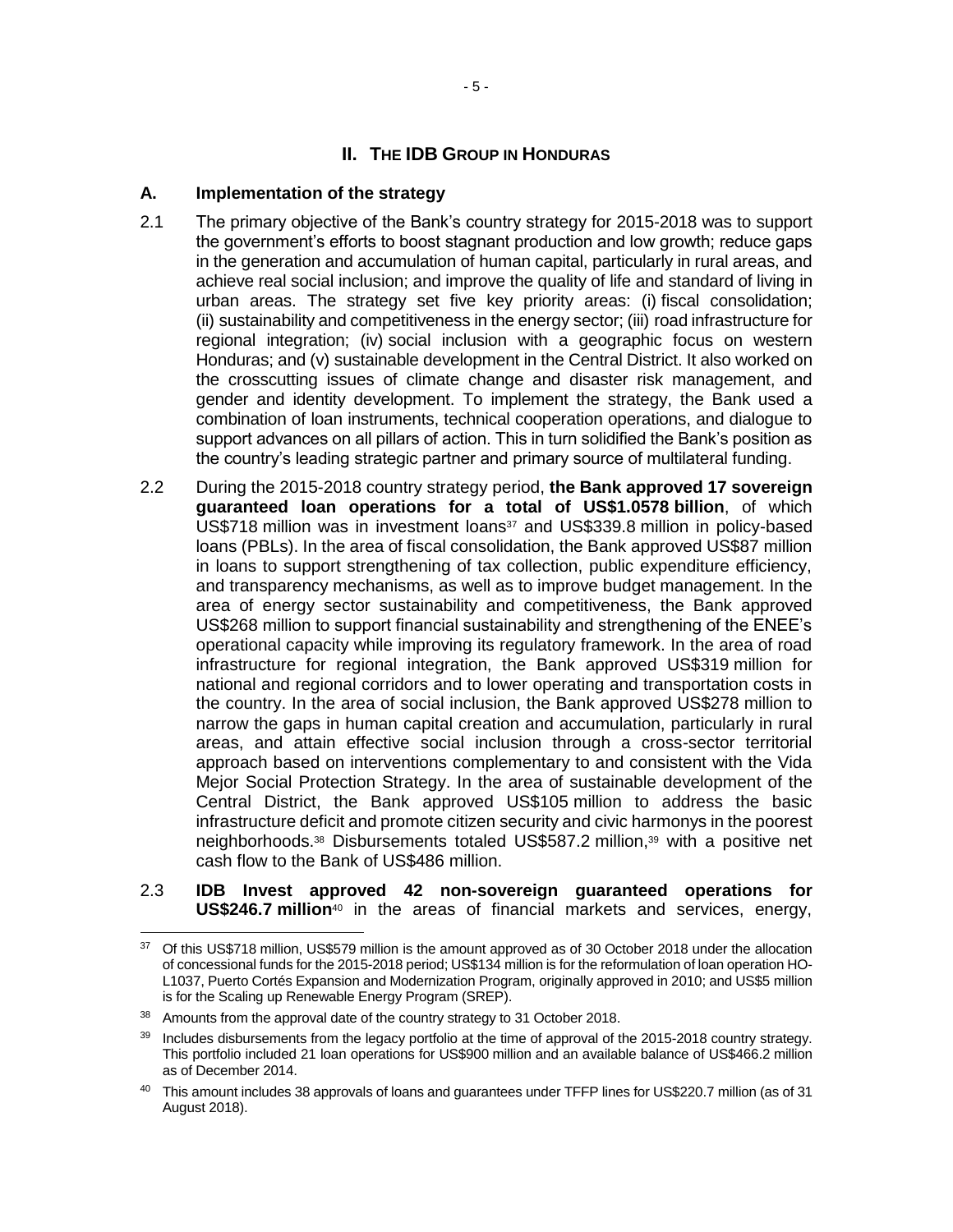manufacturing, and trade, while IDB Lab approved 17 operations for a total of US\$39.9 million: 5 equity operations for US\$29.1 million, 3 loan operations for US\$4 million, and 9 technical cooperation operations for US\$6.8 million.

2.4 In addition, the Bank approved **52 nonreimbursable technical cooperation operations for US\$20 million** in the areas of social protection, education, health, fiscal management, electricity, production development, and competitiveness, as well as **8 investment grants for US\$17.7 million** aimed at supporting loan operations in forest sustainability, energy, and security. On regional issues, the Bank provided technical support to the Central American Electric Interconnection System (SIEPAC), which interconnects the electricity systems of Panama, Costa Rica, Nicaragua, Honduras, El Salvador, and Guatemala,<sup>41</sup> and to the implementation of the PAPTN.

#### **B. Main outcomes under the 2015-2018 country strategy**

- 2.5 The IDB Group's interventions**<sup>42</sup>** achieved significant progress on the five pillars of the strategy. In the area of *fiscal consolidation*, the Bank's support<sup>43</sup> helped to improve revenue collection levels, as reflected in an increase in tax collection from 14.8% of GDP in 2013 to 17.9% of GDP in 2017. The improvement in budget management helped to reduce deviations in the executed budget with respect to the approved budget from 11.8% in 2013 to 4.5% in 2017.<sup>44</sup> This process of fiscal consolidation, supported by the Bank, led to a narrowing of the NFPS deficit from 7.5% of GDP in 2013 to 0.8% of GDP in 2017. In addition, the Bank supported institutional reforms in the electricity sector and in the BVM program to enhance the transparency and effectiveness of expenditure.<sup>45</sup>
- 2.6 In the area of *energy sector sustainability and competitiveness,* the Bank addressed the sector's technical and financial challenges.<sup>46</sup> With a view to improving the efficiency and quality of electricity service, diversifying the energy mix, and expanding access to electricity service, the Bank supported the implementation of institutional reforms and strategic investments in transmission and generation. This process led to: (i) an improvement in the institutional structure of the sector, $47$ resulting in greater independence for the electricity market regulators and greater legal certainty; (ii) strengthening of the financial and operating management of the ENEE, which has helped to reduce its fiscal burden from 1.8% of GDP in 2014 to

 $\overline{a}$ <sup>41</sup> SIEPAC is a window for electricity exports for private-sector companies and is able to: (a) operate as a mechanism for obtaining more competitive electricity rates for the Honduran consumer, resulting in an increase in GDP; and (b) provide electricity for export if the network's transmission and access infrastructure is improved.

<sup>42</sup> Includes outcomes of the support provided by the Bank through the legacy portfolio as well as the approvals made during the strategy period.

<sup>&</sup>lt;sup>43</sup> Fiscal and Municipal Management Consolidation Program (HO-L1015), Tax Administration Institutional and Operational Strengthening (HO-L1108), and Fiscal Consolidation Support Program (HO-L1103).

<sup>44</sup> Ministry of Finance (SEFIN) and the Central Bank of Honduras (BCH).

<sup>45</sup> Central Bank of Honduras (BCH) and the International Monetary Fund (IMF).

<sup>46</sup> Support for the Integration of Honduras in the Regional Electricity Market (HO-L1039), Cañaveral-Río Lindo Hydropower Complex Rehabilitation and Uprating Project (HO-L1102), Programmatic Support for Structural Reforms in the Electricity Sector (three loans: HO-L1070, HO-L1118, HO-L1189).

<sup>&</sup>lt;sup>47</sup> As a result of these reforms, the sector has a governing entity responsible for setting energy policy (Ministry of Energy), a regulatory agency responsible for formulating regulations and resolutions for sector development (Electric Power Regulatory Commission), and a system operator (ENEE).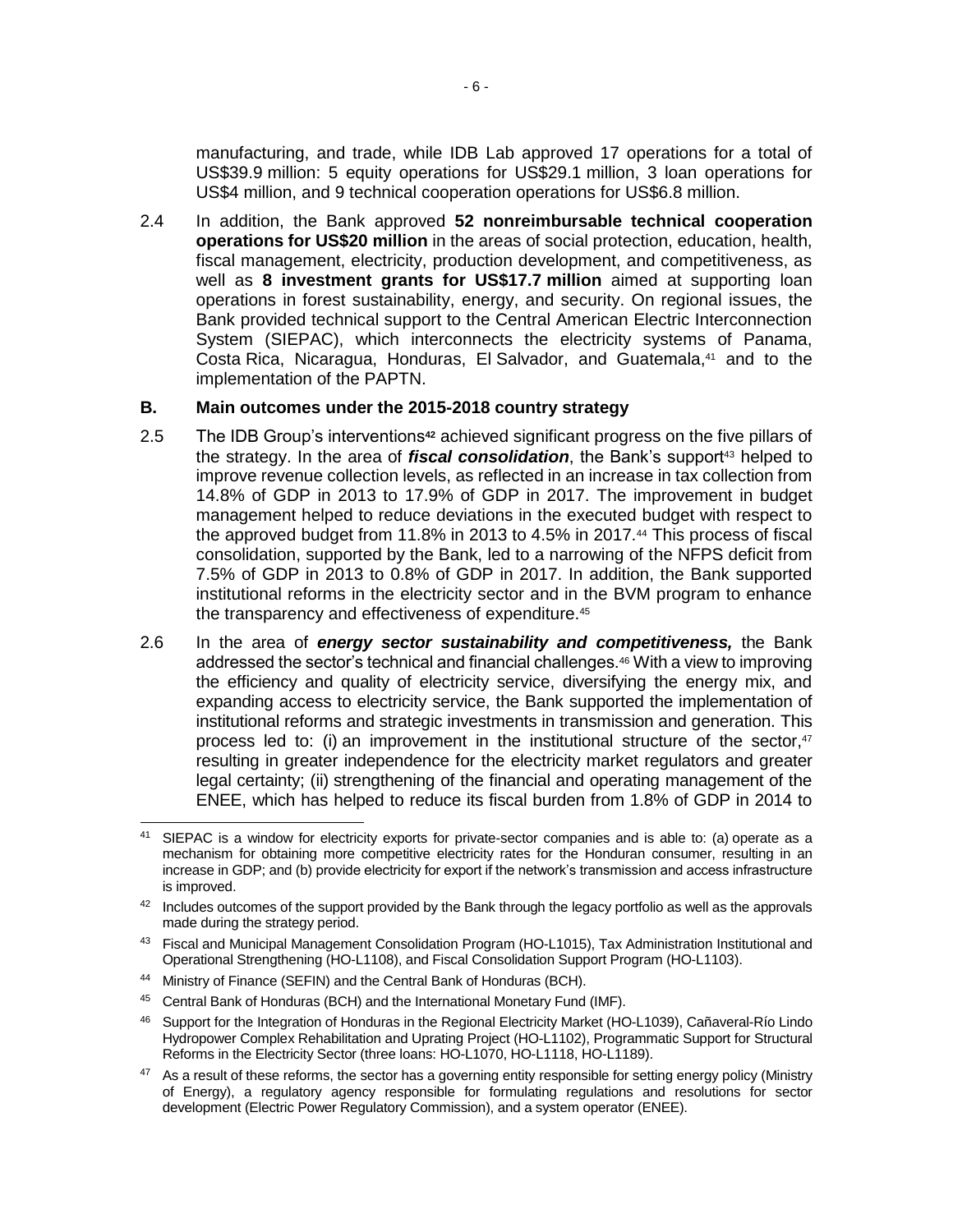0.7% of GDP as of December 2017 and its total electricity distribution losses from 32% in 2014 to 27.4% in 2018;<sup>48</sup> (iii) the adoption of energy policies aimed at diversifying the energy mix, which enabled an increase in the share of renewable energy, from 41% of the total in 2013 to 59% in 2017, and greater participation in the Regional Electricity Market (MER); and (iv) expansion of national electricity coverage, from 72.3% in 2014 to 78.1% in 2018.<sup>49</sup>

- 2.7 In the area of *road infrastructure for regional integration*, the Bank focused its financing on works to improve the physical condition and security of three road  $c$ orridors in the country<sup>50</sup> with a view to enhancing territorial and regional integration. In the Agricultural Corridor, a highway that links the Atlantic coast to the country's central region, the Bank invested in widening and upgrading 136.7 kilometers between Tegucigalpa – Puerto Castilla and the access to Trujillo. This has fostered increased domestic tourism to the departments of Colón and Olancho while also improving access to the national market for agricultural producers in the area. In the Pacific Corridor, 97 kilometers were rehabilitated in the El Amatillo – Jícaro Galán – Choluteca – Guasaule section, enabling a better cross-border connection with El Salvador and Nicaragua. In the Logistics Corridor, which connects the country's southern and northern regions and supplements port services and the transfer of goods from the Atlantic to the Pacific Ocean, the Bank financed the rehabilitation and maintenance of 70 kilometers between Tegucigalpa and Puerto Cortés, and the addition of two lanes (for a total of four) to the second ring road of San Pedro Sula, which in turn connects with Puerto Castilla and the Agricultural Corridor. These interventions reduced travel times (by 31.2% in the Logistics Corridor and by 51% in the Agricultural Corridor) and vehicle operating costs (by 1% in the Logistics Corridor and by 45% in the Agricultural Corridor).<sup>51</sup> The Bank also assisted in developing the country's National Freight Logistics Plan (PNLOG), identifying an immediate action plan and institutional reforms to reduce the high logistics costs and improve the competitiveness of the country's most important foreign trade hubs. In addition, the Bank assisted in providing the customs facility at Puerto Cortés with greater control and security capacity and improved infrastructure and equipment, which helped to reduce logistics costs in the country's main port. The customs station at the El Amatillo border crossing, which links Honduras to El Salvador, was also rehabilitated.<sup>52</sup>
- 2.8 In the area of *social inclusion with a geographic focus on western Honduras*, the Bank supported the consolidation of the BVM's institutional structure and territorial strategic targeting to improve the program's efficiency and coverage of families living in extreme poverty. In addition, the Bank provided financial and technical support to address the gaps in minimum consumption, human capital accumulation, and child health through coordinated investments revolving around

 <sup>48</sup> National Electric Power Company (ENEE), 2017.

 $49$  Idem.

<sup>&</sup>lt;sup>50</sup> Regional Road Integration Program (HO-L1104), Infrastructure Program for the San Pedro Sula Logistics Corridor (HO-L1018), Tegucigalpa-Puerto Castilla Agricultural Corridor Road Program (HO-L1033).

<sup>&</sup>lt;sup>51</sup> Project completion report for the Tequcigalpa-Puerto Castilla Agricultural Corridor Road Program (2155/BL-HO,1412/OP-HO) and project completion report for the Infrastructure Program for the San Pedro Sula Logistics Corridor (2017/BL-HO, ATN/OC-11025).

<sup>52</sup> Modernization of Customs at Puerto Cortés (HO-L1055).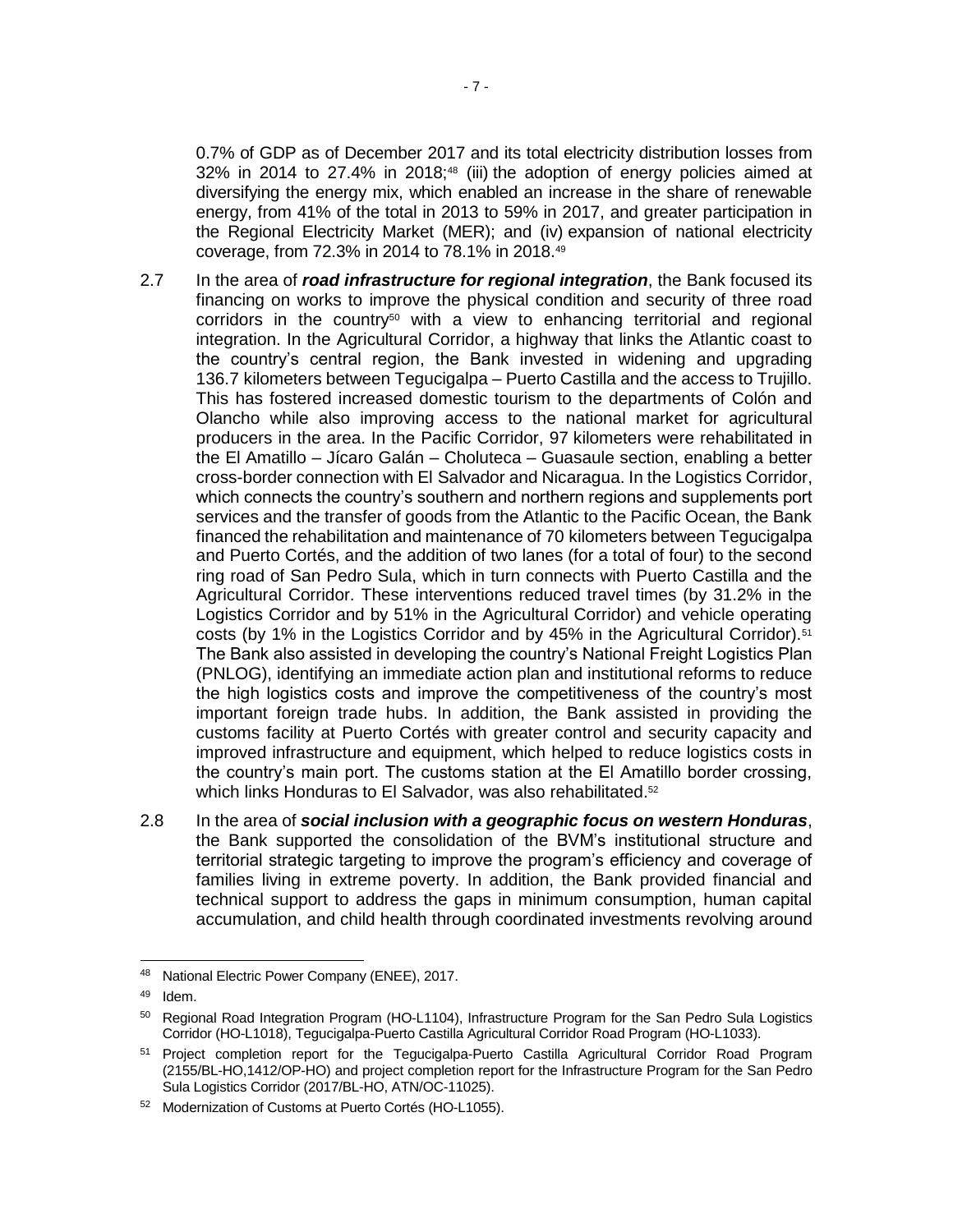the BVM program, prioritizing sector-specific investments in education and health in the western part of the country, where a large percentage of the population lives in extreme poverty.<sup>53</sup> This helped the BVM reach more than 330,000 households, representing 53% of the country's rural population living in extreme poverty (compared with 37% coverage in 2013). The impact evaluations show a continuous improvement in the design and effectiveness of the BVM.<sup>54</sup>

- 2.9 In the area of **education**, the Bank financed efforts to expand the availability of the third cycle of basic education (seventh, eighth, and ninth grade), increasing the percentage of children who attend school from 20.1% in 2013 to 53.8% in 2016 in the beneficiary areas. The program also helped to reduce the number of over-age students, bringing them in line with their appropriate school level based on age.<sup>55</sup>
- 2.10 In the area of **health**, the Salud Mesoamérica Initiative financed hospital infrastructure and equipment and supported implementation of a decentralized management model for healthcare services in 5 hospitals and 94 of the country's 104 poorest municipios, encompassing slightly more than 1.5 million inhabitants, with an emphasis on mother and child services. As a result of these interventions, improvements were observed in obstetric-neonatal services<sup>56</sup> and in healthcare services for children under 5.57
- 2.11 In the area of *sustainable development of the Central District*, the Bank's operations focused on addressing the basic infrastructure deficit and promoting citizen security and civic harmony in the poorest neighborhoods of this district.<sup>58</sup> In this regard, the Bank financed infrastructure for the delivery of water, sanitary sewage, drainage, and public lighting services, benefiting more than 3,500 households and reaching 100% coverage in the prioritized neighborhoods. At the same time, the Bank supported citizen security through the implementation of local security observatories and the development of community prevention programs.
- 2.12 The Bank also made a contribution through specific *citizen security* interventions at the national level. In particular, the Bank financed strengthening of the crime prevention and crime-solving capacity of the Honduras National Police and

 $\overline{a}$ 53 Mother and Child Hospital Network Strengthening Program (HO-L1072), Program for Improved Accessibility and Quality of Health Services and Networks (HO-L1090), Social Protection System Support Program (two policy-based loans: HO-L1093 and HO-L1087), Program to Support Health Sector Reform (HO-L1182).

<sup>54</sup> Final Impact Evaluation Report on the Bono Vida Mejor Cash Transfer Program. 12 December 2017 [\(https://sedis.gob.hn/sites/default/files/Informe-final-de-EI-FEB-7.pdf\)](https://sedis.gob.hn/sites/default/files/Informe-final-de-EI-FEB-7.pdf).

<sup>55</sup> Idem.

<sup>&</sup>lt;sup>56</sup> The following is worth noting: (i) the percentage of pregnant women receiving checkups prior to their 12<sup>th</sup> week of pregnancy increased from 51% to 90%; (ii) prenatal checkups increased from 23.7% to 94.1%; (iii) institutional childbirth increased from 68.6% to 84.7%; (iv) postnatal care in the first three days increased from 67% to 91%, and in the first seven days from 47% to 60%; and (v) standard-based care of neonatal complications increased from 7% to 43% and care of obstetric complications increased from 11% to 63%. Idem.

<sup>57</sup> Reporting for checkups at healthcare centers increased by 11.3 percentage points (+45%), acute diarrheal disease decreased by 3.8 percentage points (-22%), respiratory infections decreased by 4.6 percentage points (-12%), and overall malnutrition decreased by 1.8 percentage point (-17,6%) (weight for age). Idem.

<sup>58</sup> Integration and Urban Coexistence Program (HO-L1088), Program of Support for the Implementation of the Comprehensive Civic Coexistence and Public Safety Policy (HO-L1083).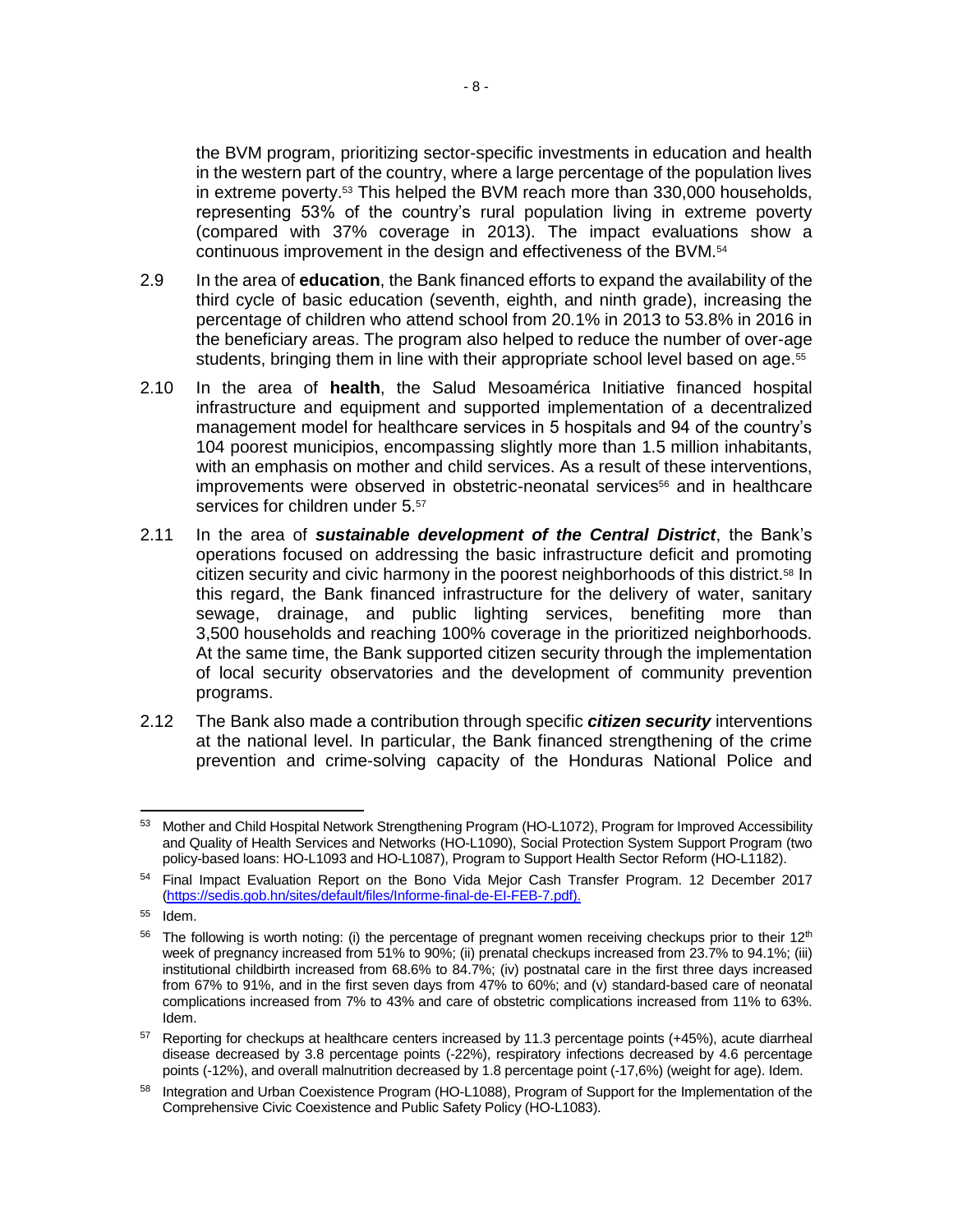modernization of equipment and infrastructure.<sup>59</sup> These actions were core components of the government's strategy for addressing the problem of safety, and their implementation led to a reduction in the homicide rate and a decline in the rate and number of murders of women over the period, from 14.6 to 8.6 (from 636 to 389 female victims).<sup>60</sup>

- 2.13 The implementation of the strategy addressed *resilience to climate change* both in crosscutting fashion and through specific interventions. The designs of the operations that financed road and energy infrastructure incorporated measures to reduce the vulnerability of investments to natural disasters, such as the use of hurricane-resistant foundations for transmission lines and the selection of land for works based on safety criteria in the event of disasters. The addition of renewable energy sources and the optimization of the transmission infrastructure led to a reduction of more than 1,025,500 tons of carbon dioxide in greenhouse gas emissions between 2014 and 2017.<sup>61</sup> At the same time, the Bank worked with the country's Permanent Contingency Commission (COPECO) and institutions in the National Risk Management System (SINAGER) to strengthen risk management at the national level. This resulted in an improvement in disaster risk management performance as measured by the Risk Management Index  $(RMI)$ ,<sup>62</sup> which went from 30.24 in 2010 to 40.33 in 2016. In parallel, the Bank fostered sustainable forest management for climate change mitigation.<sup>63</sup>
- 2.14 With regard to *gender*, the Bank's operations in the area of social inclusion and citizen security and coexistence have paid special attention to this issue, deploying major efforts to improve mother and child health and reduce domestic violence, femicide, and adolescent pregnancies. In addition, the Bank financed the construction and outfitting of two women's comprehensive care centers, Ciudad Mujer, designed to improve the delivery of services related to sexual and reproductive health, employment, gender violence, and adolescent pregnancy. In a year and a half of operations, Ciudad Mujer has benefited more than 35,000 women.
- 2.15 During the strategy period, IDB Invest channeled financing to renewable energy generation projects (photovoltaic solar and biomass energy) for self-sufficiency in companies. These projects expanded the country's installed power generation capacity by 20 megwatts, generating approximately 138 gigawatt-hours of clean

 <sup>59</sup> The Bank financed the rehabilitation of more than 60 police stations at the community level, equipment to reinforce the investigative capacity of the National Police, and infrastructure for the Instituto Técnico Policial [Institute of Police Technology], introducing a new curriculum and training more than 7,000 new police officers under a community policing approach.

<sup>&</sup>lt;sup>60</sup> Data from the National Violence Observatory of the National Autonomous University of Honduras (UNAH). 2017. Note: Data include homicide victims of all age groups.

<sup>&</sup>lt;sup>61</sup> IDB calculations based on information from the statistical bulletins issued by the ENEE Planning Department and the Honduras Electricity Network's greenhouse gas emissions factor.

 $62$  The RMI is a set of indicators related to the country's risk management performance, reflecting the country's organization, capacity, development, and institutional action to reduce vulnerability, reduce losses, prepare to respond in the event of a crisis, and recover efficiently. The technical note is available at [http://dx.doi.org/10.18235/0000123.](http://dx.doi.org/10.18235/0000123)

<sup>63</sup> The operation Sustainable Forest Management (HO-L1179) supports forest management in the context of climate change and is expected to raise the forest and agroforest productivity of small producers through training in reforestation and sustainable forest management.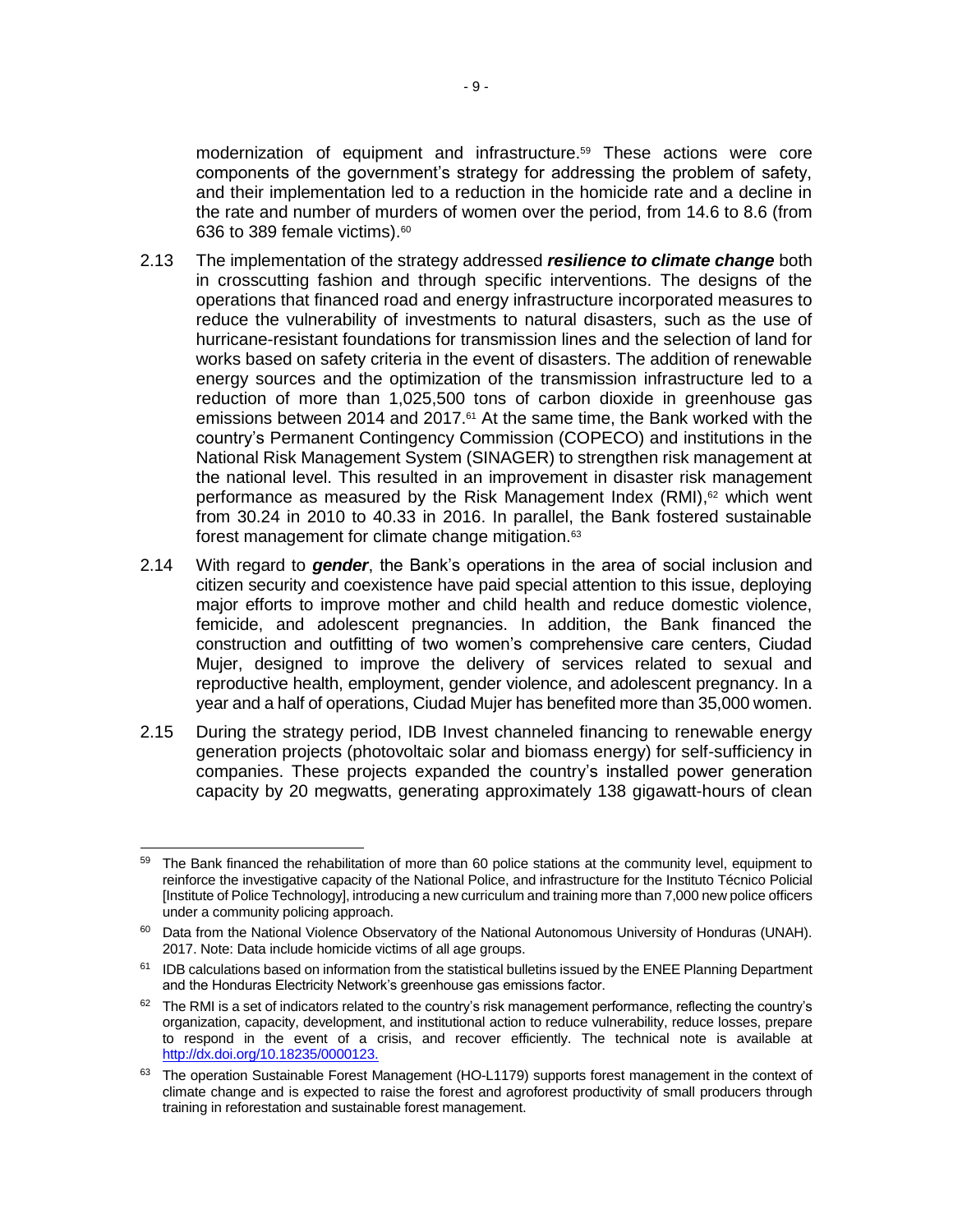energy per year.<sup>64</sup> In addition, operations were approved in the financial sector with a view to expanding SME access to financing, and 42 foreign trade operations were supported through the Trade Finance Facilitation Program (TFFP). These included 146 underlying transactions that mobilized an additional US\$41 million through the participation of six international investors. These funds facilitated the financing of Honduran exports, primarily coffee and shrimp, and imports of machinery, cardboard, resin, fuel, vehicles, and textiles. At the local level, IDB Lab financed productive infrastructure and provided technical assistance to attain productive inclusion of agricultural and aquaculture enterprises, benefiting more than 25,000 families. These activities enabled the adoption of new technologies and processes and sustainable practices in energy efficiency, primarily in the coffee, sweet potato, okra, pumpkin, tilapia, and shrimp chains.

2.16 The technical cooperation operations approved by the IDB played an essential role in the reform program. In the fiscal sector, they made it possible to contribute to the fiscal consolidation process through institutional and operational strengthening of the tax administration. They supported the development of the new human talent policy of the Revenue Administration Service (SAR), enabling the recruitment of more than 1,000 new officers and elevating the professionalization level of the agency.<sup>65</sup> In the energy sector, the technical cooperation operations supported the ENEE institutional reform and strengthening process. They also included a study that identifies the areas with greatest production and social potential by using a regional spatial strategy that will serve as the basis for the new country strategy's territorial approach.

#### **C. Portfolio in execution and lessons learned**

- 2.17 **Portfolio status**. As of 31 October 2018, the IDB Group portfolio in Honduras consists of 19 sovereign guaranteed loan operations for US\$939.6 million and an undisbursed total of US\$678.1 million, concentrated in the following sectors: 33% in energy; 33% in social protection, health, and education; 17.8% in transportation; 8.8% in security; 3.3% in environment and natural disasters; 2.4% in fiscal consolidation; and 1.7% in gender. In addition, there are 53 nonreimbursable operations for US\$36.3 million, 8 of which are investment grants for US\$17.9 million. IDB Invest has an active portfolio of 15 operations with a total exposure of US\$127.8 million,<sup>66</sup> concentrated in the financial, energy, and manufacturing sectors. As of 30 September, the IDB Lab portfolio is comprised of 24 operations for US\$50.8 million in the areas of agricultural value chains, SMEs, renewable energy, climate-smart agriculture, and rural microfinance.
- 2.18 **Lessons learned.** At the *strategic* level, the following conclusions may be drawn: (i) the Bank's firm commitment to fiscal consolidation in Honduras translated into support for policy reforms and investments that enabled various public-sector agencies to boost their efficiency and reduce losses, helping to achieve a substantial reduction of the fiscal deficit; (ii) the use of various financial instruments—investment loans, policy-based loans, investment grants, and

 $\overline{a}$  $64$  Replacing the use of fossil fuels was equivalent to not emitting approximately 87,000 tons of greenhouse gases annually.

<sup>65</sup> HO-T1220; HO-T1309. 58% of the SAR staff has higher education and 6.4% has completed graduate studies.

<sup>&</sup>lt;sup>66</sup> Includes exposure to loans and guarantees and TFFP lines (as of 31 August 2018).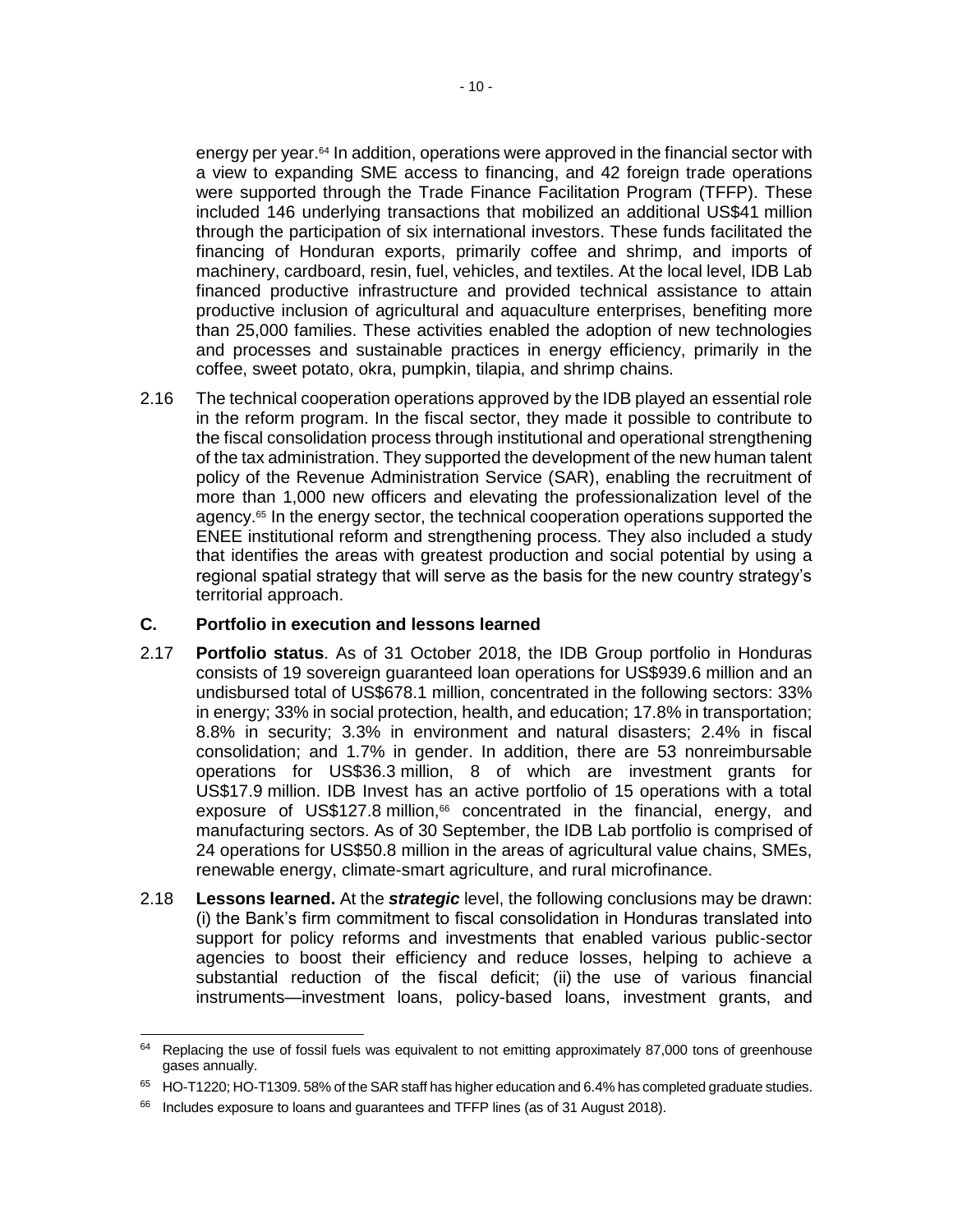technical cooperation operations—linked to the strategic objectives at the sector level made it possible to maximize the impact of the Bank interventions; and (iii) geographically targeting social inclusion operations to the areas with the widest development gaps yielded results in terms of minimum income, human capital accumulation, and child health.

- 2.19 At the *operational* level, the following is worth noting: (i) in investment operations, which involve a long commitment of budget resources, it is essential that the design provide for multiyear budgeting and a continuous progress evaluation to enable efficient and transparent use of the resources; (ii) having a comprehensive vision of project execution in line with the formulation of the State budget cycle enables timely decision-making in the event of a setback; (iii) in preparing interventions that require social and environmental consultations, such as in the energy sector, it is essential to work with realistic time frames in order to achieve an operating schedule that better matches actual preparation needs and optimize the use of biannual allocation of concessional resources; (iv) the "design-build" format"<sup>67</sup> is a useful strategy for complex infrastructure works, although it requires an executing agency with solid capacity to manage this type of contract; (v) early identification of land in operations that envisage the construction of infrastructure mitigates the risk of delay, since such operations involve actions that can hold up the start of work (titling, soil studies, water quality analysis, etc.); (vi) the procurement of sophisticated equipment subject to continuous technological improvement poses the risk of premature obsolescence; accordingly, this type of procurement should involve expert staff who can incorporate measures designed to extend the useful life of this equipment; (vii) working on infrastructure with highly specialized executing agencies familiar with the Bank's relevant processes and policies, such as INVEST-H,<sup>68</sup> has contributed to a more efficient and transparent execution;<sup>69</sup> and (viii) better monitoring of operations with financial intermediaries, so as to measure the evolution of the relevant portfolio at each institution, increases the effectiveness and efficiency of IDB Invest interventions.
- 2.20 The 2019-2022 country strategy takes into account OVE's recommendations offered in the Country Program Evaluation 2015-2018: (i) continue and step up efforts to support investment in rural areas and in lower income groups to improve their access to economic opportunities, taking into account government priorities, the work of the country's other development partners, and the areas of long-term Bank support; (ii) step up efforts to identify niches for private sector support, offering financial and nonfinancial additionality and synergies among the windows of the IDB and IDB Invest; and (iii) take steps to include in the priority areas of future country strategies any actions and objectives of the existing loan portfolios with the country that align with the Bank's medium-term lines of work in the sector,

<sup>67</sup> Water and Sanitation Investment Program (HO0174, closed in 2015) and Ciudad Mujer (HO-L1177, currently in portfolio).

<sup>&</sup>lt;sup>68</sup> Management unit for strategic development projects and programs under the General Government Coordination Office. It executes Millennium Challenge Corporation, IDB, CABEI, and USAID projects.

<sup>&</sup>lt;sup>69</sup> Ciudad Mujer (HO-L1177), Regional Road Integration Program (HO-L1104), Infrastructure Program for the San Pedro Sula Logistics Corridor (HO-L1018), Tegucigalpa-Puerto Castilla Agricultural Corridor Road Program (HO-L1033).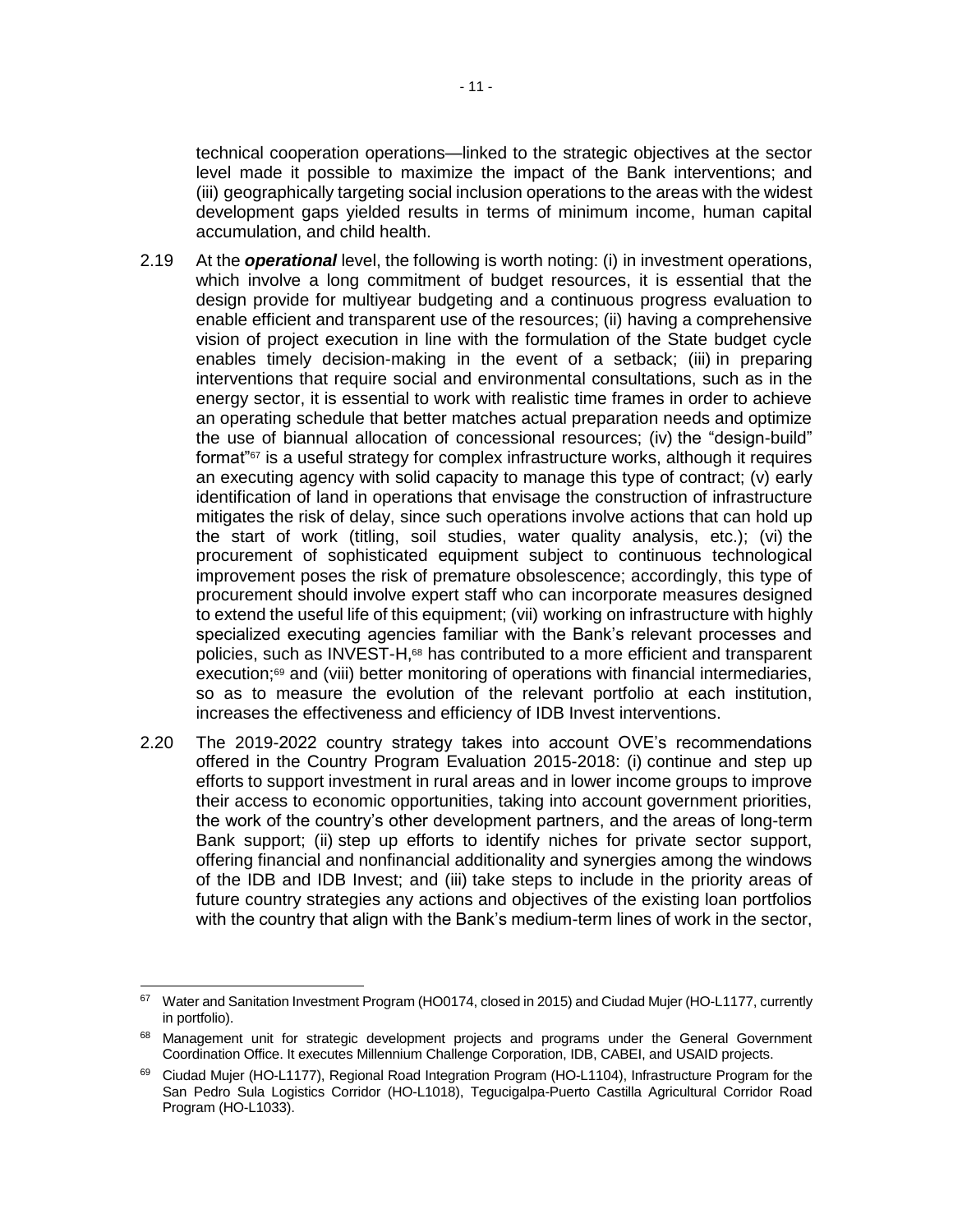with the aims of facilitating their execution, monitoring and tracking of results, as well as maintaining the respective dialogue.

### **III.** PRIORITY AREAS

3.1 **Strategic approach.** The country strategy for 2019-2022 will support the Honduran government's policies aimed at addressing the constraints on achieving stronger and more inclusive growth. To this end, the Bank will structure its interventions around three pillars: (i) strengthening of fiscal institutions and expenditure efficiency; (ii) human capital accumulation; and (iii) expansion of sustainable production opportunities.<sup>70</sup> Taking into account the lessons learned and in view of the limited fiscal headroom, the strategy will emphasize coordinating actions in geographic areas affected by poverty and making institutional and management improvements in the sectors supported by the Bank during this strategy period. The implementation of this strategy will take the form of new interventions, IDB Group portfolio operations, coordination of public-private actions to achieve a greater impact on the priority sectors, and use of complementarity with other donors to maximize the impact of international cooperation on the wellbeing of the Honduran population. The 2019-2022 country strategy is aligned with the Bank's Update to the Institutional Strategy 2016-2019 and the IDB Invest Business Plan 2017-2019.

### **Strengthening of fiscal institutions and expenditure efficiency**

- 3.2 Honduras has made improvements in its fiscal institutions in recent years. The approval of the Fiscal Responsibility Law in 2016 was a milestone on the path to the country's objective of safeguarding the sustainability of public policies. The goals of deficit reduction and debt containment have been crucial in supporting Honduras' macroeconomic stability and have spurred reforms to improve expenditure efficiency and effectiveness in sectors such as energy, social protection, health, and education. The creation in 2013 of the Solidarity and Social Protection Fund for Poverty Reduction (FRP) and its financing through indirect general taxes have created room for programs to enhance the redistributive effect of fiscal policy on inequality.<sup>71</sup> However, in order to continue to move forward on this agenda to support sustainable and more equitable growth in a context of fiscal tightening, the country needs to address the risks associated with the quality of its budget institutions, tax oversight, the financial sustainability of the ENEE, and the efficiency and transparency of social spending, particularly on the social protection programs financed through the FRP.
- 3.3 The index of budget institution strength ranks Honduras below the average for Central America and the Dominican Republic as well as for Latin America and the

<sup>&</sup>lt;sup>70</sup> These pillars are based on the main challenges identified in the IDB study Honduras: Country Development Challenges (Annex I).

 $71$  Despite these strides, the redistributive effect of fiscal policy on inequality in Honduras is insignificant. N. Lustig (2016). "El impacto del sistema tributario y el gasto social en la distribución del ingreso y la pobreza en América Latina: Argentina, Brasil, Chile, Colombia, Costa Rica, Ecuador, El Salvador, Guatemala, Honduras, México, Perú y Uruguay."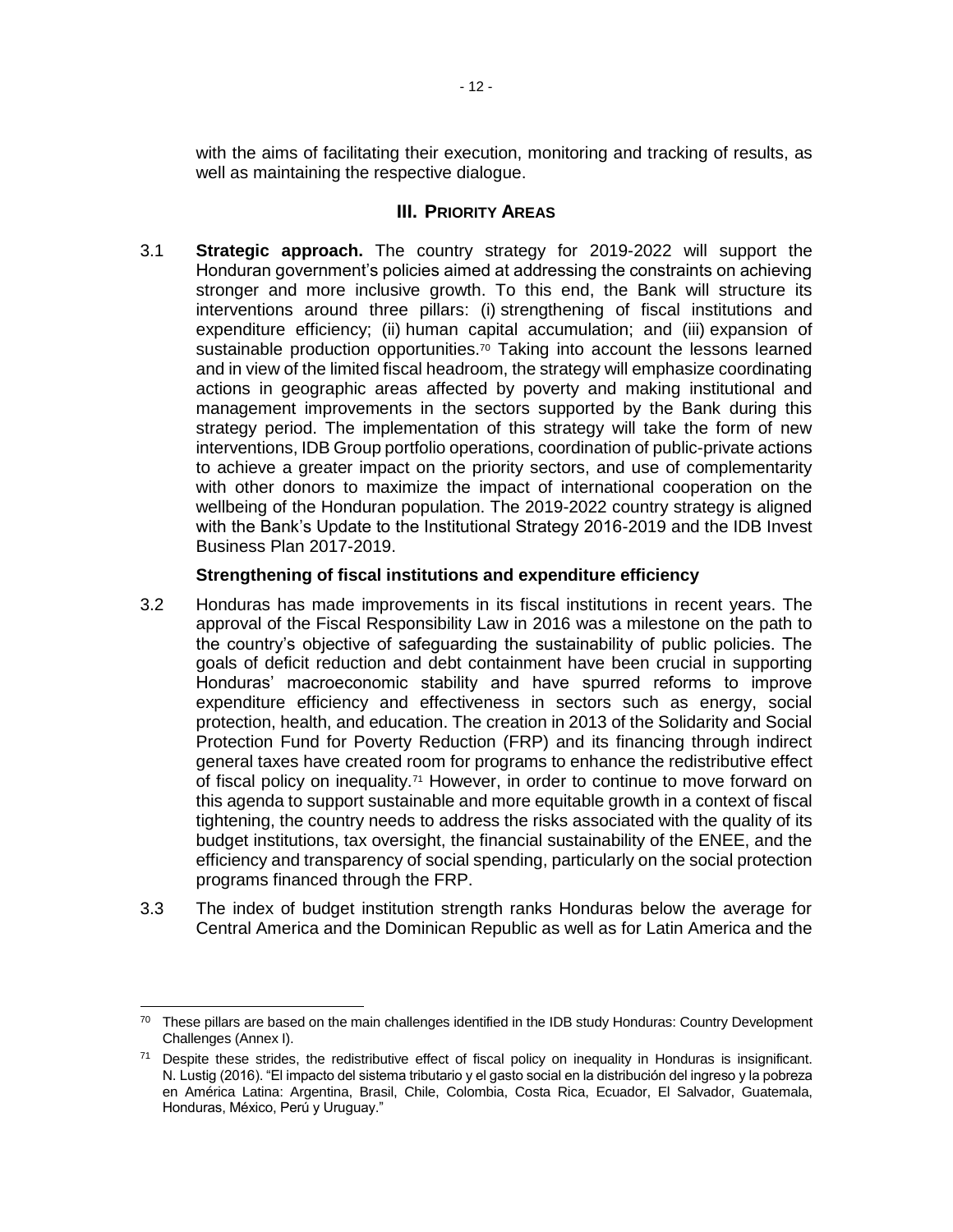Caribbean. This is due to insufficient management of fiscal risks, $72$  weak results-based budgeting, and the absence of a medium-term budget framework.<sup>73</sup> Investment is based on an annual horizon, affecting the continuity of strategic initiatives as well as their monitoring and evaluation processes.<sup>74</sup> Investment effectiveness is also subject to risks associated with misspending in public procurement, which in Honduras exceeds the average for Latin America and the Caribbean.<sup>75</sup> This is the result of a public procurement process that lacks reliable information systems and adequate staff and funding.<sup>76</sup>

- 3.4 On the tax side, the oversight function has weaknesses associated with shortcomings in the management of tax information due to technological obsolescence and lack of integration across systems,<sup>77</sup> particularly among SAR, DARA, and SEFIN; databases that fail to provide timely information; and computer systems that lack adequate data validation. On the expenditure side, despite achievements in the financial status of ENEE, this entity remains one of the main contributors to the persistent public sector deficit, generating a deficit of 0.7% of GDP (December 2017), and is a source of fiscal risk. Financial and operating management problems, which started to be addressed with the reform process initiated in 2013, have not been fully overcome. Specifically, what is required is continuity of action to reduce electricity losses, decrease the dependence on thermal power generation from petroleum products, $78$  improve the capacity for administration and monitoring of operating contracts, adjust the rate schedule, and better target subsidies.<sup>79</sup>
- 3.5 Efficiency gains in redistributive social spending are also needed, particularly in the use of FRP resources.<sup>80</sup> The government initiative to establish the FRP with the mandate to support a social protection system for redistributive interventions was a significant step toward creating a stable, budget-funded source of financing for interventions aimed at reducing poverty. However, the FRP lacks regulations governing the use of its resources or the eligibility of programs to be financed. For

<sup>75</sup> Better spending for better lives. IDB. 2018.

 <sup>72</sup> Honduras should periodically and systematically analyze and manage the primary risks to public finances, including: (i) guarantees provided by the State to back public credit operations; (ii) public-private partnerships; (iii) judicial actions against the State; (iv) municipal indebtedness; (v) natural disasters; and (vi) financial risks of State-owned enterprises. While SEFIN has developed methodologies for most of these risks, it should regularly disclose its risk analysis and strengthen its monitoring and management process for effective decision-making throughout the public sector.

<sup>73</sup> Prepared by the IDB based on IMF (2014) Budget institutions in G-20: an update; and Gupta et al. (2017) Budget institutions in low-income countries.

<sup>74</sup> IDB: Honduras: Country Development Challenges (see Annex 1).

<sup>76</sup> Marco A. Hernandez Ore, Liliana Do Couto Sousa, and J. Humberto Lopez. 2017. Honduras - Unlocking economic potential for greater opportunities: systematic country diagnostic (Vol. 2) (Spanish). Washington, DC. World Bank.

<sup>77</sup> In 2017, 68% of tax returns were filed electronically. The figure in 2016 was 68% (the same as in 2017); in 2015 it was 64%, and in 2014 it was 55%. Source: SAR.

<sup>&</sup>lt;sup>78</sup> It currently accounts for 41% of the energy mix, rendering the sector very vulnerable to changes in oil prices and introducing a major fiscal risk.

<sup>&</sup>lt;sup>79</sup> A more detailed diagnostic assessment of sector advances and challenges may be found in Programmatic Support for Structural Reforms in the Electricity Sector (HO-L1189). IDB.

<sup>80</sup> The FRP receives around US\$100 million per year from the sales tax. Legislative Decree 278-2013. Settlement Statement for the General Government Revenue and Expenditure Budget[. SEFIN 2017.](http://www.sefin.gob.hn/wp-content/uploads/Presupuesto/2017/liquidacion/Liquidaci%C3%B3n%202017.pdf)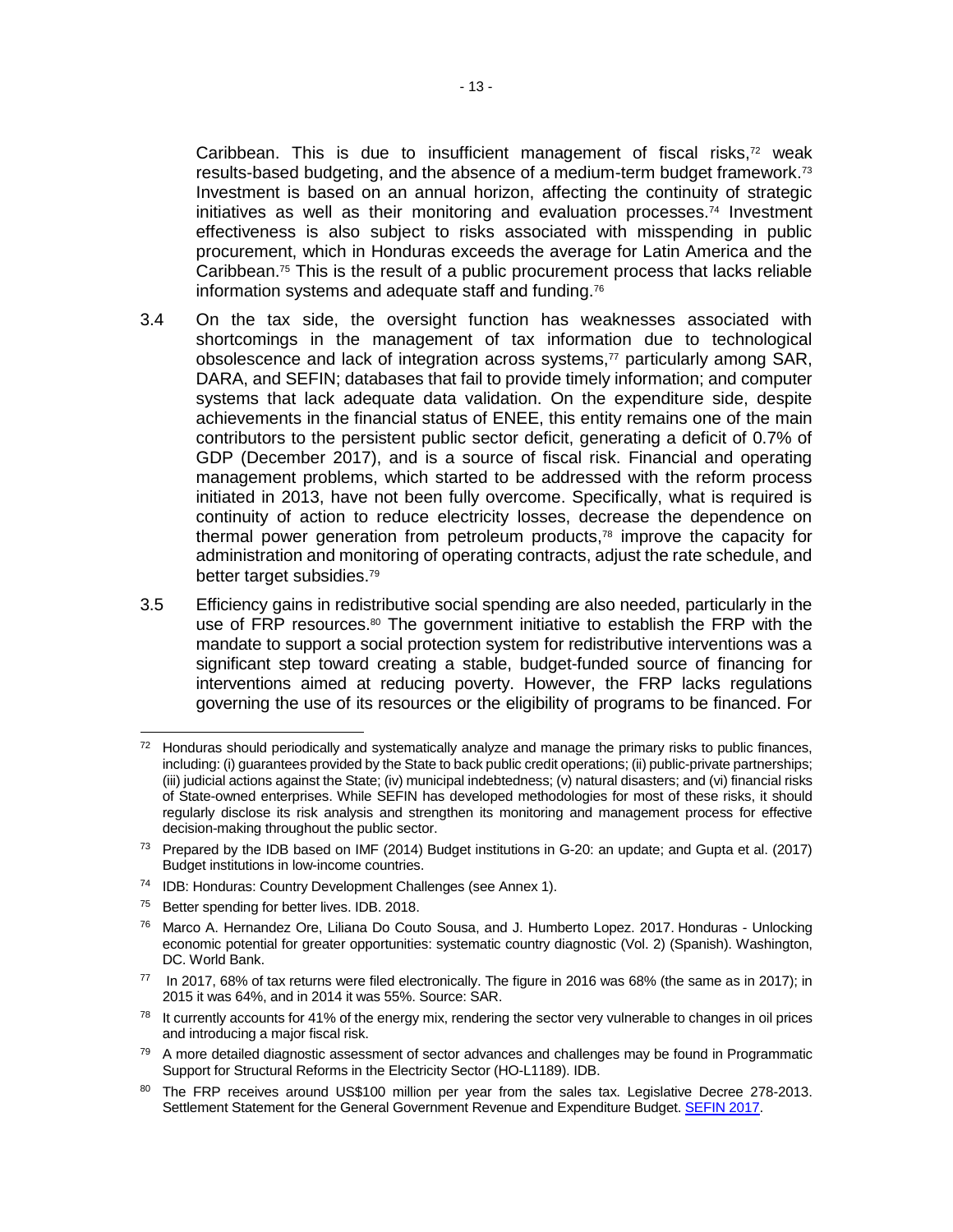example, the BVM program is at present the only program to have been evaluated and where the evidence supports its effectiveness in increasing human capital and alleviating extreme poverty.<sup>81</sup> Yet in 2017 this program received only 4.7% of the FRP's resources. Improving the management and efficiency of these resources requires developing FRP regulations that include selection criteria aimed at better targeting and greater coverage of social programs to reduce poverty; updating the mechanisms for geographic targeting<sup>82</sup> and targeting of households living in extreme poverty;<sup>83</sup> and revising the methodology for measuring poverty and inequality. In addition, territorial coordination of these programs with the delivery of basic services has been shown to have positive effects on their impact on poverty.<sup>84</sup>

3.6 Under this pillar, the IDB Group will support the country in the design and implementation of actions to introduce a more strategic management of the budget, reinforce the information systems needed for improving tax oversight, and enhance the quality, transparency, and efficiency of public spending,<sup>85</sup> particularly in the energy and social protection sectors. The Bank's collaboration on these issues will be aimed at improving public investment management through activities to strengthen multiyear planning and scheduling of investments and the capacities for monitoring, evaluation, and transparency of investment expenditure. Similarly, the Bank will work with the Regulatory Office of State Contracting and Procurement to implement measures aimed at ensuring transparent and competitive compliance with the existing regulatory framework, applying improvements to HonduCompras.<sup>86</sup> In the tax area, the Bank will continue to support the tax and customs authorities in their technological reform and modernization process, assisting in the consolidation of the new Deputy Directorate for Customs Revenue (DARA) and its effective coordination with SAR, with a view to reinforcing and enhancing the effectiveness of the tax collection system. $87$  In the energy area, the Bank will continue to support the implementation of the sector reforms with a view to consolidating its financial and operating sustainability and minimizing fiscal risks. In the social protection area, emphasis will be placed on setting the regulations needed to achieve a more efficient and equitable allocation of the FRP's resources. Taking into account the interest of the authorities in moving forward on a digital agenda to improve management,

- 86 These initiatives in the fiscal sector are currently being supported through the loan operation Tax Administration Institutional and Operational Strengthening (HO-L1108).
- 87 The loan operation Tax Administration Institutional and Operational Strengthening (HO-L1108) is supporting modernization of the tax technology system and interoperability of the SAR, DARA, and SEFIN systems.

<sup>81</sup> [https://sedis.gob.hn/sites/default/files/Informe-final-de-EI-FEB-7.pdf.](https://sedis.gob.hn/sites/default/files/Informe-final-de-EI-FEB-7.pdf)

<sup>&</sup>lt;sup>82</sup> The current poverty map for geographic targeting of the programs is based on the 2001 population census, although there is a more up-to-date map based on the 2013 census.

<sup>&</sup>lt;sup>83</sup> While the current algorithm for identifying households living in extreme poverty has proven to be one of the most effective in the region, this algorithm is five years old and has shown signs of wear, particularly in urban areas.

<sup>84</sup> Recent studies for Central America and the Dominican Republic highlight the importance of a territorial approach in improving the quality and efficiency of public spending, concluding that areas with a greater prevalence of rurality and social gaps tend to display lower rates of spending productivity. M. Ardanaz and P. Gutierrez (2016). "Evolución del gasto social y resultados: un enfoque territorial." This has been the Bank's experience through the BVM program and interventions in health and education in Honduras during the 2015- 2018 country strategy period.

<sup>85</sup> Improvement in public expenditure will be addressed in crosscutting fashion through institutional strengthening of the sectors supported by the Bank.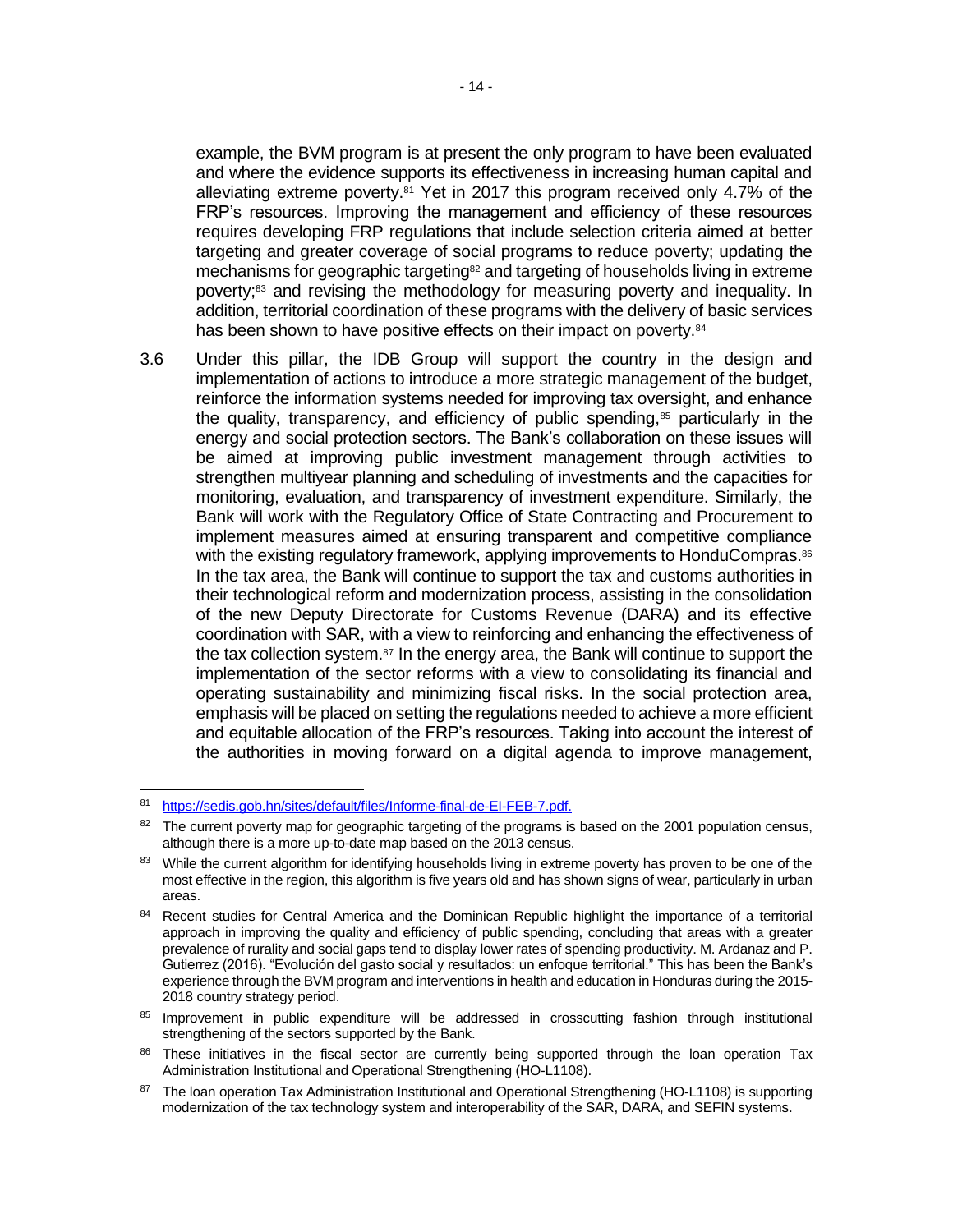transparency, and service to the public, these activities will strive to incorporate good practices in the use of information and communication technologies (ICTs) that are relevant to the specific fiscal and spending efficiency problems that the country seeks to solve.

3.7 The IDB Group's support in this area is aligned with the Bank's Update to the Institutional Strategy 2016-2019 in terms of seeking to strengthen the capacity of the State, establish suitable institutional frameworks, and create a more effective fiscal policy. It is also aligned with the Plan of the Alliance for Prosperity in the Northern Triangle (PAPTN), specifically in the area of strengthening institutions and the action lines of strengthening the tax administration and improving the transparency and effectiveness of public spending.

#### **Human capital accumulation**

- 3.8 Coordinating the expansion of basic services and BVM program coverage by geographic area and household income, coupled with institutional and operating improvements in the BVM program, in education, and in health, has made it possible to impact both the income and the education and health indicators of the beneficiary population.<sup>88</sup> The BVM program reaches one third of the country's households living in extreme poverty, and its geographic coverage has been closely coordinated by implementing the Decentralized Management Model (MGD) <sup>89</sup> for healthcare and by expanding the coverage of the third basic education cycle. The main challenges faced in consolidating this model, strengthening its effectiveness for human capital accumulation, and expanding coverage to those living in extreme poverty in both rural and urban areas are to achieve institutional reinforcement and financial sustainability of the BVM program and improve the coverage, quality, and territorial targeting of the education and health services. In addition, the problem of security poses a challenge in terms of retaining human capital and primarily affects the young.
- 3.9 The challenges involving the **BVM program's** financial sustainability and predictability of its available resources,<sup>90</sup> combined with the program's separate urban and rural management structures, impair the program's effectiveness by affecting its allocation of resources and preventing it from delivering a better operating performance.<sup>91</sup> With regard to funding, the FRP allocates a very small fraction of its resources to the program (4.7% to cover 15% of the BVM program's needs in 2017), rendering the program dependent on external resources. The program's divided operating structure leads to differences in accountability and internal control criteria as well as a duplication of functions.
- 3.10 In **education**, while net primary school coverage is in excess of 95%, coverage of the third basic education cycle drops to 45.3%, one of the lowest in Latin America,

 88 Final impact evaluation report on the Bono Vida Mejor Cash Transfer Program. 12 December 2017. Available at[: https://sedis.gob.hn/sites/default/files/Informe-final-de-EI-FEB-7.pdf.](https://sedis.gob.hn/sites/default/files/Informe-final-de-EI-FEB-7.pdf)

<sup>89</sup> The MGD covers 92 of the country's 104 poorest municipios, identified under the Mesoamerica Health Initiative.

<sup>90</sup> Currently, the rural BVM program is financed with IDB, and to a lesser extent World Bank, resources. For urban areas, the program receives funding from the FRP (4.7% of the FRP).

<sup>91</sup> Evaluation of the solidarity and social protection fund for extreme poverty reduction in Honduras -HO-T1170-SN3. Gerenssa, July 2016.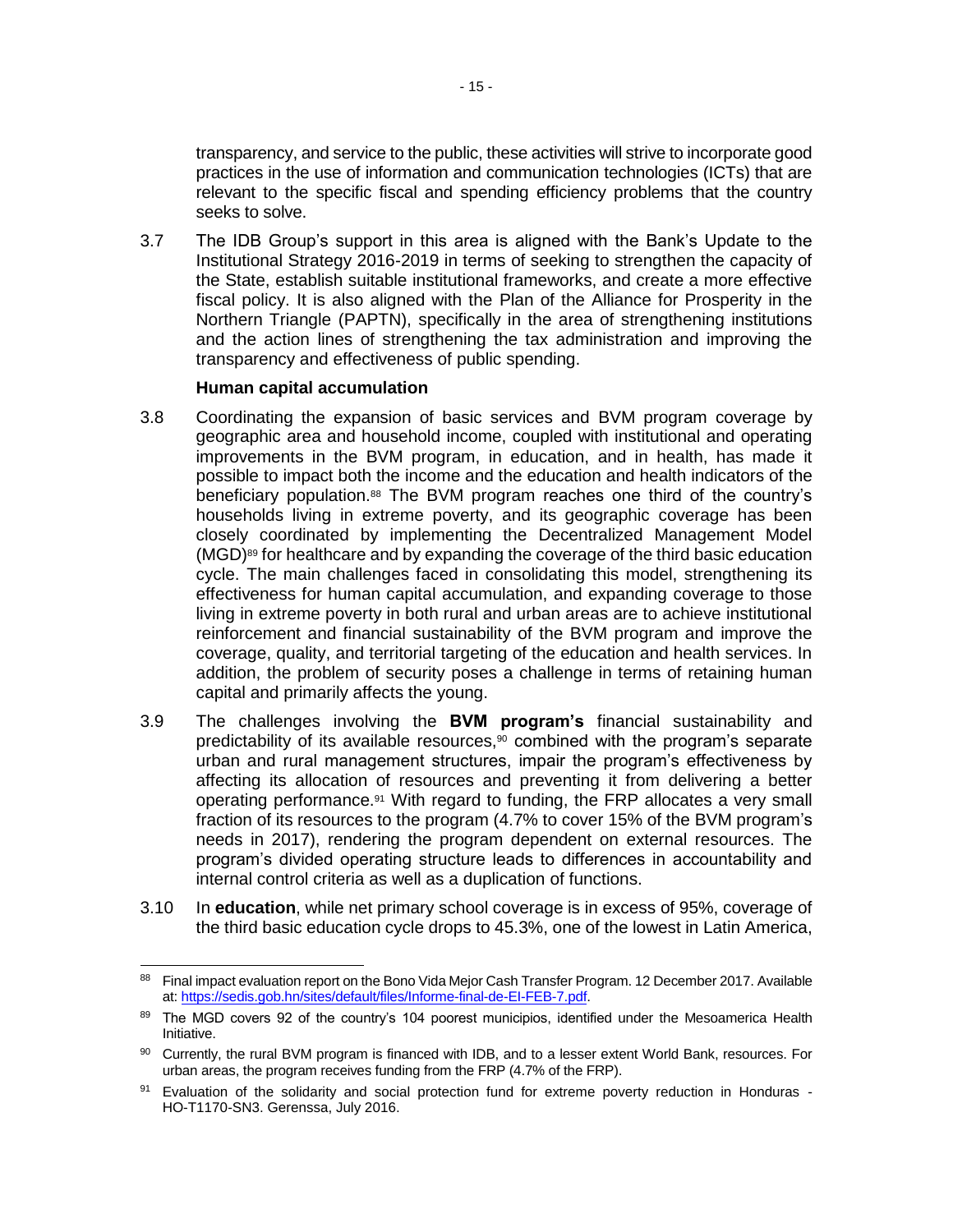with marked urban-rural differences (64% and 32% coverage, respectively) and differences by income decile (73% and 24% coverage, respectively, for the wealthiest and poorest quintiles).<sup>92</sup> In the western part of the country, which has a high concentration of poverty and indigenous population groups, gross coverage of the third cycle is lower (58.2%) than in the rest of the country (69%).<sup>93</sup> Honduras also exhibits one of the highest secondary school dropout rates (50%), higher than the rate for Latin America and the Caribbean as a whole (42%). The problems in completing ninth grade become a bottleneck for the educational advancement of the country's most vulnerable youth. In addition, the quality of learning is poor $94$ and has little relevance to the job market.<sup>95</sup> The truncated educational advancement and low performance levels are primarily the result of unmet demand, especially in rural areas, where only 11% of students have access to third-cycle education in their communities, coupled with economic hardship, limited availability of educational materials, lack of interest, and academic failure. Moreover, the Ministry of Education (SEDUC) has limited management capacity, with information systems that do not allow for analyses aimed at results-based

decision-making, making it difficult to address the above-mentioned access, retention, and quality challenges. The expansion of third-cycle basic education coverage to support the BVM program in the country's western region<sup>96</sup> depends entirely on external resources and is outsourced, introducing an element of instability in the delivery of this service.<sup>97</sup> In the medium term, this expansion should be carried out by the SEDUC.

3.11 In **health**, the country faces accessibility and quality challenges. The accessibility gaps are more pronounced in rural areas, limiting the speed at which improvements can be implemented. From 2010 to 2015, while the maternal mortality rate in urban areas went from 58 to 43 per 100,000 live births, in rural areas it went from 85 to 79.<sup>98</sup> The internal inequities are reflected in the rate of childbirths involving assistance from specialized staff, which is 94% in urban areas and 62% in rural areas. In addition, 42% of Honduran mothers report not having planned their pregnancy or wanting it later.<sup>99</sup> There is a significant gap in access to family planning services, particularly for the poorest population (55% for the lowest quintile versus 69% nationwide). Honduras has one of the highest adolescent fertility rates in the region: 72 births per 1,000 women aged 15-19, compared with an average of 62 births for this age bracket in Latin America and

 92 Prat and Lopez (2018).

<sup>93</sup> SEDUC 2016.

<sup>94</sup> National tests reflect this poor quality: only 34% of ninth-grade students attained satisfactory reading scores and a mere 7% attained satisfactory math scores (MIDEH, 2016).

<sup>95</sup> In 2014, more than 50% of employers stated that the greatest obstacle to hiring staff is related to soft skills, and the main reason for dismissal is employee behavior. World Development Indicators. (2016). World Bank.

<sup>96</sup> This expansion covers some 11,000 students, 75% of whom are BVM program beneficiaries.

<sup>&</sup>lt;sup>97</sup> For example, the 2018 school year for the 11,000 students in the western part of the country began in March instead of early February, as the formal academic calendar requires.

<sup>98</sup> In 2015, 47% of maternal deaths occurred during the initial 24 hours after childbirth, which is associated with low quality of care and complications. Study of Maternal Mortality Rate, Estudio RAMOS, 2015.

<sup>99</sup> ENDESA 2011-2012.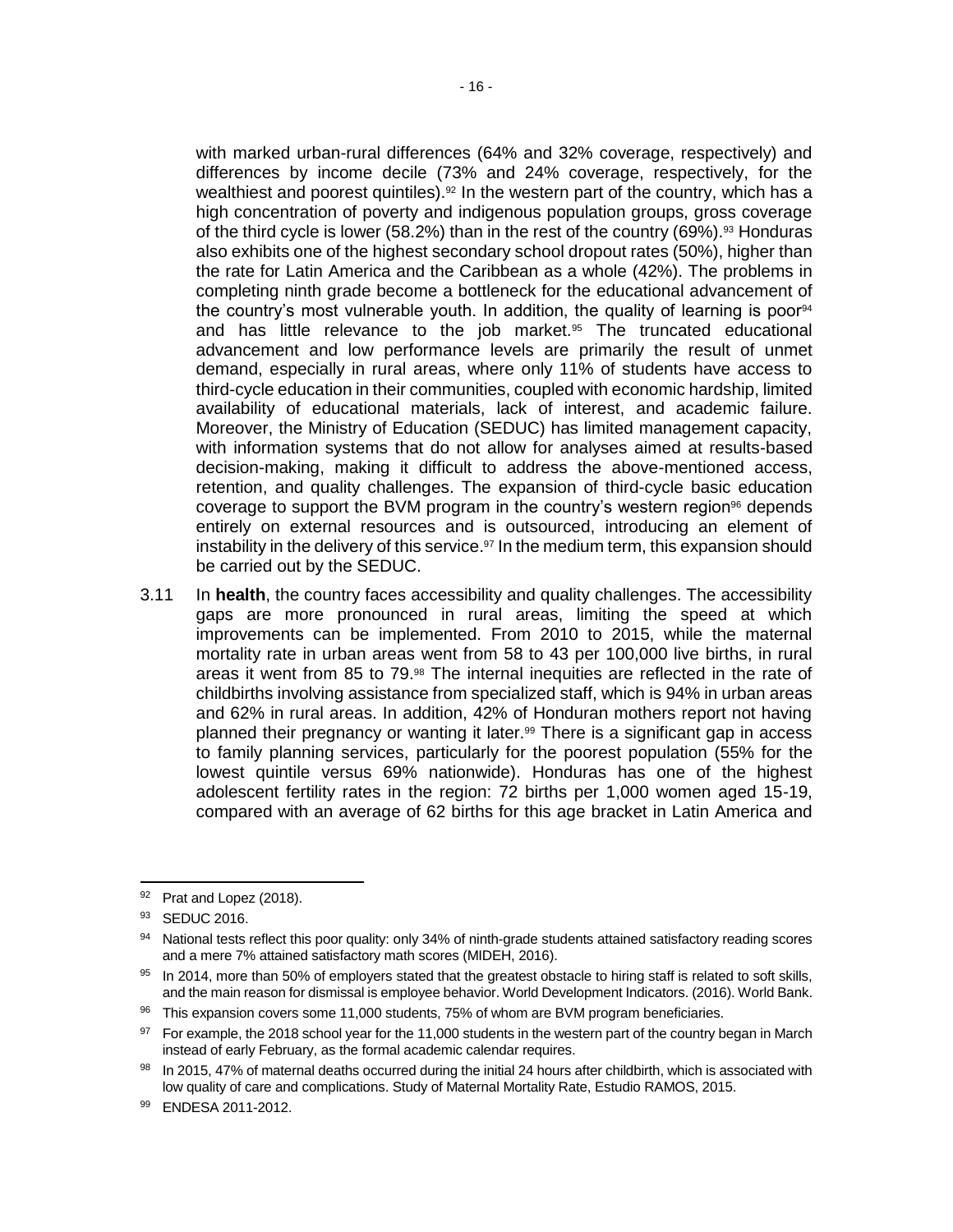the Caribbean.<sup>100</sup> Furthermore, 24% of young girls aged 15-19 have been pregnant, and this proportion rises to 35% in the low-income population.<sup>101</sup>

- 3.12 Public spending on health is limited<sup>102</sup> and inefficient, stemming from poor targeting to results and limited accountability, dispersion of resources and poor coordination between initiatives of the various agencies, and the model's curative (rather than preventive) approach.<sup>103</sup> The low-income population has poor financial protection,<sup>104</sup> affecting access to quality services. The institutional weaknesses accentuate these problems. For example: (i) there is no integrated information system to coordinate and organize the series of information subsystems that have been created; (ii) the production of services is not digitized and the information obtained is neither complete nor timely; and (iii) healthcare services lack technological applications designed to improve their efficiency and quality and facilitate patient management. The MGD has been deployed with a view to addressing some of these problems by implementing a results-based financing model to improve efficiency, quality, access, and coverage. While the MGD has yielded significant results, there is a lag in its institutional consolidation, particularly in terms of the parameters for managing those responsible for providing services, monitoring and evaluation arrangements, and the responsibilities of the various authorities at the Ministry of Health (SESAL) with regard to the model's performance.
- 3.13 Despite advances in **security**, supported by an ambitious institutional reform of the police force, Honduras continues to be one of the world's most unsafe countries, and one in which violence especially affects the young. Twenty percent of murder victims in 2017 were between 15 and 24 years of age. <sup>105</sup> In addition, while most murder victims are men, in 2017 Honduras was ranked 2nd out of 17 countries in femicides, with a rate of 8.8 per 100,000 women over the age of 15, compared with a rate of 2.4 in Latin America and the Caribbean.<sup>106</sup> Moreover, 22% of Honduran women between the ages of 15 and 49 have experienced domestic violence of some type (psychological, physical, or sexual).<sup>107</sup> The economic cost of violence is estimated at 6.5% of GDP, the highest in Latin America and the Caribbean.<sup>108</sup> Despite recent progress in reducing homicide rates, there has been a rise in young adult mortality as a result of the high levels of interpersonal violence and traffic accidents. These problems contribute to the

 $\overline{a}$ 

<sup>100</sup> World Development Indicators. (2016). World Bank.

<sup>101</sup> ENDESA 2011-2012.

<sup>&</sup>lt;sup>102</sup> Spending per person is US\$212, compared with US\$696 for Latin America and the Caribbean as a whole.

<sup>&</sup>lt;sup>103</sup> In addition, the high levels of informal employment have limited the viability of creating insurance systems for the population through contributory arrangements.

<sup>104</sup> In 2017, 44% of health spending in Honduras comes from out-of-pocket expenses, primarily by the country's poorest two quintiles. Source: World Bank.

<sup>105</sup> Data from the National Violence Observatory of the National Autonomous University of Honduras (UNAH). 2017.

<sup>106</sup> Gender Equality Observatory for Latin America and the Caribbean. United Nations. ECLAC. 2016. Available at[: https://oig.cepal.org/es/indicadores/feminicidio.](https://oig.cepal.org/es/indicadores/feminicidio)

<sup>107</sup> National Health and Demographic Survey (ENDESA) 2011-2012 Honduras.

<sup>108</sup> L. Jaitman, 2017. The costs of crime and violence: New evidence and insights in Latin America and the Caribbean, IDB.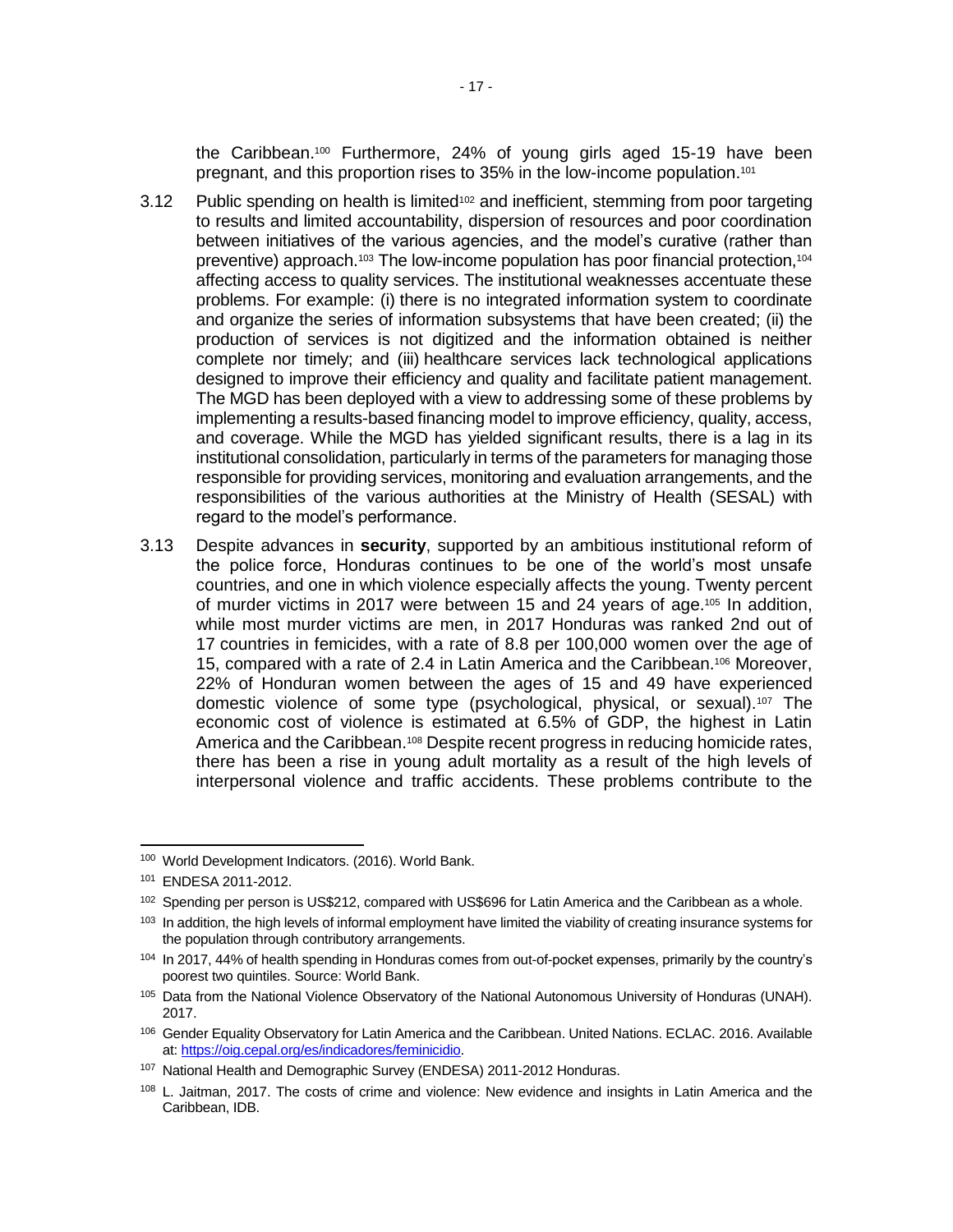leading cause of death in the country, i.e., externally caused injury (ECI),<sup>109</sup> while ECI has become the second-leading cause of public hospital admissions.<sup>110</sup> In addition, the cost of violence is even higher if the country's loss of human capital due to emigration is taken into account.<sup>111</sup> Although emigration is the result of various factors, Honduras' high crime and violence rates, coupled with an absence of opportunities, are part of the structural causes behind this phenomenon, which is an obstacle to human capital accumulation and growth. These factors are compounded by outstanding challenges in police effectiveness, which are due to poor training of the police force, fragmented and low-quality information on crime, and obsolete technology.

- 3.14 In response to this situation and in the framework of the PAPTN, Honduras has prioritized actions to improve social protection, education, health, and security. The results have been significant, making it necessary to continue with the reform and investment prioritization and management processes in these sectors.
- 3.15 In the 2019-2022 country strategy period, the IDB Group will support the country in reinforcing human capital accumulation by prioritizing the strategic objectives of improving the quality and coverage of education and health services for vulnerable population groups as well as the safety of at-risk youth and the availability of specialized services for women. The actions under these objectives will address institutional issues in key sectors and programs supported by the Bank: the BVM

 <sup>109</sup> The main causes of "years of life lost" due to premature death in Honduras are: ECI (intentional or unintentional personal injury due to fall, bullet wound, knife wound, traffic accident, hit-and-run, domestic violence, and others), at a rate of 15.3% (an increase of 133% over the last 20 years), followed by ischemic heart disease (10%) and childbirth complications (6.5%). Global Burden of Disease for Latin America and the Caribbean. Institute of Health Metrics and Evaluation (IHME). 2016.

<sup>110</sup> However, only 83% of ECI-related emergencies arriving at health facilities can be treated.

<sup>111</sup> The cost of emigration for Honduras in terms of lost human capital (measured by local wages not earned) can be significant: it has been estimated at roughly 1.5% of GDP. This estimate does not distinguish among the various underlying causes of emigration (violence, lack of opportunities, family reunification, and others). Giselle Eugenia Del Carmen Hasbun and Liliana Do Couto Sousa. 2018. Human capital outflows: selection into migration from the Northern Triangle (English). Policy Research Working Paper; No. WPS 8334. Washington, D.C.: World Bank.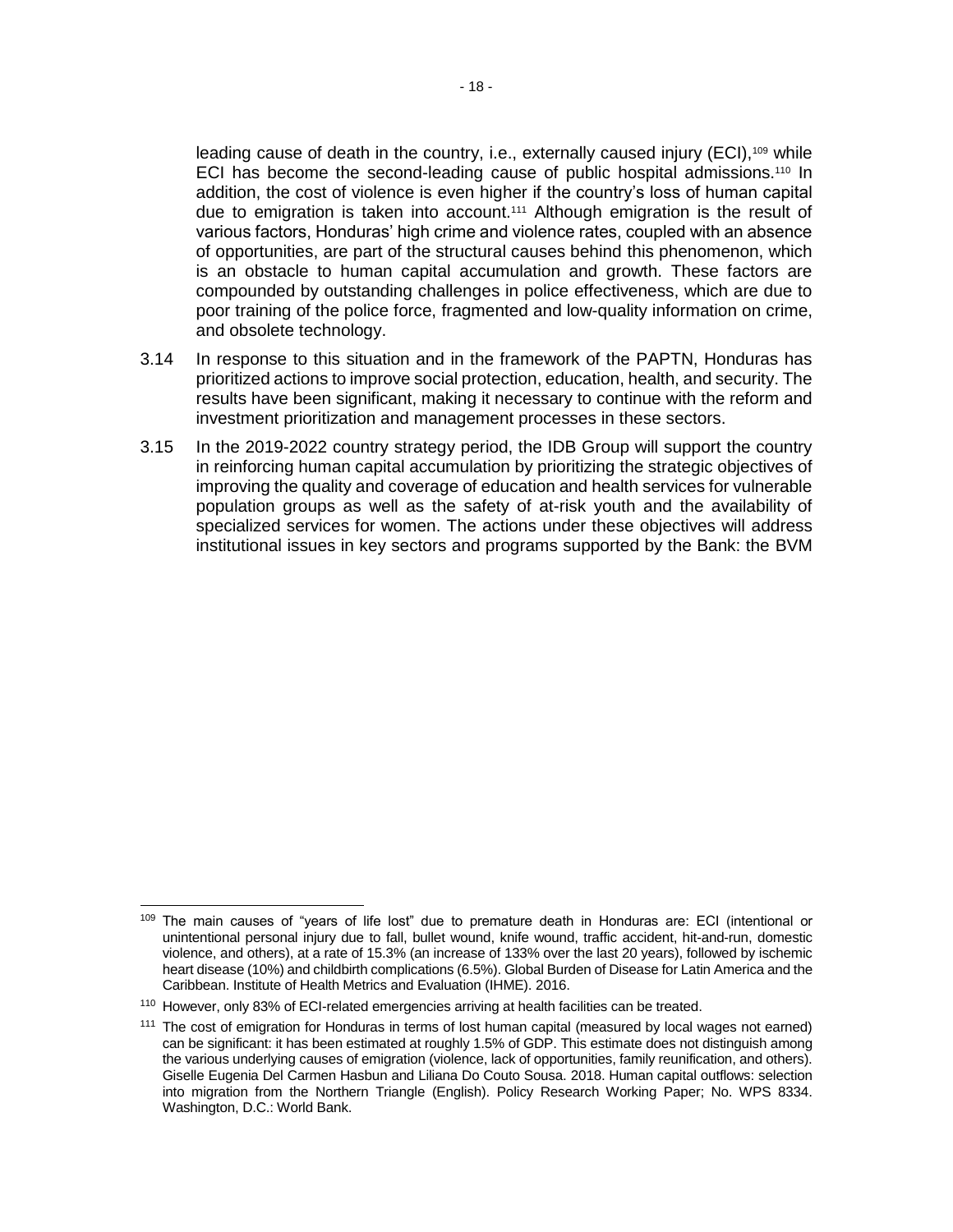program, <sup>112</sup> education,<sup>113</sup> health,<sup>114</sup> and citizen security.<sup>115</sup> In addition, to improve the effectiveness of the interventions, the Bank will continue to apply a territorial approach, prioritizing the areas most affected by poverty, particularly the country's western region. Furthermore, the Bank will evaluate the use of information technologies based on the relevance of the proposed solutions in addressing the country's specific problems and characteristics.<sup>116</sup> Through the portfolio in execution and new operations, the Bank expects to contribute to a reduction in extreme poverty and mother-child morbimortality, an improvement in the quality and coverage of the third basic education cycle, a reduction in adolescent pregnancies, and a decline in the rates of violence against youth and women. The actions to be carried out under this pillar will seek synergies with the country's initiatives in the framework of the PAPTN.

3.16 The interventions in this area are aligned with the Bank's Update to the Institutional Strategy 2016-2019 in terms of the challenge of social exclusion and inequality and the objective of eliminating extreme poverty, and with the priority segments outlined in the IDB Invest Business Plan 2017-2019, as updated (document CII/GA-77-4), particularly the segment of supporting the development of social infrastructure. Similarly, these interventions are aligned with the PAPTN, under the areas of developing human capital and improving citizen security and access to justice.

#### **Expansion of sustainable production opportunities**

3.17 Achieving stronger and more inclusive growth requires supplementing the investments in the first two pillars with actions that address constraints on the country's productivity, especially in areas with high poverty rates and low incomegenerating capacity. Deficient physical connectivity, low penetration of ICTs, limited electricity service coverage, difficult access to credit, and poor technological innovation and adaptation capacities hinder the creation of production

 <sup>112</sup> The Bank has been supporting the BVM program, and in this new stage will focus on ensuring its institutional and financial sustainability, in addition to optimizing its operating management. The first operation under the 2018 Program to Support Social Protection Reforms (HO-L1193) focuses on these issues.

<sup>&</sup>lt;sup>113</sup> In education, the Bank will continue to expand access to the third cycle and learning quality, with an emphasis on the country's western region. At the national level, through the competitiveness agenda and the objective of poverty reduction, the Bank will evaluate interventions in middle school with a view to developing relevant life and job skills that can yield a better employability profile for young people graduating from the school system. In addition, the Bank will work on strengthening the technical capacities of the SEDUC to improve the quality of education. The portfolio operation Improving Educational Quality to Develop Skills for Employment: Project Youth (HO-L1188) seeks to assist in developing job and life skills in Honduran youth by improving access to and the quality of learning in the third basic education cycle.

<sup>&</sup>lt;sup>114</sup> The Bank will continue to support the authorities in ensuring the institutional structure of the MGD and will evaluate interventions to improve the hospital care network that more effectively address the needs of the population. The 2018 operations Project to Improve the Management and Quality of Maternal-Neonatal Health Services (HO-L1195) and Comprehensive Strengthening of Tegucigalpa's Trauma and Emergency Care Network (HO-L1199) will help to expand and improve the quality of the country's hospital network. At the same time, the Mesoamerica Health Initiative will continue to serve as an important instrument for making progress on the indicators.

<sup>&</sup>lt;sup>115</sup> The Bank will continue to support prevention actions at the community level and reinforce the institutional structure of the National Police through operation HO-L1187.

<sup>&</sup>lt;sup>116</sup> For example, given the growth prospects of the youth segment of the population, the use of information technologies and social media will be evaluated with a view to spurring changes in habits to address problems such as adolescent pregnancy and others.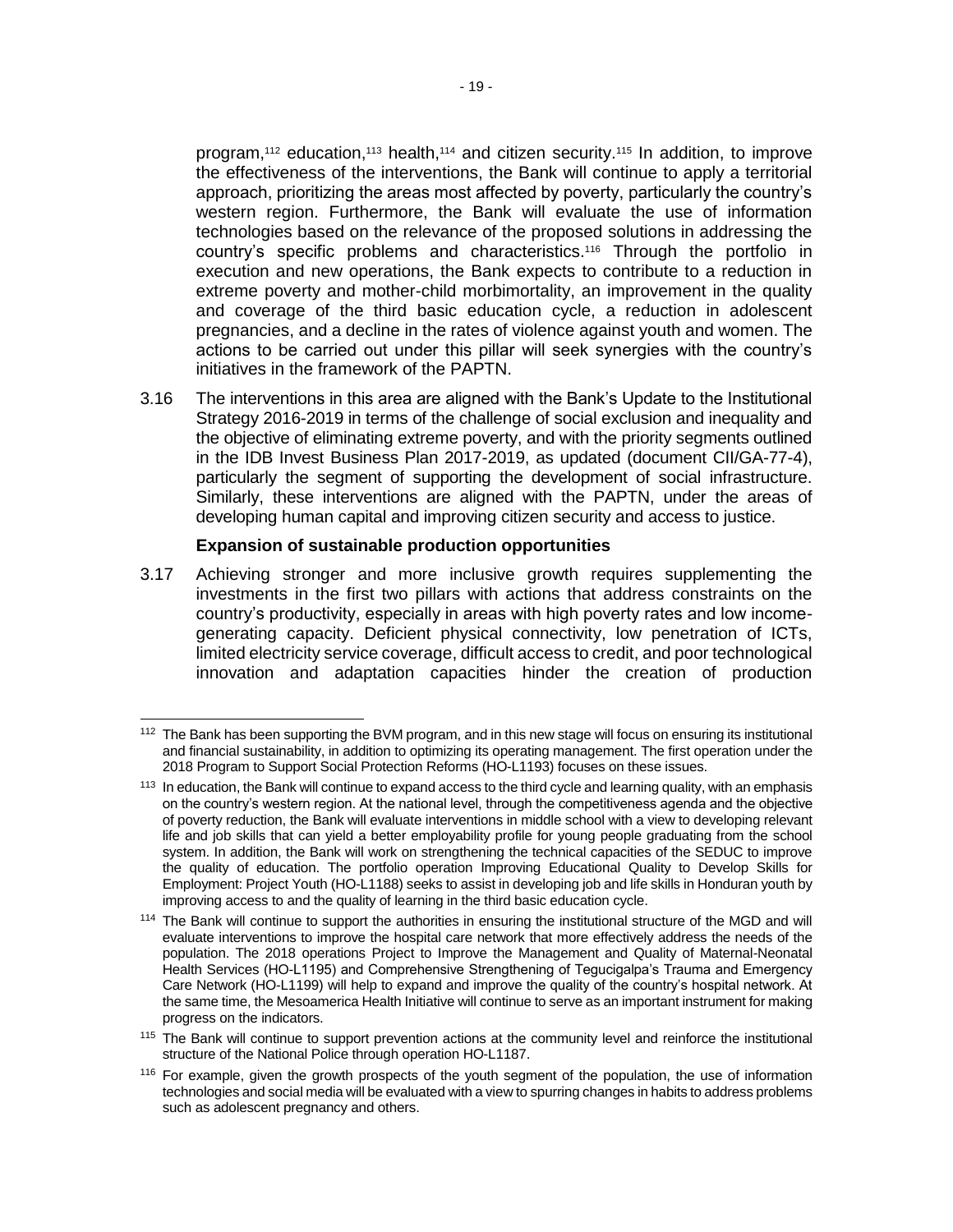opportunities. In turn, these problems are exacerbated by the population's high vulnerability to the effects of climate change, particularly in rural areas.

- 3.18 Honduras faces a series of **transportation infrastructure and logistics** challenges that limit the country's potential growth. According to the National Logistics Plan, the available infrastructure and specialized logistics services are poorly developed.<sup>117</sup> The country is ranked 106th out of 160 countries in the Logistics Performance Index, where it is in last place in the region in terms of infrastructure, customs, and logistics competence.<sup>118</sup> In addition, there are only limited services at border crossings,<sup>119</sup> affecting international trade competitiveness and costs.<sup>120</sup> In effect, Honduras has the highest import and export costs in Central America and the Dominican Republic,<sup>121</sup> with ground transportation being the main cost component. This is due to both road density and road quality problems. Road density (0.30 kilometer/square kilometer) is the lowest in Central America and the Dominican Republic, while in terms of quality, only 24% of the 15,000 kilometers of road network are paved. Furthermore, territorial coverage is not balanced, marked by inequities among the various departments of the country, and there is limited connectivity to markets in rural, agricultural production, and forestry areas, as well as deficient access to areas with tourism potential.<sup>122</sup> This situation stems from management weaknesses in the sector, particularly with regard to planning, prioritization, execution and maintenance of investments, and proper allocation of resources.<sup>123</sup>
- 3.19 The physical connectivity challenges are compounded by the country's digital gap. **Digital connectivity** is one of the lowest in the region, hindering the development of alternative models to improve access to services and limiting productivity improvements in economic sectors such as agriculture and tourism, affecting the

 <sup>117</sup> The National Logistics Plan identifies the following limitations: (i) the ports lack areas for logistics support activity; (ii) the Toncontín international airport does not have a cargo terminal or cold rooms; (iii) the agricultural logistics support infrastructure has insufficient warehousing systems and facilities for the cold chain; and (iv) there is no specialized logistics infrastructure at the borders or formal logistics areas to support transporters. In view of this, infrastructure investment in Honduras averages 1.2% of GDP (2015), the thirdlowest in Latin America, where the average is 2.5% of GDP (Infralatam).

<sup>118</sup> World Bank 2018. Connecting to compete 2018: trade logistics in the global economy- the logistics performance index and its indicators. World Bank, Washington DC. Available at: <https://openknowledge.worldbank.org/bitstream/handle/10986/29971/LPI2018.pdf>

<sup>&</sup>lt;sup>119</sup> There are inefficiencies in cross-border processes as well as lack of infrastructure and equipment. The wait time in customs facilities and inspection stations is 15% to 20% of the total shipping time on international routes. Moreover, there is no single window arrangement, since the existing window processes exports but not import permits, for which all procedures have to be performed manually. Osborne et al., 2014.

<sup>120</sup> World Bank (2014). Doing Business in Central America and Dominican Republic 2015. Washington, D.C.: World Bank Group.

 $121$  Idem.

<sup>122</sup> Se[e Honduras: Country Development Challenges](http://idbdocs.iadb.org/wsdocs/getDocument.aspx?DOCNUM=EZSHARE-1305851907-4) 2018 and [National Freight Logistics Plan,](https://www.iadb.org/Document.cfm?id=EZSHARE-1644203697-4) Honduras 2018-[2030.](https://www.iadb.org/Document.cfm?id=EZSHARE-1644203697-4)

<sup>&</sup>lt;sup>123</sup> Resources for maintenance of the paved and unpaved road network have been reduced by approximately 70%.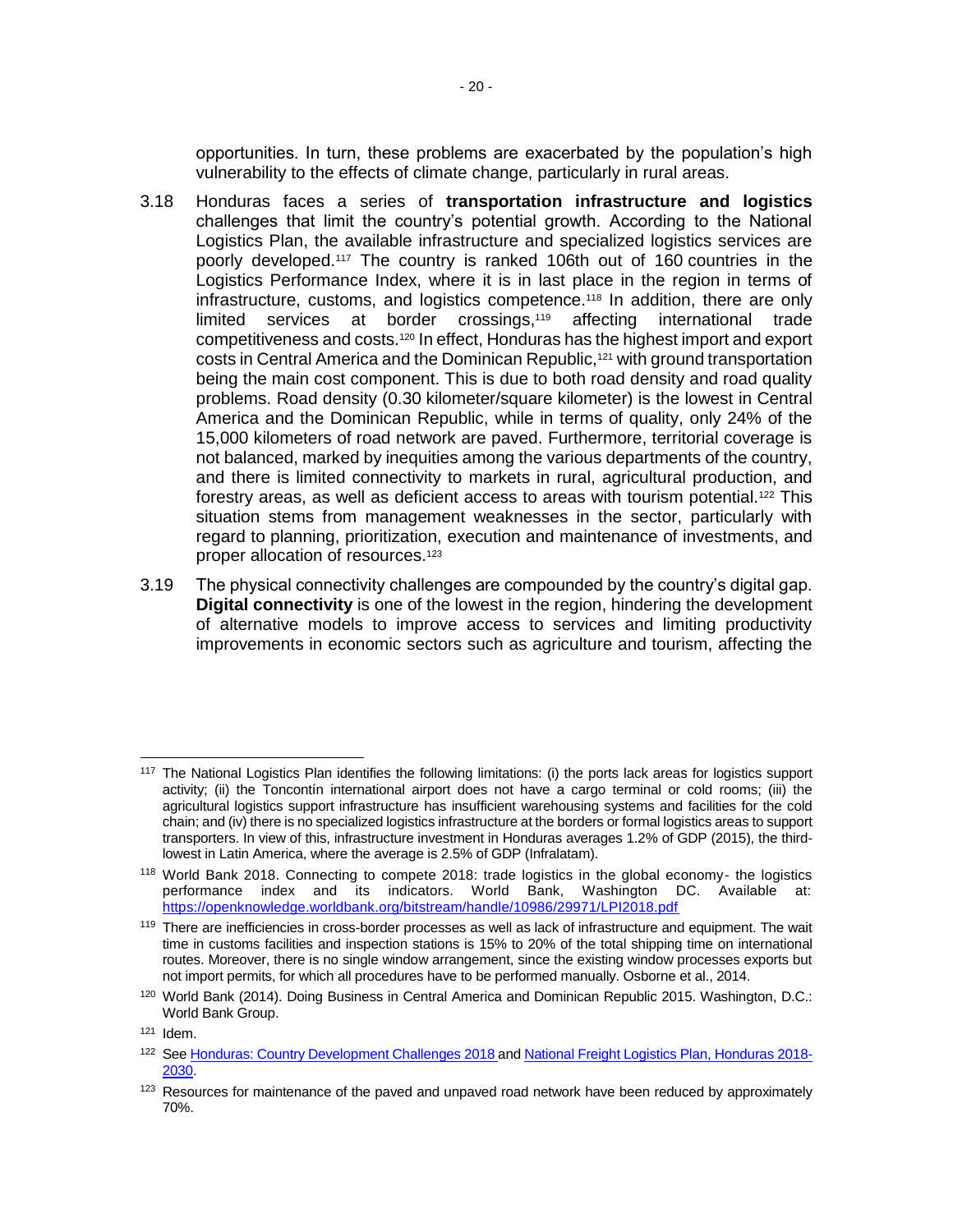country's rural areas in particular.<sup>124</sup> According to the 2017 Information and Communication Technology (ICT) Development Index, Honduras is ranked 32nd out of 35 countries in the continent, and 129th out of 176 countries globally. In addition, only 30% of Honduran households have Internet access, compared to 57% in Latin America and the Caribbean.<sup>125</sup> The low penetration of these technologies, resulting from insufficient investment in broadband infrastructure, limits the ability to expand the number of household subscriptions to mobile services. Unless corrected, the digital gap will tend to widen with respect to Central America and the Dominican Republic and the rest of Latin America and the Caribbean, restricting potential advances in the country's productivity.

- 3.20 The **energy** sector reports electricity losses equal to 27.3% of the total power in the grid. Despite having declined, this loss percentage is the highest in Central America and the Dominican Republic. Honduras is the region's country with the lowest coverage<sup>126</sup> and close to 55% of the population (88% in rural areas) uses firewood in the home.<sup>127</sup> Technical losses stem from inadequately designed facilities, lack of maintenance, or inadequate equipment, which are the result of low investment and operation and maintenance failures. Nontechnical losses are related to illegal connections, nonpayment, or billing errors. Power generation in Honduras is costly and highly dependent on hydrocarbons, and although the country has resources for hydroelectric development, the sector lacks the institutional structure needed to manage complex projects that require adequate social and environmental management and to move forward on diversifying the power sources.<sup>128</sup> The management and planning weaknesses of the ENEE and of the sector's institutional framework explain these results. Continuing to strengthen the sector and ENEE's management capacity will be essential for achieving sustainable development of the sector with a view to closing the current coverage gaps, improving quality, reducing the fiscal contingency, and covering the country's future needs.<sup>129</sup>
- 3.21 In **access to financing**, the financial system has high costs and a limited supply of products. This makes it difficult to channel resources to certain segments of the production sector, particularly agriculture and SMEs (especially rural SMEs), as

 <sup>124</sup> César Calderón and Luis Servén, "The Effects of Infrastructure Development on Growth and Income Distribution". Policy Research Working Paper No. 3400, World Bank (September 2004). Marianne Fay and Mary Morrison, Infrastructure in Latin America and the Caribbean: Recent Developments and Key Challenges. World Bank (Washington DC: 2005). K. M. Vu (2011). "ICT as a Source of Economic Growth in the Information Age: Empirical Evidence from the 1996–2005 Periods." Telecommunications Policy, 35(4), 357-372. European Commission. (2006). i2010 E-Government Action Plan: Accelerating E-Government in Europe for the Benefit of All. Brussels, European Commission. Available at [http://ec.europa.eu/](http://ec.europa.eu/‌idabc/servlets/Doc92d2.pdf?id=25286) [idabc/servlets/Doc92d2.pdf?id=25286.](http://ec.europa.eu/‌idabc/servlets/Doc92d2.pdf?id=25286)

<sup>125</sup> World Development Indicators. (2016). World Bank.

<sup>&</sup>lt;sup>126</sup> The rate is 75% according to 2016 comparative data. While the situation has improved and national coverage in 2018 is 78%, the urban-rural gaps remain in place: 65% coverage in rural areas versus 82% in urban areas.

<sup>&</sup>lt;sup>127</sup> The 2017 Global Energy Architecture Performance Index ranks Honduras in 82nd place out of 127 countries (5th lowest ranking in Latin America and the Caribbean). This index measures the ability of countries to deliver secure, affordable, and sustainable energy.

<sup>128</sup> Honduras. Programmatic Support for Structural Reforms in the Electricity Sector. Third Tranche (HO-L1189), Honduras: Country Development Challenges 2018 (see Annex I), and ENEE *[http://www.enee.hn/](http://www.enee.hn/index.php/electrificacion-nacional/generacion) [index.php/electrificacion-nacional/generacion](http://www.enee.hn/index.php/electrificacion-nacional/generacion)*. At the same time, through its nationally determined contribution (NDC), Honduras has made a commitment to reducing greenhouse gas emissions by 15% by 2030 with respect to the passive scenario, and identifies renewable energy as one of the key sectors.

 $129$  In the last five years, demand for electric energy in Honduras has grown at an average annual rate of 3.83%.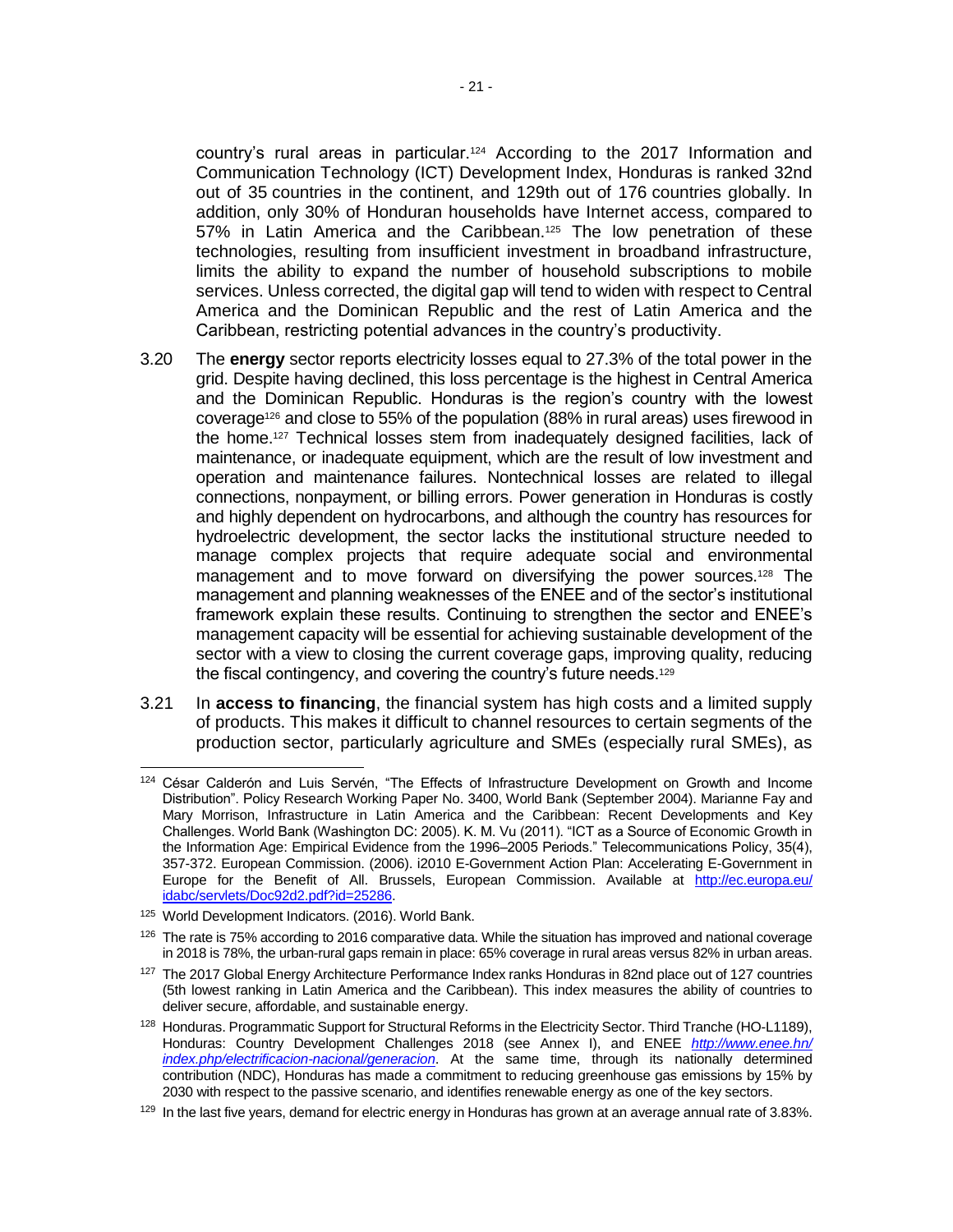well as toward the adoption of innovations and good disaster risk management practices. Despite its economic importance, agriculture accounts for a mere 7.5% of bank loans.<sup>130</sup> Similarly, the Honduran Bank for Production and Housing (BANHPROVI), a development bank tasked with supporting the production and housing sectors, allocates less than 20% of its portfolio to agricultural activities. Problems associated with producers' high risk of harvest losses due to natural disasters and insecurity of property rights to the land,<sup>131</sup> coupled with limited innovation in financial products, affect access to credit for micro, small, and medium-sized enterprises (MSMEs).<sup>132</sup>

- 3.22 The country's capacities for **technological innovation and technology adoption** are low, particularly in the agricultural sector. This prevents productivity gains and faster adaptation to climate change, thereby limiting the rural population's opportunities to improve its income in sustainable fashion.<sup>133</sup> The country's stagnant productivity in recent years is due to factors such as limited budget spending on services that support the technological capacities of the sector,<sup>134</sup> a sector policy bias in favor of maintaining the prices obtained by producers, and problems of access to financing and limited infrastructure. Improving the technology services is essential for mitigating the effects of **climate change** on production,<sup>135</sup> employment, and the quality of life of the population. Honduras has witnessed how prolonged periods of drought tend to have effects that go beyond immediate or short-term impacts. For four consecutive years (2014-2017), the area known as the Dry Corridor<sup>136</sup> experienced negative impacts on food production and on business opportunities for the vulnerable population.<sup>137</sup>
- 3.23 The adoption of good practices based on the available technology has become particularly critical in the forestry sector, considering that forests are highly vulnerable to climate change. Fifty percent of Honduran territory is covered in forests, 36.7% of which are pine forests. Estimates indicate that 72% of pine forests are degraded,<sup>138</sup> rendering them more susceptible to the effects of climate

 <sup>130</sup> UNAH 2018. Situación económica actual y perspectivas para 2018.

<sup>&</sup>lt;sup>131</sup> According to the Land Governance Assessment Framework of the Instituto de la Propiedad de Honduras [Honduran Property Rights Institute] (2014), 80% of private land in rural areas and 30% in urban areas has titling problems.

<sup>132</sup> In all, 63% of MSMEs report difficulties in obtaining access to credit. 2017 MSME Finance Gap, World Bank.

<sup>&</sup>lt;sup>133</sup> The sector accounts for almost half of all exports and employs one third of the workforce nationwide and 60% in rural areas.

<sup>134</sup> Investment in agricultural research in Honduras is the lowest among 17 countries in Latin America and the Caribbean (Stads et al. 2016).

<sup>135</sup> Unless steps for adaptation are taken, climate change models project a decline in the yield of the staple grains produced in the country, such as corn, beans, and rice. These grains will on average have a yield decline of -11% to -14% by 2030, and of -19% to -24% by 2050, with repercussions in terms of food availability and prices and food security, particularly affecting the rural population. ECLAC (2016). "La economía del cambio climático en Honduras: mensajes clave 2016." Mexico City, Mexico.

<sup>136</sup> Area consisting of the pre-mountainous central region of El Salvador, Guatemala, Honduras, Nicaragua, Guanacaste in Costa Rica, and the Dry Arc of Panama.

<sup>137</sup> World Food Programme, Food Security Update, Central America – July 2017.

<sup>&</sup>lt;sup>138</sup> It is estimated that 72% of pine production forests in Honduras are degraded. Ernesto Flores and R. Mairena, 2005. Diagnóstico de la situación forestal en bosques de pino en Honduras [Diagnostic assessment of the status of pine forests in Honduras].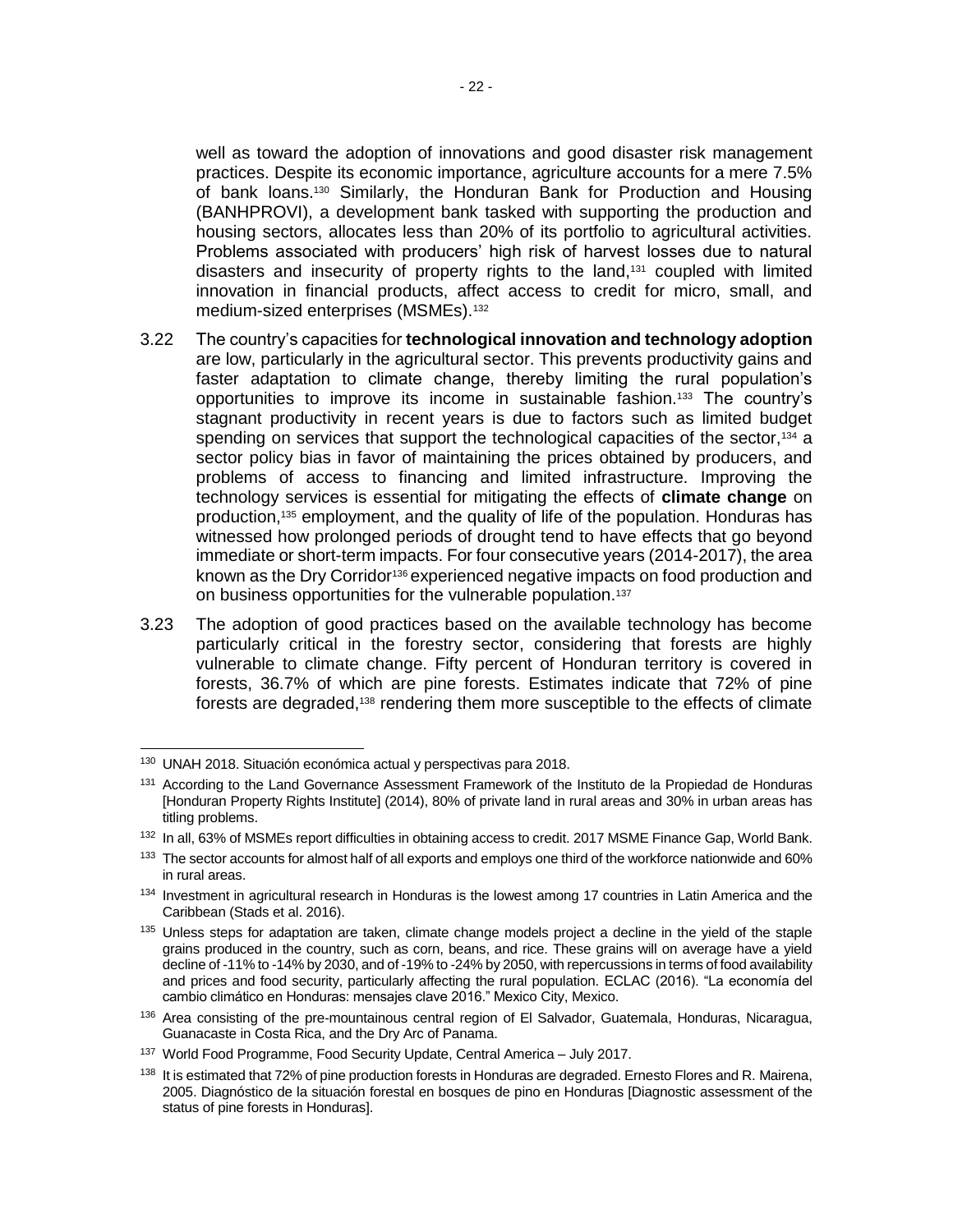change on epidemic pest outbreaks.<sup>139</sup> Bark beetle attacks, which between 2012 and 2016 destroyed more than 500,000 hectares of pine forest (10% of the country's forest cover), were the result of, among other causes, a low adoption of adequate sustainable forest management and fire control techniques and shortcomings in the prevention, early warning, and timely direct control systems.<sup>140</sup> This situation has direct repercussions on the income-generating capacity of the low-income households associated with these areas and on the forest and agroforest productivity of small producers,<sup>141</sup> while it increases the threat of a decline in the availability of water in the country.<sup>142</sup>

3.24 To contribute to the country's initiatives aimed at creating sustainable production opportunities, the IDB Group will prioritize interventions that improve logistic performance for production chains based on greater connectivity within Honduran territory and between Honduras and the regional market;<sup>143</sup> increase access to financing for agricultural SMEs; and shore up the efficiency, coverage, and quality of the electricity service<sup>144</sup> and the economy's capacity for innovation and for climate change adaptation. For implementation, the IDB Group will promote a territorial approach based on reducing poverty and achieving inclusive growth, mobilizing private resources in close coordination with public investment initiatives to promote strategic projects for inclusive and sustainable infrastructure,<sup>145</sup> and addressing issues associated with climate change. The portfolio operations and new programs will be aligned to attain better infrastructure coverage and quality, increased rural connectivity, increased financing for small agricultural producers,<sup>146</sup> broader coverage of electrification services, particularly in rural areas,<sup>147</sup> and greater forest resilience to climate change.<sup>148</sup>

<sup>144</sup> Manitoba Hydro International (2017).

<sup>139</sup> Ronald Billings, B. Locatelli, and M. Milton, 2010. Climate change and outbreaks of Southern Pine Beetle Dendroctonus frontalis in Honduras.

<sup>140</sup> Ronald Billings, 2016. Evaluación del Programa de Control Directo de la Plaga del Gorgojo del Pino y Establecimiento de un Programa Permanente de Sanidad Forestal [Review of the Southern Pine Beetle Direct Control Program and Establishment of a Permanent Forest Health Program].

<sup>141</sup> Losses of forest-related jobs have been estimated at 120,000, while the economic losses associated with the value of the lumber amount to some US\$57 million per year. Instituto de Conservación Forestal [Forest Conservation Institute]. 2016.

<sup>&</sup>lt;sup>142</sup> It is estimated that for sub-basins in Honduras with a 10% loss of pine forest cover due to the bark beetle (this being the average nationwide loss per sub-basin), annual flows in the low-water period could decline by 1.5%. The economic impacts on the population include costs associated with the treatment of diseases related to the water shortage as well as the cost of resorting to alternative sources of water to make up for the insufficient supply. IDB, 2016.

<sup>&</sup>lt;sup>143</sup> The Bank will support the development and connectivity of the transportation network through improvements in the logistics corridors and rural roads.

<sup>&</sup>lt;sup>145</sup> The Financing and Risk Mitigation Program for Strategic Investments in the Northern Triangle Countries (RG-O1667) seeks to support these lines of action.

<sup>&</sup>lt;sup>146</sup> The IDB Group will support innovation in financial products, modernization of the institutions that provide financing to the production sector, and evaluation of the existing legal and/or administrative provisions that hinder the channeling of funds to rural sector activities, particularly to small agricultural producers and tourism.

<sup>&</sup>lt;sup>147</sup> The 2018 program Support for the National Electricity Transmission Program (HO-L1186) will assist in expanding electricity coverage. IDB Invest will seek to support private-sector participation in the electricity industry through, for example, self-generation and technological innovation.

<sup>&</sup>lt;sup>148</sup> As part of its nationally determined contribution (NDC), Honduras has committed to the forestation/reforestation of one million hectares of forest by 2030.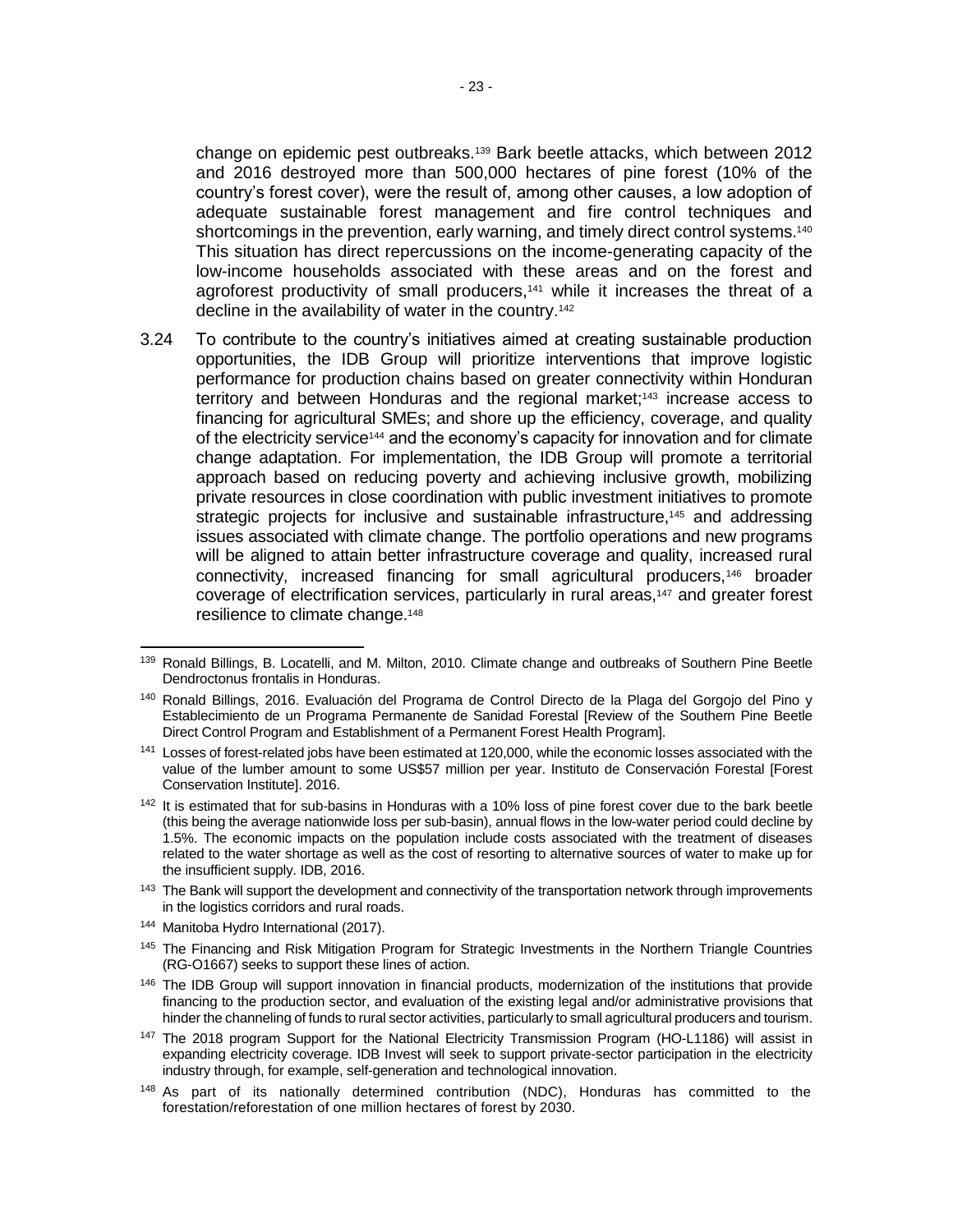- 3.25 The interventions in this area are aligned with the challenge of low productivity and innovation, and the objective of improving regional infrastructure and inserting firms into value chains, of the Bank's Update to the Institutional Strategy 2016-2019. The interventions are similarly aligned with the priority segments of supporting infrastructure development, capacity-building to support the corporate segment, and leveraging resources through the financial system to support priority intervention areas and crosscutting themes under the IDB Invest Business Plan 2017-2019, as updated (document CII/GA-77-4). This pillar envisages strategic lines included in the PAPTN area of catalyzing the production sector.
- 3.26 **Crosscutting issues.** The crosscutting issues for this country strategy period include (i) climate change adaptation; (ii) women's empowerment and diversity; and (iii) innovation and use of new technologies to achieve greater relevance and efficiency in interventions. Climate change adaptation and mitigation will be incorporated in interventions aimed at supporting production activities, including appropriate designs for resilient infrastructure, lines of credit to improve adaptation among producers, and management of key natural resources for the agriculture, tourism, and energy sectors. Interventions in the social, production,<sup>149</sup> and fiscal management areas will include elements that strengthen the gender and cultural relevance associated with indigenous and Afro-descendant peoples.<sup>150</sup> The IDB Group will devote special attention to expanding digital connectivity and incorporating ICTs into the three pillars, fostering the digitalization of processes and services in the context of a digital government agenda and, as the case may be, evaluating the creation of civic participation mechanisms for women and indigenous and Afro-descendant peoples.<sup>151</sup>
- 3.27 **Dialogue areas.** In the water and sanitation sector, there are significant gaps<sup>152</sup> that will require both institutional and operational management interventions aimed at achieving good water management, sustainability, and service quality and access. Under this country strategy, the Bank will continue to provide technical support and foster dialogue in the sector to identify priorities related to institutional strengthening and investment gaps with a view to improving the quality and coverage of these

 <sup>149</sup> For example, the operation Honduras Transportation and Freight Logistics Sector Reform Program (HO-L1198) will seek to expand women's job participation in the transportation and freight logistics sector, helping to increase household income and providing additional benefits.

<sup>&</sup>lt;sup>150</sup> On gender issues, the operation Project to Improve the Management and Quality of Maternal-Neonatal Health Services (HO-L1195) is aimed at reducing maternal-neonatal mortality in the country's poorest municipios by improving the quality, management, and responsiveness of healthcare services. The operation Ciudad Mujer (HO-L1117) is also relevant. In addition, the Civic Coexistence and Neighborhood Improvement Program (HO-L1187) introduces the dimension of femicide and care services for female victims of gender violence as well as prevention of this type of crime. With regard to cultural relevance, for indigenous and Afro-Honduran peoples this relevance is closely linked to the environment, in part because these groups are the most vulnerable to climate change by virtue of their geographic location. Operations such as HO-X1019, HO-T1245, and HO-G1243 have promoted energy production from alternative and renewable sources, educating youth on climate change, and climate change adaptation among small agricultural producers.

<sup>&</sup>lt;sup>151</sup> This is within the framework of Honduras' National Strategy of Innovation for Competitiveness, which is comprised of five pillars: society and innovation; knowledge economy; productivity for sustainable economic growth; development of human capital capacities and competence; and institutional structure and governance.

<sup>&</sup>lt;sup>152</sup> While the country has water and basic sanitation coverage rates of 92% and 80% respectively, the lack of data on water quality prevents estimating how much is due to safe management of the water service. The continuity of water service is rather limited: only 54% in urban areas and 66% in rural areas. Moreover, only 1% of wastewater is treated. CID/IDB with data from EPHPM 2017.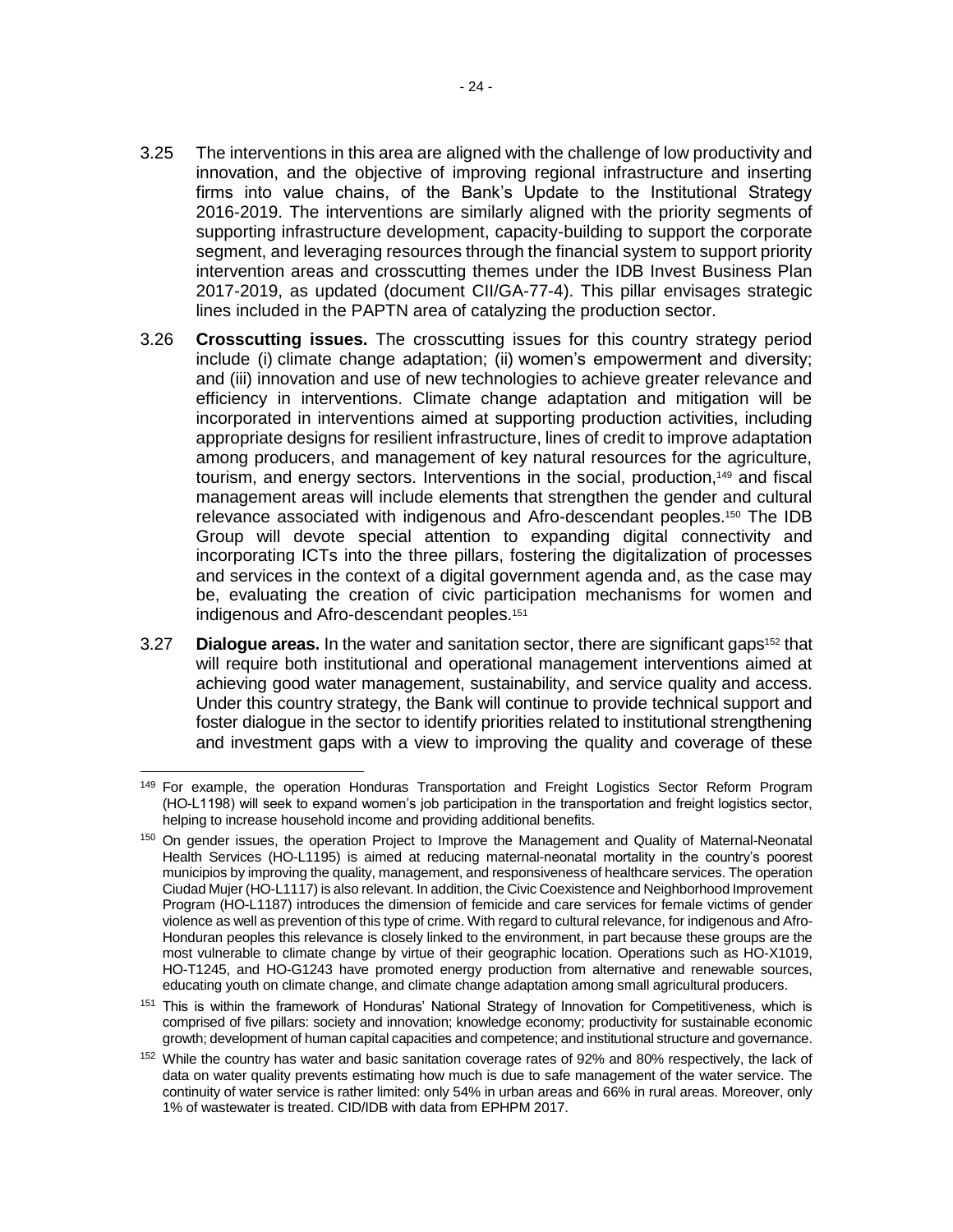services. Advances in this dialogue could enable more active participation by the Bank in this sector. Similarly, sector dialogues will be held for the tourism and agriculture sectors to identify sector-specific actions that, coupled with the priorities identified in the three pillars of this country strategy, will catalyze growth. In addition, in its role as the technical secretariat of the PAPTN, the Bank will address the issues of prioritizing actions to create greater rootedness and reintegration of migrants.

# **IV. ESTIMATED LENDING FRAMEWORK**

- 4.1 According to the Medium-term Budget Framework 2018-2021, the central government's annual gross financing needs<sup>153</sup> in the medium term will be 6.1% of GDP and will be mostly funded by external loan disbursements, which are projected at 2.9% of GDP for the period 2019-2022.
- 4.2 In this context and subject to the allocation of the Bank's concessional Ordinary Capital resources,<sup>154</sup> annual approvals are projected at approximately US\$168 million, and average annual disbursements at US\$225 million.<sup>155</sup> Thus, IDB lending for the 2019-2022 period is projected at US\$671 million in new sovereign guaranteed approvals and US\$901 million in total disbursements. According to this scenario, the Bank's exposure would be equivalent to 27% of the country's total debt and 41% of the country's public external debt<sup>156</sup> at the end of the country strategy period (see Annex III).

# **V. STRATEGY IMPLEMENTATION**

- 5.1 **Territorial approach.** Greater coordination of interventions that are focused on specific geographic areas and targeted to poverty will be a priority in identifying and implementing actions under this strategy. The Bank will continue to develop a production and poverty map with the authorities that can guide investment decisions based on the specific needs of these areas to expand income-generating opportunities for the population.
- 5.2 **Institutional strengthening and public management.** Institutional weaknesses exist across a wide spectrum of the Honduran public sector. In response, the Bank has been developing an approach with the country that consists in supporting institutional changes while building management capacities and improving the delivery of services through a combination of instruments. This approach yielded

 <sup>153</sup> Include financing of the after-grants fiscal deficit and payment of internal and external public debt amortizations. The reference unit is the central government. Source: IMF 2018.

<sup>154</sup> Implementation of multilateral debt relief and the Bank's concessional financing reform. Proposal for the Implementation of a Debt Sustainability Framework and Enhanced Performance-based Allocation (document GN-2442), IDB, 2007 and Proposal for Sustaining Concessional Assistance by Optimizing the IDB's Balance Sheets (document AB-3066-2), IDB, 2016.

<sup>&</sup>lt;sup>155</sup> The estimate of IDB lending for the 2019-2022 period is based on the allocation of the Bank's Ordinary Capital resources for the period 2019-2020, which currently amounts to US\$167.8 million per year, and is subject to future adjustments related to the biannual allocation for the 2019-2020 and 2021-2022 periods. The financial scenario considers the country's absorption limitations and the quotas arising from the explicit mandates of the Fiscal Responsibility Law.

<sup>&</sup>lt;sup>156</sup> Estimates using the sovereign guaranteed debt amount.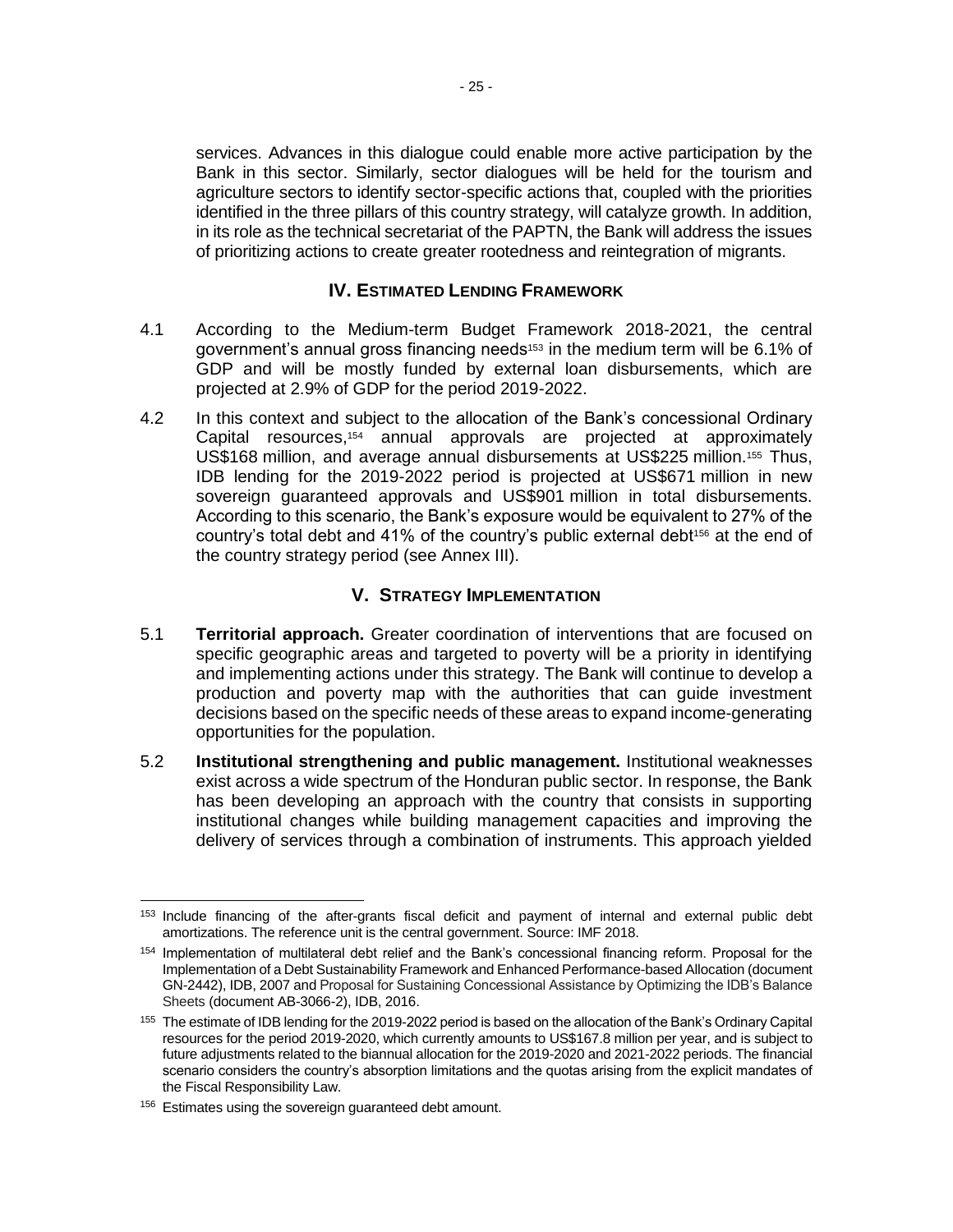strong results in various sectors during the previous strategy period and will continue to be applied under the new strategy.

- 5.3 **Strengthening of country systems.** At present, the Bank uses the budget, treasury, accounting and reporting, and procurement information country systems. The Bank will continue to support the Honduran government in strengthening other systems and in closing the existing gaps with international standards.
- 5.4 Based on the results of the latest fiduciary assessments, work will continue in the following areas: (i) internal and external control, through the National Integrated Internal Control Development Office (ONADICI) and the National Audit Office (TSC), on implementing international standards; (ii) accounting, on adopting International Public Sector Accounting Standards (IPSAS); (iii) public investment, on improving the implementation process for the Honduran National Public Investment System (SNIPH); and (iv) procurement, on supporting institutional reinforcement of the Regulatory Office of State Contracting and Procurement (ONCAE) in its efforts to position itself as a robust lead agency for public procurement in the country, preparing and launching the new electronic platform, and implementing the improvement plan resulting from the self-diagnostic assessment performed in 2017 using the MAPS methodology.

| <b>Financial</b><br>management     | 2017<br><b>use</b> | 2022<br>target | Planned actions during the strategy period                                               |  |  |  |  |
|------------------------------------|--------------------|----------------|------------------------------------------------------------------------------------------|--|--|--|--|
| <b>Budget</b>                      | 100%               | 100%           | Support improvements of the SIAFI-Ges                                                    |  |  |  |  |
| Treasury                           | 100%               | 100%           | Support improvements of the SIAFI-Ges                                                    |  |  |  |  |
| <b>Accounting</b><br>and reporting | 100%               | 100%           | Continue with UEPEX support and improvements                                             |  |  |  |  |
| Internal audit                     | $0\%$              | 10%            | Continue to strengthen ONADICI and the internal audit units of<br>the executing agencies |  |  |  |  |
| <b>External</b><br>control         | 5%                 | 20%            | Continue to support the TSC's Audit Office for International<br>Agency Projects (DAPOI)  |  |  |  |  |
| <b>Procurement</b>                 |                    |                |                                                                                          |  |  |  |  |
| Information<br>system              | 100%               | 100%           | Support improvements in the information system<br><b>HonduCompras</b>                    |  |  |  |  |
| <b>Shopping</b>                    | $0\%$              | 100%           | Review the validated documents to introduce updates                                      |  |  |  |  |
| Individual<br>consulting           | $0\%$              | $0\%$          | Review the validated consulting contract with ONCAE to<br>introduce updates              |  |  |  |  |
| <b>Partial NCB</b>                 | $0\%$              | $0\%$          | Review the validated standard documents to introduce updates                             |  |  |  |  |
| <b>Advanced NCB</b>                | 0%                 | 0%             | Review the validated standard documents to introduce updates                             |  |  |  |  |

**Table of country systems**

Note: The calculation only considered the investment loan portfolio.

Source: [http://idbnet.iadb.org/sites/FMP/SitePages/Grupo%20de%20Trabajo%20UCS.aspx,](http://idbnet.iadb.org/sites/FMP/SitePages/Grupo%20de%20Trabajo%20UCS.aspx) Historical Overview of Use of Country System Indicator, UCS Indicator 2017.

5.5 **Coordination with other donors.** Through the G16 (Stockholm Declaration Followup Group) and the Roundtable on Effectiveness in Cooperation for Sustainable Development in Honduras (MECEH), the Bank has a high level of coordination with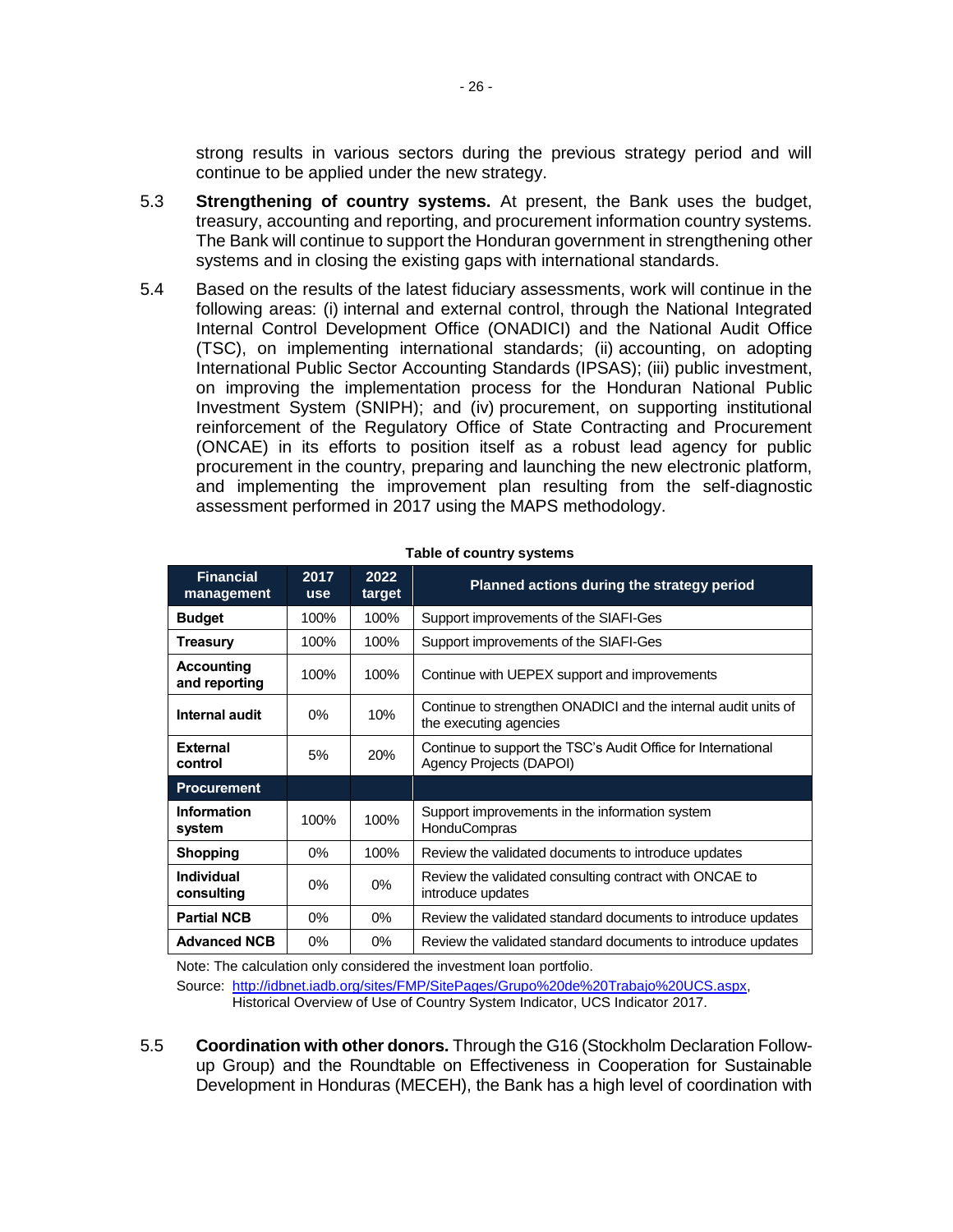all development cooperation agencies active in Honduras, enabling a targeted and synergistic dialogue with both bilateral and multilateral development agencies.

- 5.6 Specifically, the Bank will coordinate on: (i) social protection with the World Bank; (ii) health with the Pan American Health Organization (PAHO), Global Fund, United Nations Population Fund (UNFPA), and Clinton Health Access Initiative (CHAI); (iii) energy with Deutsche Gesellschaft für Internationale Zusammenarbeit GmbH (GIZ), Japan International Cooperation Agency (JICA), World Bank, United States Department of State, and Climate Investment Fund; (iv) education with the United States Agency for International Development (USAID), JICA, GIZ, Kreditanstalt für Wiederaufbau (KFW), UNICEF, and Organization of Ibero-American States (OEI); (v) water and sanitation with the World Bank, Swiss Agency for Development and Cooperation, JICA, and Development Promotion Fund (FONPRODE); (vi) transportation with the Central American Bank for Economic Integration (CABEI) and the OPEC Fund for International Development (OFID); (vii) citizen security with the Swiss Agency for Development and Cooperation, JICA, and USAID; (viii) environment and climate change with the Global Environmental Facility, Green Climate Fund, and NDF; and (ix) fiscal issues with the IMF to ensure the complementarity of interventions. In addition, the IDB Group will seek to capitalize on its comparative advantages to complement existing operations by other development cooperation agencies so as to maximize the impact of cooperation agencies on the development of Honduras.
- 5.7 **IDB Group coordination.** Coordination between the Bank, IDB Invest, and IDB Lab will abide by the following parameters in the implementation of this strategy: (i) maximize operating and knowledge-related synergies; (ii) plan joint missions, especially to discuss policy reforms in sectors with a potential for private participation; and (iii) organize dissemination activities.

# **VI. RISKS**

6.1 **Macroeconomic risks.** Possible macroeconomic risks to strategy implementation include: (i) shocks to external sustainability; and (ii) shocks to fiscal sustainability. Although the main indicators of external sustainability point to relatively moderate sustainability risks,<sup>157</sup> the Honduran economy is highly vulnerable to external shocks. The balance-of-payments trade account has run a deficit of more than 14% of GDP since 2016. This deficit has been financed by sizeable remittance flows (equivalent to 18% of GDP) and foreign direct investment (equivalent to 5% of GDP). In both cases, the flows come primarily from the United States, so a slowdown in that economy and in remittance flows would present real risks for consumption, investment, and production. Meanwhile, the country is heavily dependent on oil imports for transportation and electricity (equivalent to 14.5% of GDP in 2017),<sup>158</sup> so international price hikes for crude oil could exacerbate the imbalance in the trade account, undermine the stability of domestic prices, and further weaken the financial position of the ENEE. The main fiscal threats are potential deviations from the government's fiscal consolidation program, which could affect the dynamic of borrowing, perception of risk, and fiscal headroom for making public investment. If

 $\overline{a}$ 

<sup>&</sup>lt;sup>157</sup> As of August 2018, international reserves cover over five months of imports (US\$4.769 billion). <sup>158</sup> BCH.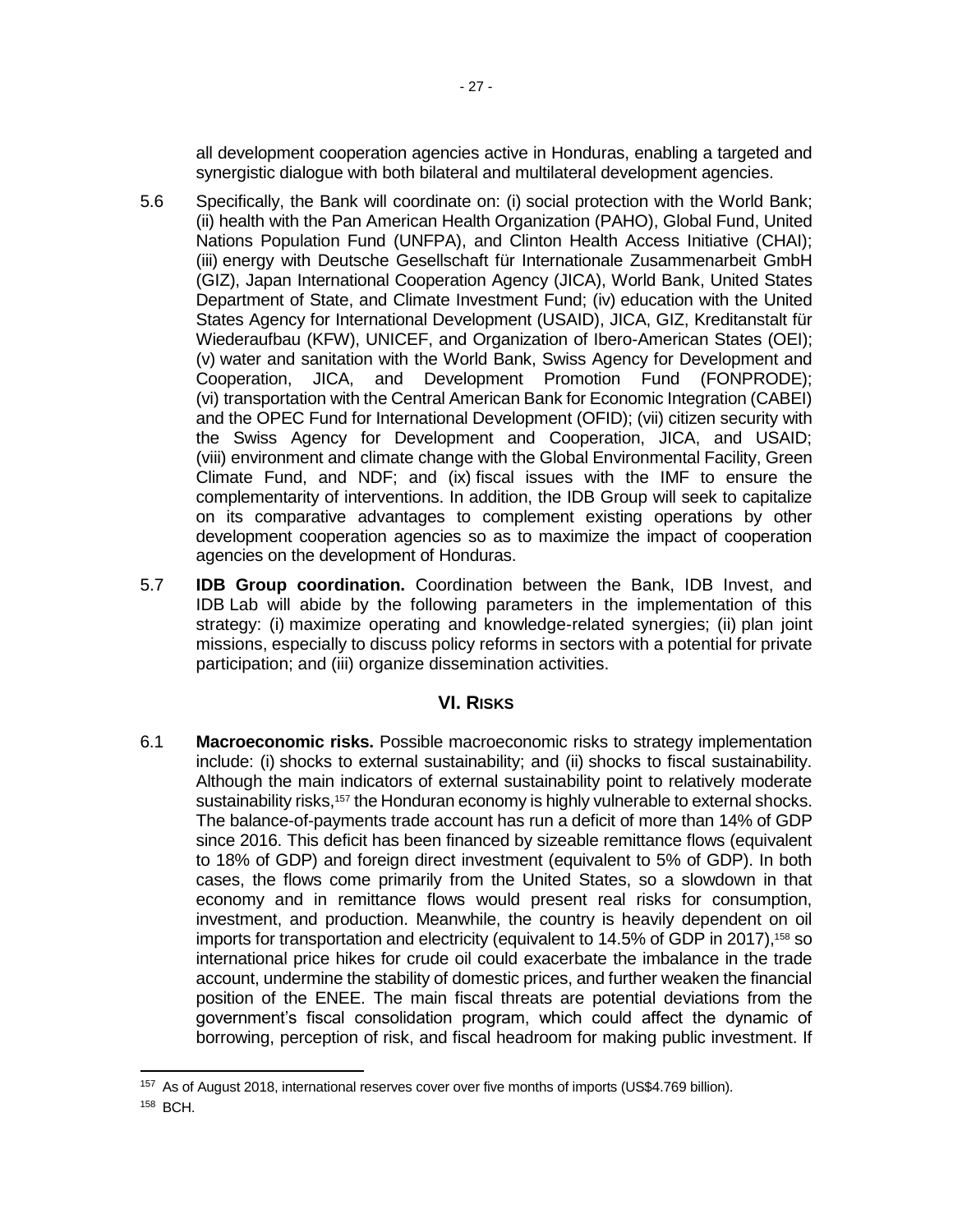both shocks were to occur, public and private financing capacity could decline, affecting the implementation and scope of the actions proposed in the country strategy. As a mitigation measure, the Bank will continue to work in coordination with the Honduran government and the IMF on the design and execution of measures to help maintain fiscal balance and reduce the incidence of contingent liabilities.

- 6.2 **Execution risks.** The main risk is a weakening of the country's capacity for execution of Bank resources. To mitigate this risk, the Bank plans to continue with the good execution practices identified in the previous strategy. In particular, the Bank will promote working with highly specialized executing agencies, such as INVEST-H, familiar with the Bank's processes and policies on infrastructure. In addition, the Bank will work on including actions for institutional strengthening of other executing agencies. The Bank will monitor these risks by implementing an ongoing portfolio review process.
- 6.3 **Natural disaster risks.** Honduras is among the countries in the region that are highly exposed to natural disaster risks. Natural disasters could adversely affect attainment of the expected results of the strategy. To try to mitigate these risks in the short term, the Bank has instruments in place to assist in the event of an emergency.<sup>159</sup> To moderate this risk in the medium term, the Bank's interventions will include specific actions to enhance resilience to these phenomena.

 $\overline{a}$ 

<sup>159</sup> The Bank can respond to climate-related eventualities through its US\$100 million Contingent Loan for Natural Disaster Emergencies (HO-X1016).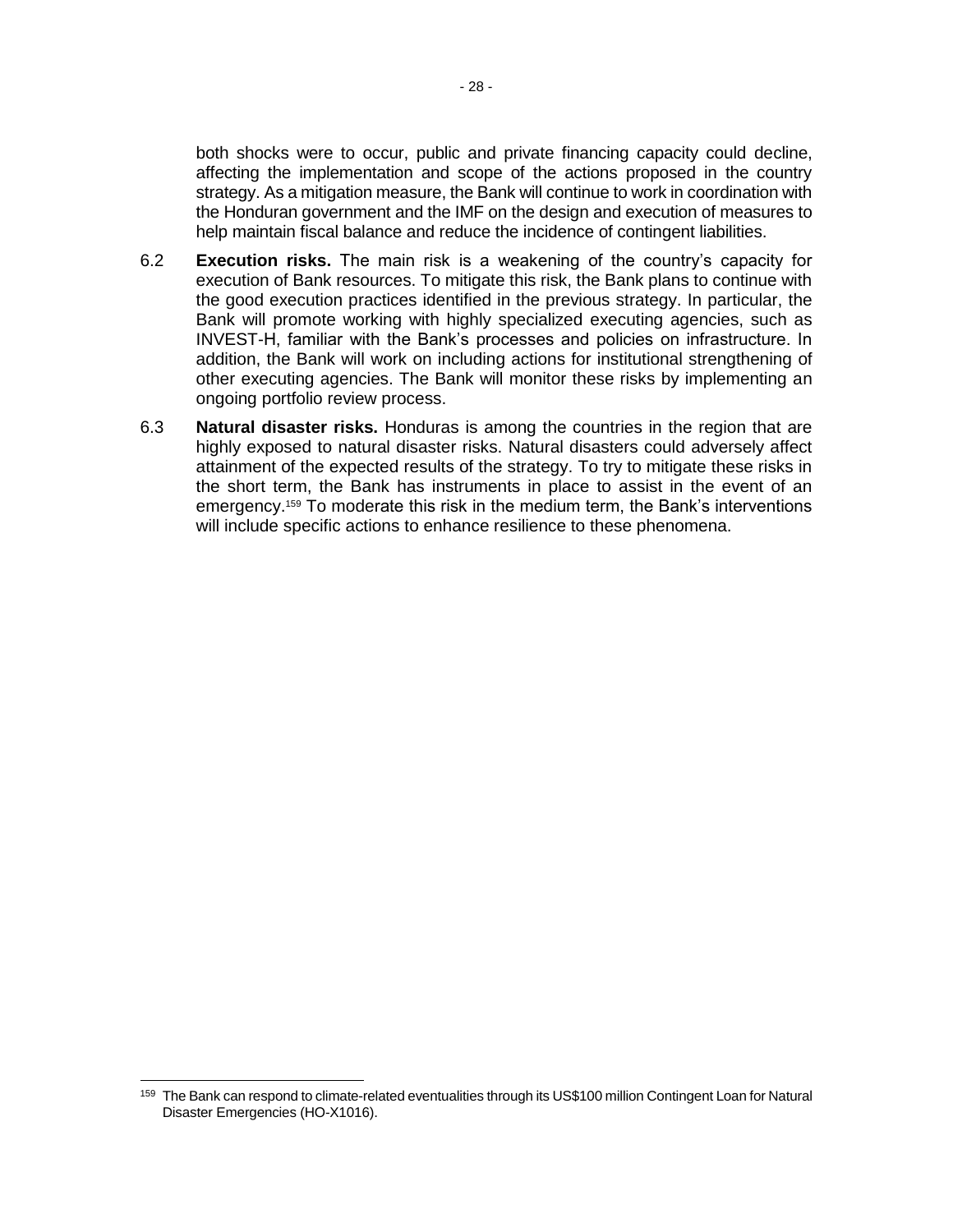# **ANNEX I: STRATEGY RESULTS MATRIX**

| <b>Government</b><br>priority                   | <b>Priority</b><br>area                | <b>Strategic objective</b>                                   | <b>Expected results</b>                                                                      | <b>Indicator</b>                                                                                 | <b>Baseline (source and</b><br>measurement year)                                                       |
|-------------------------------------------------|----------------------------------------|--------------------------------------------------------------|----------------------------------------------------------------------------------------------|--------------------------------------------------------------------------------------------------|--------------------------------------------------------------------------------------------------------|
|                                                 |                                        | Improve budget                                               | Increase in the use of results-<br>based budgeting practices                                 | Percentage of national budget<br>prepared on a results basis                                     | 0<br>(SEFIN and SCGG Office of Results-<br>based Management, 2018)                                     |
|                                                 |                                        | management                                                   | Increase in the availability and<br>quality of budget information                            | Open budget index (OBI) -<br>Transparency index (0-100)                                          | 54<br>(International Budget Partnership,<br>$2017$ )                                                   |
| Stability and<br>confidence in the              |                                        |                                                              | Improvement in the targeting of<br>redistributive programs                                   | Percentage of the FRP allocated to<br>programs subject to evaluation                             | 4.7%<br>(SEFIN, 2017)                                                                                  |
| country.<br>Transparency and<br>accountability. | institutional structure                | Improve the quality and<br>efficiency of public              | Reduction of the fiscal burden<br>of the electricity sector                                  | Fiscal deficit of the electricity sector<br>as a percentage of GDP                               | 0.60%<br>(Ministry of Finance, 2017)                                                                   |
|                                                 | Strengthening of public management and | expenditure                                                  | Increase in the use of<br>information and communication<br>technologies in the public sector | United Nations E-Government<br>Development Index                                                 | 0,4474<br>(United Nations E-Government<br>Development Index, 2018)                                     |
|                                                 |                                        | Increase the efficiency of<br>the tax system                 | Increase in the digitalization of<br>tax revenue processes                                   | Percentage of tax returns filed<br>electronically                                                | 68%<br>(Revenue Administration Service,<br>2017)                                                       |
|                                                 |                                        |                                                              | Reduction in monetary poverty                                                                | Monetary poverty index                                                                           | 64.3%<br>(INE Permanent Multipurpose<br>Household Survey, 2017)                                        |
|                                                 |                                        | Reduce poverty and<br>improve education and                  | Reduction in infant mortality in<br>rural areas                                              | Infant mortality rate in rural areas                                                             | 23 per 1,000 live births<br>(ENDESA-2011-2012)                                                         |
| Education and                                   |                                        | health services for the<br>vulnerable population             | Increase in the third-cycle<br>graduation rate                                               | Percentage of children between 12<br>and 14 years who successfully<br>completed the third cycle  | 22%<br>(School Administration System &<br>National Statistics Institute, 2017)                         |
| health for growth;<br>security                  | Human capital accumulation             |                                                              | Increase in learning quality in<br>the third cycle                                           | Average results of standardized<br>tests for third-cycle students<br>(targeted geographic areas) | Mathematics: 228/500<br>Reading: 277/500<br>(SEDUC, 2015)                                              |
|                                                 |                                        | Improve the security of at-<br>risk youth                    | Reduction in the youth<br>homicide rate                                                      | Homicide rate for 20-24 age group,<br>men (deaths per 100,000<br>homicides)                      | 166.6<br>(National Violence Observatory of the<br>National Autonomous University of<br>Honduras, 2017) |
|                                                 |                                        | Increase in coverage of<br>specialized services for<br>women | Reduction in violence against<br>women                                                       | Homicide rate, women (deaths per<br>100,000 homicides)                                           | 8.6<br>(UNAH National Violence<br>Observatory, 2017)                                                   |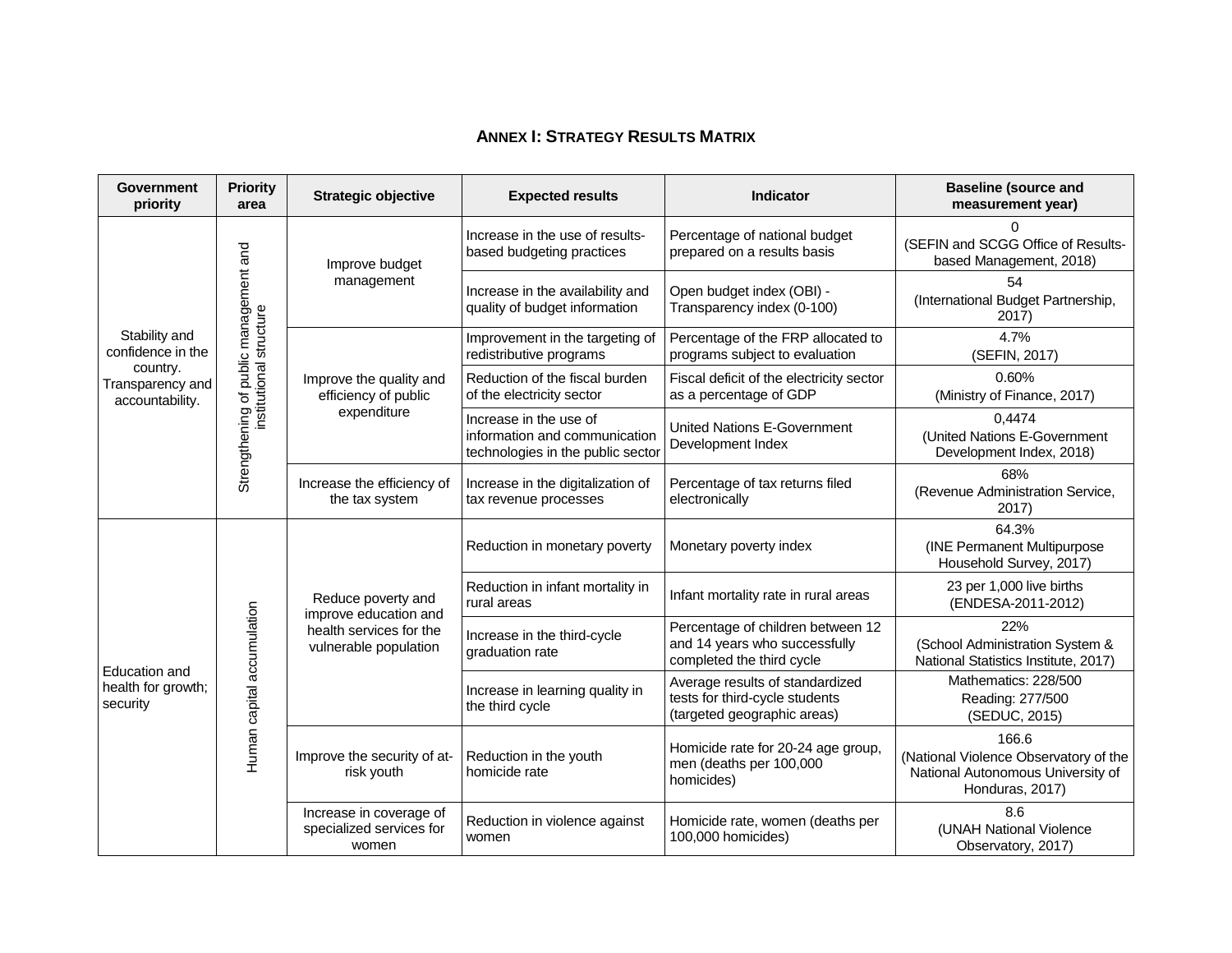| <b>Government</b><br>priority                                                          | <b>Priority</b><br>area                           | <b>Strategic objective</b>                                               | <b>Expected results</b>                                                     | <b>Indicator</b>                                                                                                                             | <b>Baseline (source and</b><br>measurement year)                 |                                                                                                                                  |                                                                                                                              |
|----------------------------------------------------------------------------------------|---------------------------------------------------|--------------------------------------------------------------------------|-----------------------------------------------------------------------------|----------------------------------------------------------------------------------------------------------------------------------------------|------------------------------------------------------------------|----------------------------------------------------------------------------------------------------------------------------------|------------------------------------------------------------------------------------------------------------------------------|
|                                                                                        |                                                   |                                                                          | Reduction in maternal mortality<br>in rural areas                           | Number of women's deaths due to<br>pregnancy- and childbirth-related<br>causes per 100,000 live births (per<br>calendar year) in rural areas | 79<br>(Maternal Mortality Rate Study,<br>Estudio RAMOS, 2015)    |                                                                                                                                  |                                                                                                                              |
|                                                                                        |                                                   |                                                                          | Reduction in adolescent<br>pregnancy                                        | Births per 1,000 women from 15 to<br>19 years of age                                                                                         | 72<br>(World Development Indicators,<br>World Bank, 2016)        |                                                                                                                                  |                                                                                                                              |
|                                                                                        |                                                   |                                                                          | Improvement in infrastructure<br>coverage and quality                       | Percentage of integration corridors<br>in good condition (IRI<=3)                                                                            | 48%<br>(Ministry of Infrastructure and Public<br>Services, 2015) |                                                                                                                                  |                                                                                                                              |
| Innovation for<br>growth.<br>Honduras as a<br>logistics platform.<br>Access to credit. |                                                   | Improve logistics<br>performance                                         |                                                                             | Logistics Performance Index for<br>Honduras                                                                                                  | 2.60<br>(World Bank, 2018)                                       |                                                                                                                                  |                                                                                                                              |
|                                                                                        | Expansion of sustainable production opportunities |                                                                          | Increase in connectivity for<br>small producers                             | Percentage of rural households with<br>Internet access                                                                                       | 13.6%<br>(INE EPHPM, 2017)                                       |                                                                                                                                  |                                                                                                                              |
|                                                                                        |                                                   |                                                                          |                                                                             | Expand credit access for<br>agricultural MSMEs                                                                                               | Increase in financing for<br>agricultural sector producers       | Percentage of the rural population<br>that obtained credit from a financial<br>institution                                       | 9.8%<br>(World Bank Findex, 2017)                                                                                            |
|                                                                                        |                                                   |                                                                          |                                                                             |                                                                                                                                              | Increase in the operating<br>efficiency of the sector            | Reduction of total electricity<br>distribution losses                                                                            | 27.4%<br>(ENEE Planning Department, 2017)                                                                                    |
|                                                                                        |                                                   |                                                                          |                                                                             |                                                                                                                                              | Improve the efficiency,<br>coverage, quality, and                | Improvement in the quality and<br>reliability of the transmission<br>network in the central and<br>northern areas of the country | Power not supplied due to<br>transmission failures in the central<br>and northern areas in one year<br>(megawatt hour, MWh). |
|                                                                                        |                                                   | sustainability of the<br>electricity service                             | Increase in the share of<br>renewable sources in the<br>energy mix          | Percentage of power generation<br>from renewable sources                                                                                     | 59%<br>(ENEE Planning Department, 2017)                          |                                                                                                                                  |                                                                                                                              |
|                                                                                        |                                                   |                                                                          | Increase in electricity coverage<br>in rural areas                          | Percentage of electricity coverage in<br>rural households                                                                                    | 66.96%<br>(ENEE Planning Department, 2017)                       |                                                                                                                                  |                                                                                                                              |
|                                                                                        |                                                   | Expand the country's forest<br>cover and resilience to<br>climate change | Increase in the control of pest<br>outbreak events at the national<br>level | Percentage of southern pine beetle<br>outbreaks controlled (number<br>controlled/number active detected)<br>nationwide.                      | 43%<br>(Forest Conservation Institute, 2016)                     |                                                                                                                                  |                                                                                                                              |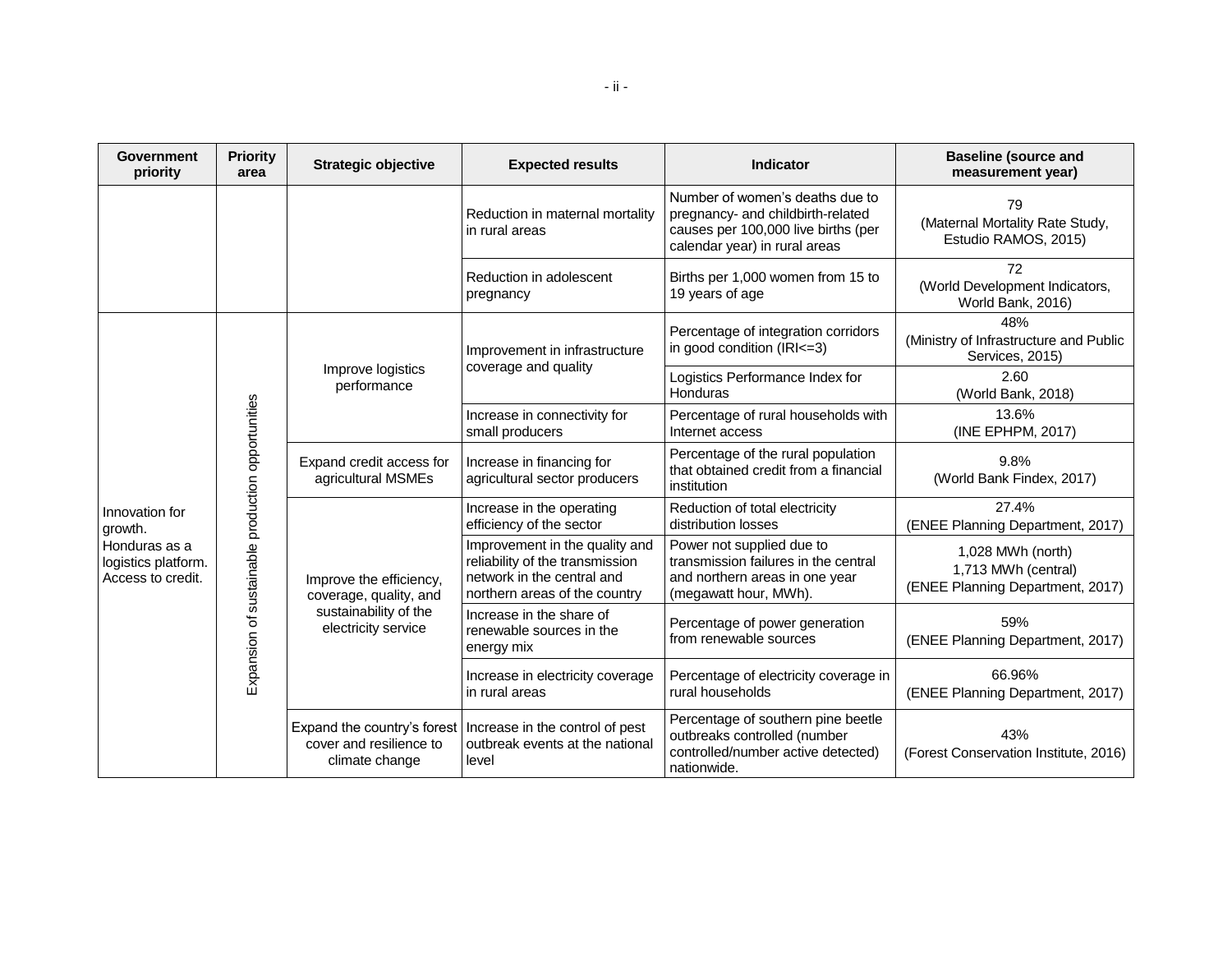# **COUNTRY SYSTEM MATRIX**

| <b>Strategic</b><br>objective                                   | <b>Expected results</b>                                                                                      | <b>Indicator</b>                                               | Unit of<br>measure                       | Base-<br>line | <b>Base</b><br>year | <b>Main</b><br>target | <b>Timing</b>                           | <b>CRF</b> alignment                                                                                               |
|-----------------------------------------------------------------|--------------------------------------------------------------------------------------------------------------|----------------------------------------------------------------|------------------------------------------|---------------|---------------------|-----------------------|-----------------------------------------|--------------------------------------------------------------------------------------------------------------------|
|                                                                 | Increase in the use<br>of the internal audit<br>subsystem                                                    | Active portfolio<br>using the<br>internal audit<br>subsystem   | Percentage of<br>the active<br>portfolio | 0%            | 2017                | 10%                   | At the end of<br>the strategy<br>period | - Institutional capacity and<br>rule of law<br>- Productivity and innovation<br>- Social inclusion and<br>equality |
| Increase the use                                                | Increase in the use<br>of the external<br>control subsystem                                                  | Active portfolio<br>using the<br>external control<br>subsystem | Percentage of<br>the active<br>portfolio | 5%            | 2017                | 20%                   | At the end of<br>the strategy<br>period | - Institutional capacity and<br>rule of law<br>- Productivity and innovation<br>Social inclusion and<br>equality   |
| of country<br>systems                                           | Increase in the use<br>of the shopping<br>subsystem                                                          | Active portfolio<br>using the<br>shopping<br>subsystem         | Percentage of<br>the active<br>portfolio | 0%            | 2017                | 20%                   | At the end of<br>the strategy<br>period | - Institutional capacity and<br>rule of law<br>- Productivity and innovation<br>Social inclusion and<br>equality   |
|                                                                 | Support in the<br>drafting of a new<br>public procurement<br>law in Honduras                                 | Proposal for the<br>new law                                    | Report on<br>proposal for the<br>new law | $\Omega$      | 2017                | 1                     | At the end of<br>the strategy<br>period | - Institutional capacity and<br>rule of law<br>- Productivity and innovation<br>Social inclusion and<br>equality   |
| Improve the<br>operating<br>efficiency of the<br>Bank portfolio | Proposal for<br>validation of the<br>SIAFI/UEPEX/SNIP<br>H country systems in<br>Bank-financed<br>operations | Validation<br>proposal<br>prepared                             | Report on<br>validation<br>proposal      | 0             | 2017                | 1                     | At the end of<br>the strategy<br>period | - Institutional capacity and<br>rule of law<br>- Productivity and innovation<br>Social inclusion and<br>equality   |

Source: [http://idbnet.iadb.org/sites/FMP/SitePages/Grupo%20de%20Trabajo%20UCS.aspx,](http://idbnet.iadb.org/sites/FMP/SitePages/Grupo%20de%20Trabajo%20UCS.aspx) Historical Overview of Use of Country System Indicator, UCS Indicator 2017.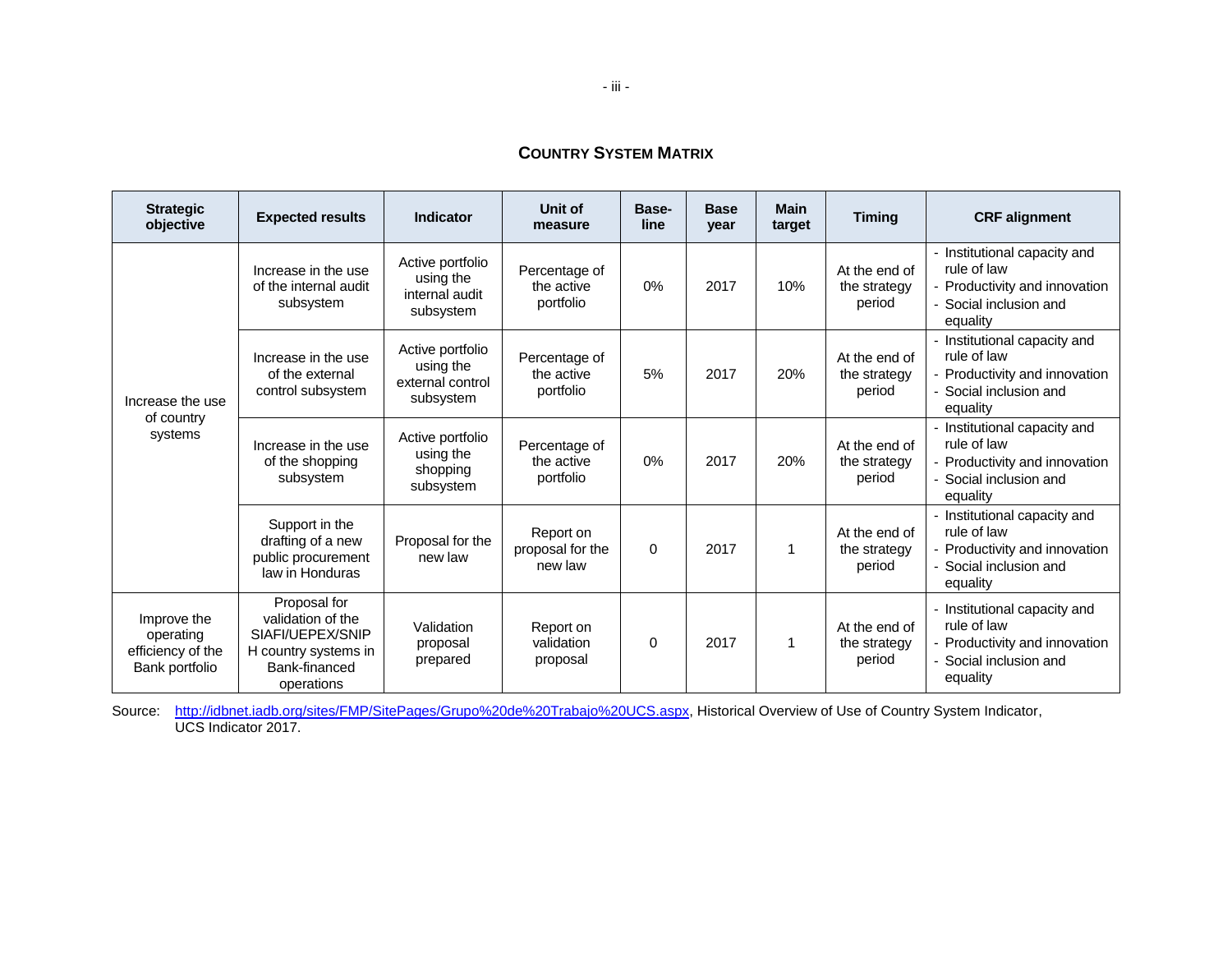|                                            | 2011    | 2012    | 2013    | 2014    | 2015    | 2016    | 2017    |
|--------------------------------------------|---------|---------|---------|---------|---------|---------|---------|
| <b>Social indicators</b>                   |         |         |         |         |         |         |         |
| Population (millions)                      | 8.2     | 8.4     | 8.6     | 8.4     | 8.6     | 8.7     | 8.9     |
| Overall poverty rate (% households)        | 61.9    | 66.5    | 64.5    | 62.8    | 63.8    | 60.9    | 64.3    |
| Extreme poverty rate (% households)        | 41.6    | 46.0    | 42.6    | 39.7    | 40.0    | 38.4    | 40.7    |
| Gini coefficient                           | 0.55    | 0.57    | 0.54    | 0.52    | 0.51    | 0.52    | 0.52    |
| Unemployment rate                          | 3.2     | 2.6     | 3.0     | 4.0     | 5.2     | 5.2     | 4.6     |
| (%, ages 18-65)                            |         |         |         |         |         |         |         |
| Nominal GDP (US\$ billions)                | 17,703  | 18,514  | 18,498  | 19,745  | 20,971  | 21,624  | 23,001  |
| Nominal GDP per capita (US\$)              | 2,155   | 2,208   | 2,228   | 2,342   | 2,445   | 2,480   | 2,594   |
| Real sector $(\Delta\%)$                   |         |         |         |         |         |         |         |
| Nominal GDP                                | 11.9    | 7.9     | 4.2     | 10.1    | 11.0    | 7.3     | 9.2     |
| Real GDP                                   | 3.8     | 4.1     | 2.8     | 3.1     | 3.8     | 3.8     | 4.8     |
| Nominal GDP per capita (US\$)              | 9.5     | 2.5     | 0.9     | 5.1     | 4.4     | 1.4     | 4.6     |
| Consumer price index                       | 6.8     | 5.2     | 5.2     | 6.1     | 3.2     | 2.7     | 3.9     |
| Public finance (% of GDP)                  |         |         |         |         |         |         |         |
| Total central government revenue           | 11.5    | 16.7    | 17.0    | 18.7    | 19.6    | 20.1    | 20.4    |
| Tax                                        | 10.0    | 14.5    | 14.8    | 18.0    | 17.2    | 17.9    | 17.9    |
| <b>Nontax</b>                              | 1.5     | 2.2     | 2.3     | 0.8     | 2.3     | 2.2     | 2.5     |
| Total central government expenditures      | 14.6    | 22.7    | 24.9    | 23.1    | 22.6    | 22.9    | 23.1    |
| Primary current                            | 11.5    | 18.3    | 19.8    | 17.9    | 18.0    | 17.8    | 17.8    |
| Capital                                    | 3.1     | 4.4     | 5.1     | 5.2     | 4.6     | 5.0     | 5.4     |
| <i><b>Interest</b></i>                     | 0.8     | 1.5     | 2.1     | 2.3     | 2.5     | 2.4     | 2.5     |
| Primary balance (NFPS)                     | $-2.5$  | $-3.8$  | $-7.5$  | $-3.9$  | $-0.9$  | $-0.5$  | $-0.8$  |
| Overall central government balance         | $-4.6$  | $-6.0$  | $-7.9$  | $-4.4$  | $-3.0$  | $-2.8$  | $-2.7$  |
| Public debt (NFPS)                         | 25.5    | 30.2    | 38.6    | 39.3    | 39.0    | 39.9    | 40.3    |
| Central government debt                    | 32.8    | 37.2    | 45.8    | 46.9    | 46.0    | 48.2    | 50.0    |
| External sector (% of GDP)                 |         |         |         |         |         |         |         |
| Current account                            | $-8.0$  | $-8.5$  | $-9.5$  | $-6.9$  | $-4.7$  | $-2.7$  | $-1.7$  |
| Balance of goods and services              | $-20.2$ | $-19.5$ | $-20.6$ | $-17.2$ | $-16.2$ | $-14.3$ | $-14.1$ |
| Exports                                    | 45.1    | 45.2    | 42.2    | 41.1    | 39.2    | 36.7    | 37.7    |
| <b>Imports</b>                             | 62.8    | 61.4    | 59.2    | 56.1    | 53.3    | 48.8    | 49.2    |
| Foreign direct investment                  | 5.7     | 5.7     | 5.7     | 7.2     | 5.7     | 5.3     | 5.2     |
| Family remittances                         | 15.8    | 15.6    | 16.7    | 17.0    | 17.4    | 17.8    | 18.7    |
| Net international reserves (US\$ billions) | 2,821   | 2,571   | 3,056   | 3,516   | 3,822   | 3,888   | 4,786   |
| Monetary & foreign exchange indicators     |         |         |         |         |         |         |         |
| Nominal exchange rate                      |         |         |         |         |         |         |         |
| (annual average, L/US\$)                   | 19.0    | 19.6    | 20.5    | 21.1    | 22.1    | 23.0    | 23.7    |
| Inflation rate (period end)                | 5.61    | 5.44    | 4.92    | 5.82    | 2.36    | 3.32    | 4.73    |

# **ANNEX II: MAIN ECONOMIC AND SOCIAL INDICATORS**

Source: Central Bank of Honduras (BCH), Ministry of Finance (SEFIN), National Statistics Institute (INE), and International Monetary Fund (IMF). Note: Nonfinancial public sector (NFPS).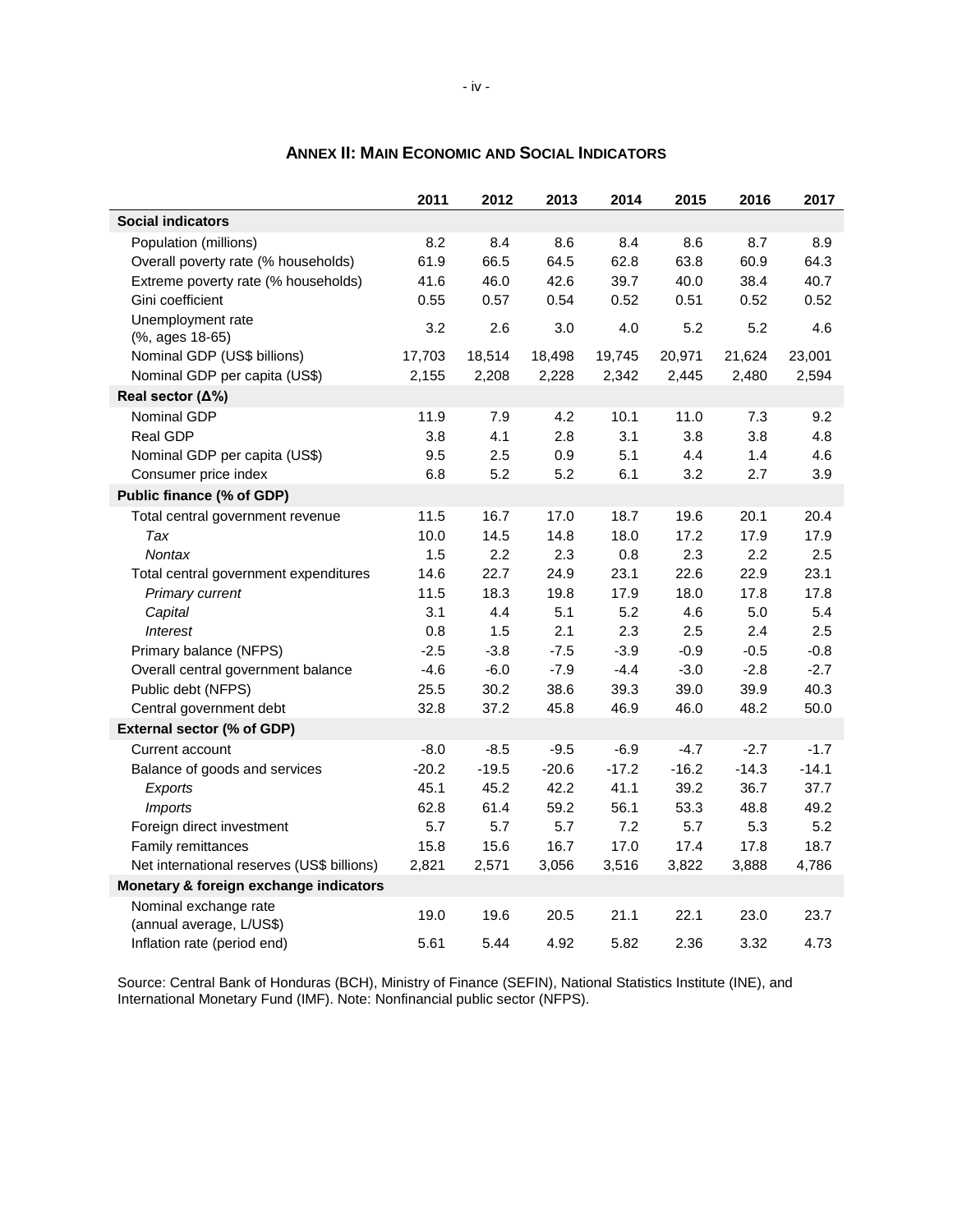|                                  | Country strategy 2015-2018 <sup>2/</sup> |       |       |       |       | Country strategy 2019-2022 | <b>Total</b> |       |            |
|----------------------------------|------------------------------------------|-------|-------|-------|-------|----------------------------|--------------|-------|------------|
|                                  | 2015                                     | 2016  | 2017  | 2018  | 2019  | 2020                       | 2021         | 2022  | 2019-20224 |
| Approvals <sup>1/</sup>          | 170                                      | 100   | 160   | 478   | 168   | 168                        | 168          | 168   | 671        |
| Total disbursements              | 216                                      | 135   | 168   | 382   | 254   | 221                        | 205          | 221   | 901        |
| Repayments                       | 20                                       | 25    | 36    | 46    | 51    | 56                         | 61           | 65    | 233        |
| Net loan flow                    | 197                                      | 110   | 132   | 336   | 203   | 165                        | 144          | 156   | 668        |
| Subscriptions                    | 2                                        | 2     | 0     | 1     | 1     | 1                          | 1            | 1     | 4          |
| Interest and charges             | 33                                       | 42    | 44    | 51    | 56    | 60                         | 63           | 66    | 245        |
| Net cash flow                    | 162                                      | 66    | 88    | 283   | 146   | 104                        | 80           | 89    | 419        |
|                                  |                                          |       |       |       |       |                            |              |       | Average    |
| $IDB$ debt balance <sup>3/</sup> | 1,710                                    | 1,819 | 1,951 | 2,287 | 2,490 | 2,655                      | 2,799        | 2,955 | 2,725      |
| IDB/Total debt (%)               | 17                                       | 17    | 18    | 22    | 23    | 24                         | 26           | 27    | 25         |
| IDB/ External public debt (%)    | 29                                       | 30    | 27    | 32    | 34    | 36                         | 38           | 41    | 37         |
| IDB/ Multilateral (%)            | 45                                       | 46    | 46    | 54    | 56    | 58                         | 59           | 60    | 58         |

#### **ANNEX III: ESTIMATED SOVEREIGN DEBT SCENARIO-2019-2022** US\$ MILLIONS

1 / Biannual amounts determined in the allocation of concessional Ordinary Capital resources. The estimate of IDB lending for the 2019-2022 period is based on the allocation of the Bank's Ordinary Capital resources for the period 2019-2020, which currently amounts to US\$167.8 million per year, and is subject to future adjustments related to the biannual allocation for the 2019-2020 and 2021-2022 periods. The scenario will be reviewed once the Bank's Board of Executive Directors completes the approval process for the 2019-2020 allocation and subsequently based on the 2021-2022 allocation.

<sup>2</sup>/ For purposes of comparing the two country strategy periods for this annex, the data for the 2015-2019 period have been estimated as of 31 December 2018. Accordingly, they are not identical to the data shown in paragraph 2.2, where the cutoff date is 31 October 2018.

<sup>3</sup>/ Sovereign guaranteed debt.

4 / Differences with respect to aggregates are due to rounding.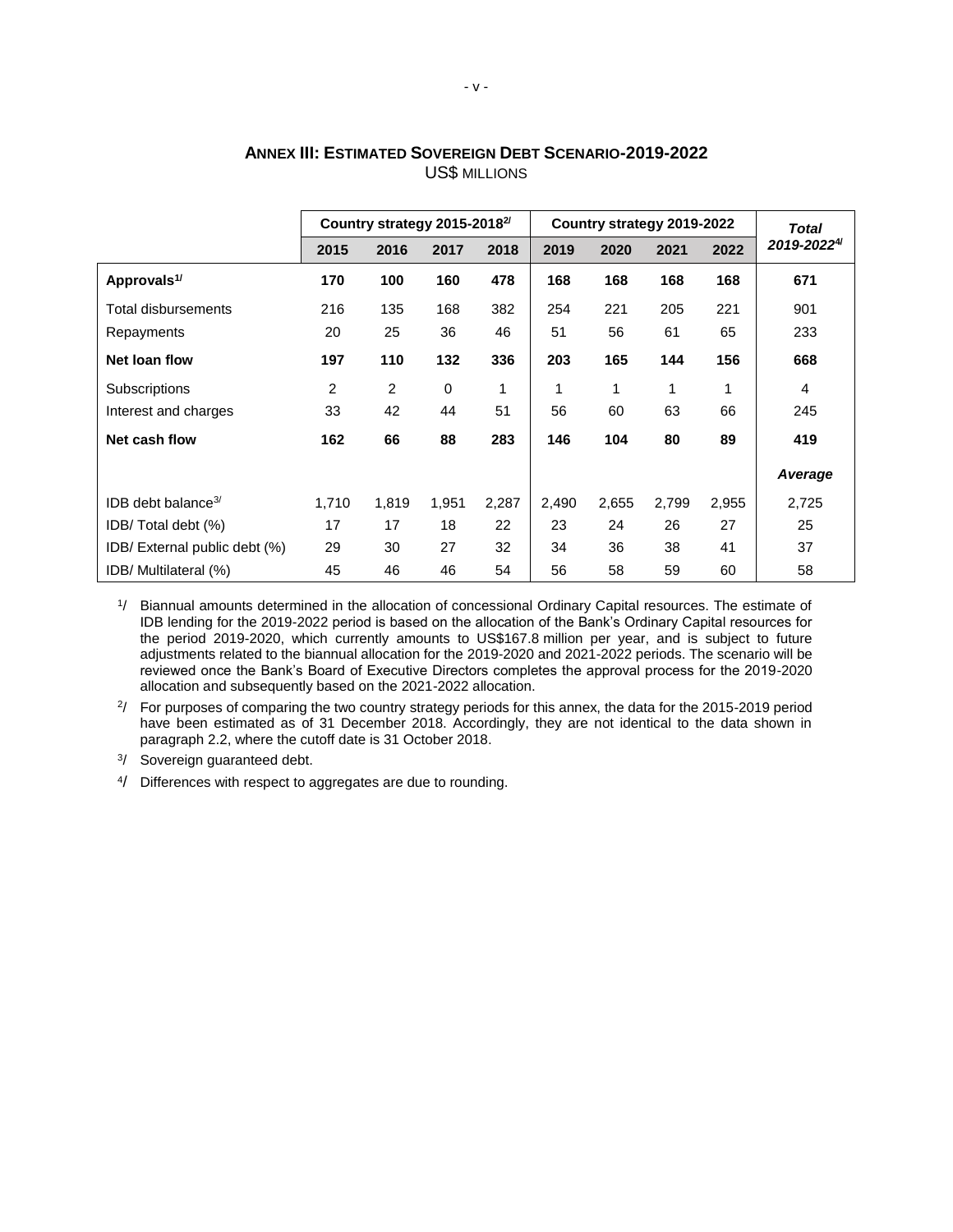#### **ANNEX IV: DEVELOPMENT EFFECTIVENESS MATRIX**

#### **COUNTRY STRATEGY: DEVELOPMENT EFFECTIVENESS MATRIX**

In August 2008, the Board of Directors approved the Development Effectiveness Framework (document GN-2489) to increase the evaluability of all Bank development products. The Development Effectiveness Matrix for Country Strategies (DEM-CS) is a checklist of the elements that are necessary to evaluate a country strategy. It is based on the evaluation criteria developed by the Evaluation Cooperation Group of the Multilateral Development Banks in the "Good Practice Standards for Country Strategy and Program Evaluation."

#### **COUNTRY STRATEGY: HONDURAS**

#### *STRATEGIC ALIGNMENT*

*Refers to the degree to which the design and objectives of the CS are consistent with the country development challenges and with the government's development plans and priorities.* 

*EFFECTIVENESS Measures whether the country strategy is likely to achieve its intended objectives, through an*  examination of three dimensions: (i) the quality of the diagnostics on which Bank action is based in each area of *work; (ii) the quality of the results matrix for the strategy; (iii) the use and build-up of country systems*.

| Effectiveness dimensions                                                                                                                                |               |  |  |  |  |
|---------------------------------------------------------------------------------------------------------------------------------------------------------|---------------|--|--|--|--|
| I. Country Diagnosis - Country Development Challenges (CDC)*                                                                                            | Yes/No        |  |  |  |  |
| The CDC is comprehensive / holistic / complete                                                                                                          |               |  |  |  |  |
| The CDC clearly identifies the main development challenges                                                                                              | Yes           |  |  |  |  |
| The CDC presents magnitudes of the main development challenges that are based on<br>empirical evidence                                                  | Yes           |  |  |  |  |
| II. Priority Areas Diagnostics                                                                                                                          | $\frac{9}{6}$ |  |  |  |  |
| That clearly identify and dimension, based on empirical evidence, the priority area's<br>specific constraints and challenges                            | 100%          |  |  |  |  |
| That clearly identify and dimension, based on empirical evidence, the main factors or<br>causes contributing to the specific constraints and challenges | 100%          |  |  |  |  |
| That provide corresponding policy recommendations                                                                                                       | 100%          |  |  |  |  |
| III. Results matrix**                                                                                                                                   | $\%$          |  |  |  |  |
| The strategic objectives are clearly defined                                                                                                            | 100%          |  |  |  |  |
| The expected outcomes are clearly defined                                                                                                               | 100%          |  |  |  |  |
| The strategic objectives and expected results that are directly related to the main<br>constraints identified in the Diagnosis                          | 100%          |  |  |  |  |
| The indicators are outcome indicators and are SMART                                                                                                     | 100%          |  |  |  |  |
| The indicators have baselines                                                                                                                           | 100%          |  |  |  |  |
| <b>IV.</b> Vertical logic                                                                                                                               | Yes /No       |  |  |  |  |
| The CS has vertical logic                                                                                                                               | Yes           |  |  |  |  |

This analysis includes any potential diagnostic document used to inform.

\*\* The Results Matrix is comprised of indicators that are meaningful to, and capture progress towards, the expected results. The expected results stem from the strategic objectives.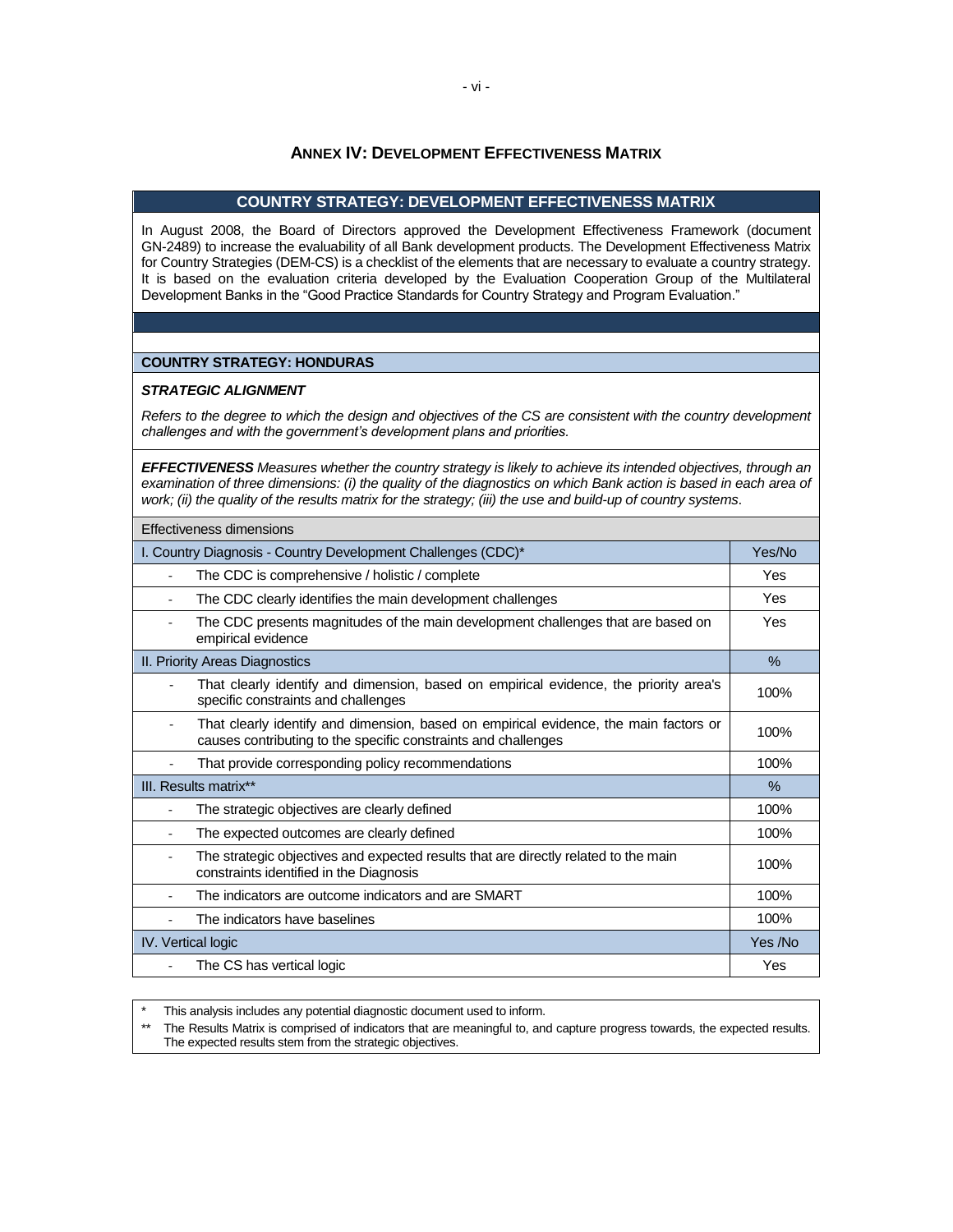#### *CS diagnostic:*

*As part of the Country Strategy 2019-2022, a country development challenges diagnostic was presented, under the title "Honduras: Country Development Challenges." The CS diagnostic is comprehensive and based on empirical evidence. On the basis of this diagnostic and the dialogue process with the country, the country strategy will focus on three development challenges: (i) strengthening of the fiscal institutional structure and expenditure efficiency; (ii) human capital accumulation; and (iii) expansion of sustainable production opportunities.*

- *- The diagnostic clearly identifies and dimensions, based on empirical evidence, 100% priority areas' specific constraints and challenges.*
- *- The diagnostic clearly identifies and dimensions, based on empirical evidence, the main factors or causes contributing to the specific constraints and challenges for 100% of the priority areas.*
- *- The diagnostic provides a policy framework and a sequence for Bank actions, which are based on empirical evidence, for 100% of the priority areas.*

*Results matrix: The Results Matrix includes 10 strategic objectives for Bank action and 23 indicators to measure progress.*

- *- 100% of the strategic objectives are clearly defined.*
- *- 100% of the expected outcomes are clearly defined.*
- *- 100% of the CS Objectives are directly related to the main constraints identified in the Diagnosis.*
- *- 100% of the indicators used are outcome indicators and are SMART.*
- *- 100% of the indicators have baselines.*

*Country systems: During the new CS period, the IDBG will continue to work in the following areas: (i) in internal and external control, through the ONADICI and the TSC, on implementing international standards; (ii) in accounting, on adopting IPSAS; (iii) in public investment, on improving the implementation process for the SNIPH; and (iv) in procurement, on supporting institutional reinforcement of the ONCAE in its efforts to position itself as a robust lead agency for public procurement in the country, preparing and launching the new electronic platform, and implementing the improvement plan resulting from the self-diagnostic assessment performed in 2017 using the MAPS methodology.*

*Vertical logic: The CS has vertical logic.* 

*RISKS Measures three dimensions: (i) identification of factors that actually do or might affect attainment of the proposed objectives; (ii) definition of mitigation measures; and (iii) monitoring mechanisms:*

*The CS identifies three risks: (i) macroeconomic risks; (ii) execution risks; and (iii) natural disaster risks. Mitigating measures have been identified for all the risks.*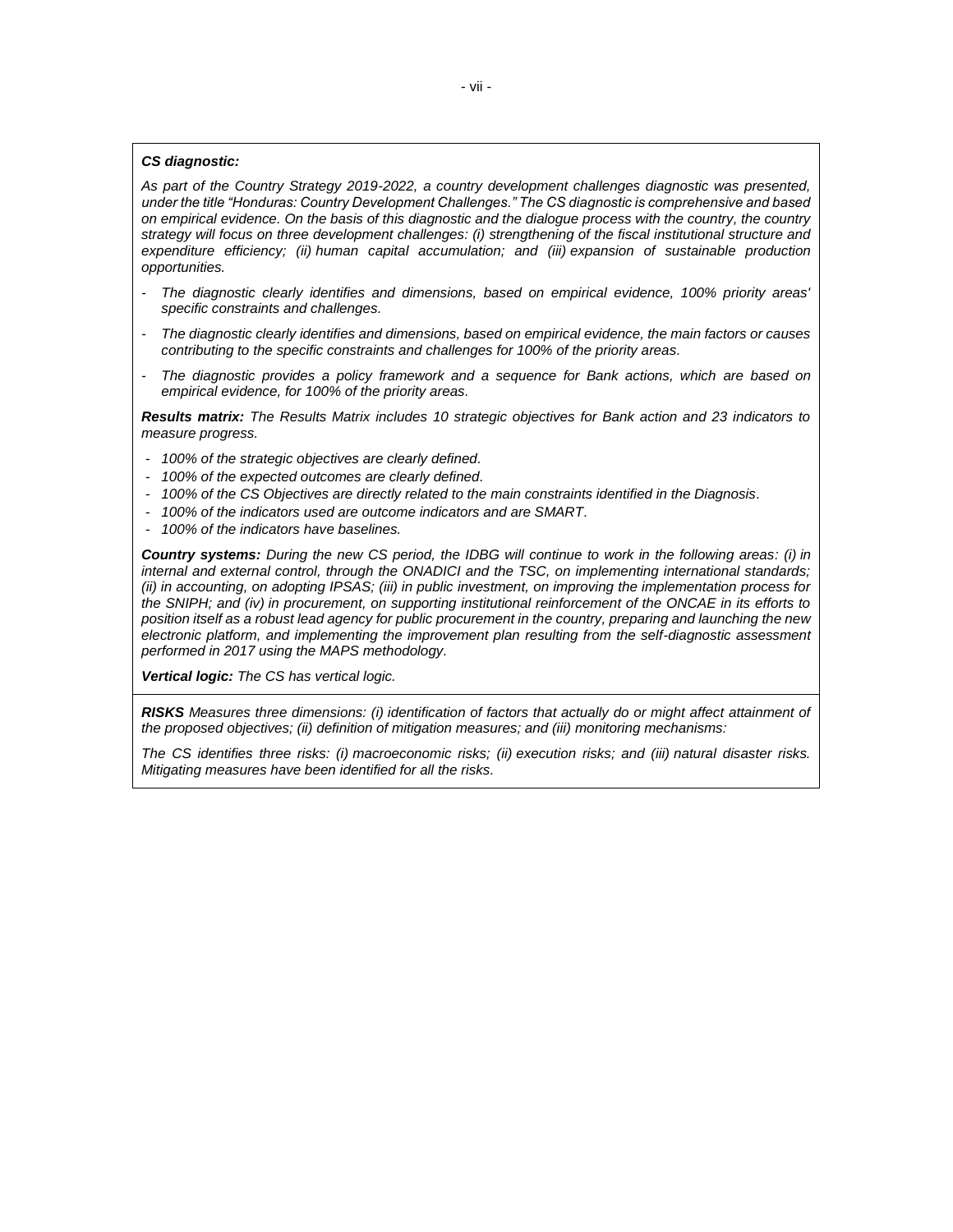# **ANNEX V: MANAGEMENT'S RESPONSE TO THE COUNTRY PROGRAM EVALUATION: HONDURAS 2019-2022**

| Agreed.                                                                                                                                                                                                                                                                                                                                                                                                                                                                                                                                                                                                                                                                                                                                                                                                                                                                                                                                                                                                                                                                                                                                                                                                                                                                                                                                                                                                                                                                                                                                                                                                                                                                                                                                                                                                                                                                                                                                                                                                                                                                                                                                                                                                        |
|----------------------------------------------------------------------------------------------------------------------------------------------------------------------------------------------------------------------------------------------------------------------------------------------------------------------------------------------------------------------------------------------------------------------------------------------------------------------------------------------------------------------------------------------------------------------------------------------------------------------------------------------------------------------------------------------------------------------------------------------------------------------------------------------------------------------------------------------------------------------------------------------------------------------------------------------------------------------------------------------------------------------------------------------------------------------------------------------------------------------------------------------------------------------------------------------------------------------------------------------------------------------------------------------------------------------------------------------------------------------------------------------------------------------------------------------------------------------------------------------------------------------------------------------------------------------------------------------------------------------------------------------------------------------------------------------------------------------------------------------------------------------------------------------------------------------------------------------------------------------------------------------------------------------------------------------------------------------------------------------------------------------------------------------------------------------------------------------------------------------------------------------------------------------------------------------------------------|
|                                                                                                                                                                                                                                                                                                                                                                                                                                                                                                                                                                                                                                                                                                                                                                                                                                                                                                                                                                                                                                                                                                                                                                                                                                                                                                                                                                                                                                                                                                                                                                                                                                                                                                                                                                                                                                                                                                                                                                                                                                                                                                                                                                                                                |
| <b>Actions proposed by Management</b>                                                                                                                                                                                                                                                                                                                                                                                                                                                                                                                                                                                                                                                                                                                                                                                                                                                                                                                                                                                                                                                                                                                                                                                                                                                                                                                                                                                                                                                                                                                                                                                                                                                                                                                                                                                                                                                                                                                                                                                                                                                                                                                                                                          |
| Management agrees with OVE regarding the need for<br>the Bank to continue supporting initiatives that seek to<br>provide better opportunities to the population living in<br>poverty. Accordingly, the focus on rural areas and the<br>low-income population will continue to be a core<br>element of the new country strategy. Specifically, the<br>Bank:<br>(i) Already supports such targeting in social protection,<br>education, health, and electrification for rural areas.<br>In urban areas, the Bank's efforts in this regard<br>focus on improving vulnerable neighborhoods.<br>Based on the progress made and outcomes<br>obtained in these areas, the Bank will reach<br>agreement with the authorities on new interventions.<br>(ii) Will coordinate interventions in geographic areas<br>with a greater concentration of poverty. This was<br>included among the Bank's strategic objectives<br>during the previous country strategy period with the<br>aim of enhancing the effectiveness of sector<br>operations. By using the Bono Vida Mejor program<br>as a mechanism of coordination, important results<br>were attained in the beneficiary population's health<br>and education indicators. The new country strategy<br>will build on those efforts. However, in order for this<br>geographical targeting to be successful, baselines<br>and tracking mechanisms will be needed to guide<br>decision-making. Likewise, capacity to coordinate<br>with many agencies of the Honduran government<br>will also be necessary. With a view exploring the use<br>of geographically-targeted approaches with other<br>sectors in the new country strategy, the Bank is<br>activities<br>that can generate<br>promoting<br>the<br>information needed to coordinate<br>multisector<br>with high productive<br>interventions in areas<br>potential-and in poverty reduction, especially in<br>rural areas.<br>In terms of the implications involved in implementing<br>this recommendation, however, it is Management's<br>view that the range of sectors to be covered under the<br>new country strategy and the instruments used to that<br>end should be the result of the IDB Group's dialogue |
| with the country, which takes into account, inter alia: the<br>government's priorities; the development challenges<br>identified by the Bank; fiscal headroom; the overall<br>state of the sector; the institutional capacity of the<br>relevant agencies; and the actions of Honduras's other<br>development partners.                                                                                                                                                                                                                                                                                                                                                                                                                                                                                                                                                                                                                                                                                                                                                                                                                                                                                                                                                                                                                                                                                                                                                                                                                                                                                                                                                                                                                                                                                                                                                                                                                                                                                                                                                                                                                                                                                        |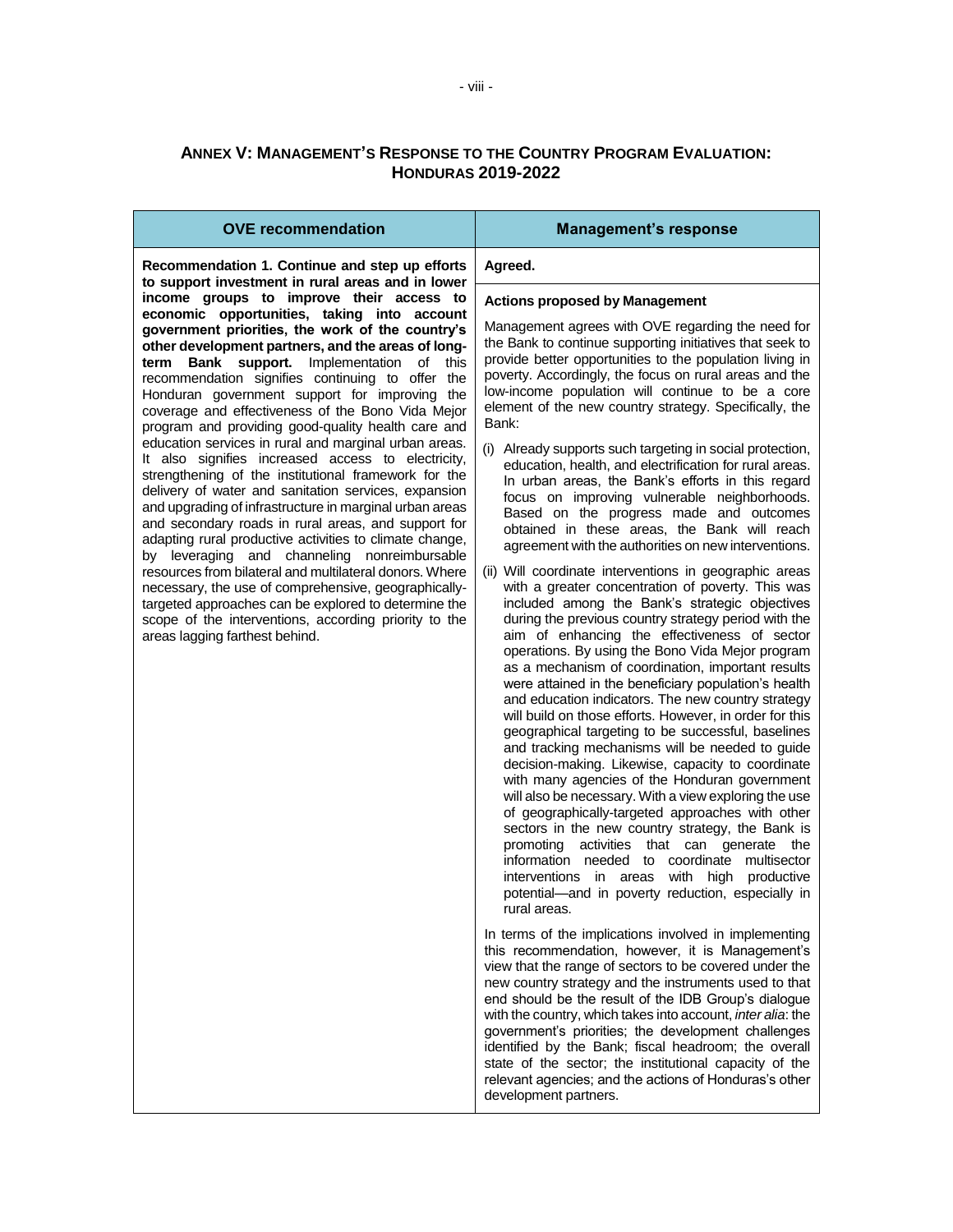| <b>OVE recommendation</b>                                                                                                                                                                                                                                                                                                                                                                                                                                                                                                                                                                                                         | <b>Management's response</b>                                                                                                                                                                                                                                                                                                                                                                                                                                                                                                                                                                                                      |
|-----------------------------------------------------------------------------------------------------------------------------------------------------------------------------------------------------------------------------------------------------------------------------------------------------------------------------------------------------------------------------------------------------------------------------------------------------------------------------------------------------------------------------------------------------------------------------------------------------------------------------------|-----------------------------------------------------------------------------------------------------------------------------------------------------------------------------------------------------------------------------------------------------------------------------------------------------------------------------------------------------------------------------------------------------------------------------------------------------------------------------------------------------------------------------------------------------------------------------------------------------------------------------------|
| Recommendation 2. Step up efforts to identify<br>niches for private sector support, offering financial<br>and nonfinancial additionality and synergies<br>among the windows of the IDB and IDB Invest. IDB<br>Invest discovered an important niche of opportunities in                                                                                                                                                                                                                                                                                                                                                            | Agreed.                                                                                                                                                                                                                                                                                                                                                                                                                                                                                                                                                                                                                           |
|                                                                                                                                                                                                                                                                                                                                                                                                                                                                                                                                                                                                                                   | <b>Actions proposed by Management</b><br>The IDB Group shares OVE's view regarding the need<br>to continue identifying opportunities for private sector                                                                                                                                                                                                                                                                                                                                                                                                                                                                           |
| non-sovereign guaranteed operations for the energy<br>sector. Investment projects were identified in the sector<br>requiring terms that were unavailable on the market,<br>and supplementary financing and guarantees were<br>mobilized to facilitate subsequent financing for<br>investments of this kind. Emulating the experience in<br>the energy sector and given the country's sufficient<br>financial architecture, the work of the IDB and IDB<br>Invest can help deepen financial inclusion, particularly<br>through long-term loans to the productive sector and<br>SMEs in sectors that are strategic for the country. | support and promoting synergies between the different<br>windows of the IDB Group. During implementation of<br>the country strategy with Honduras 2015-2018, these<br>synergies were evident in the Group's support-which<br>included IDB Lab support-to the energy sector. The<br>updating of the system of electricity rates for the<br>industrial sector, an effort supported by the IDB Group's<br>public-sector windows, created incentives for the sector<br>to seek out alternatives for reducing its energy costs,<br>which included investing in renewable energy projects,<br>supported by both IDB Invest and IDB Lab. |
|                                                                                                                                                                                                                                                                                                                                                                                                                                                                                                                                                                                                                                   | During the new country strategy period, and as part of<br>a productivity and competitiveness agenda to prioritize<br>inclusive growth, the IDB Group will promote:                                                                                                                                                                                                                                                                                                                                                                                                                                                                |
|                                                                                                                                                                                                                                                                                                                                                                                                                                                                                                                                                                                                                                   | Interventions that facilitate access to finance for the<br>(i)<br>productive sector, especially the agriculture and<br>SME sector, through actions that support<br>innovative financial products, the modernization of<br>institutions that provide financing for the productive<br>sector, and the evaluation of legal and/or<br>administrative provisions that inhibit the channeling<br>of resources to sectors with job-creation potential;<br>and                                                                                                                                                                            |
|                                                                                                                                                                                                                                                                                                                                                                                                                                                                                                                                                                                                                                   | The coordination of public-private actions to<br>(ii)<br>catalyze infrastructure investment, with the aim of<br>growing the rural economy. To that end, the Bank<br>has made headway in the design of an<br>infrastructure investment platform for the Northern<br>Triangle.                                                                                                                                                                                                                                                                                                                                                      |
|                                                                                                                                                                                                                                                                                                                                                                                                                                                                                                                                                                                                                                   | Moreover, the IDB Invest Action Plan for Micro, Small,<br>and Medium-sized Enterprises (MSMEs) was approved<br>in May 2018. It incorporates OVE's recommendations<br>for supporting this sector. Activities that support the<br>financial inclusion of MSMEs in Honduras will continue<br>under the Plan's framework.                                                                                                                                                                                                                                                                                                             |
|                                                                                                                                                                                                                                                                                                                                                                                                                                                                                                                                                                                                                                   | To support the implementation of these actions and<br>facilitate public-private synergies, an IDB Invest staff<br>member has been assigned to the Country Office in<br>Honduras.                                                                                                                                                                                                                                                                                                                                                                                                                                                  |